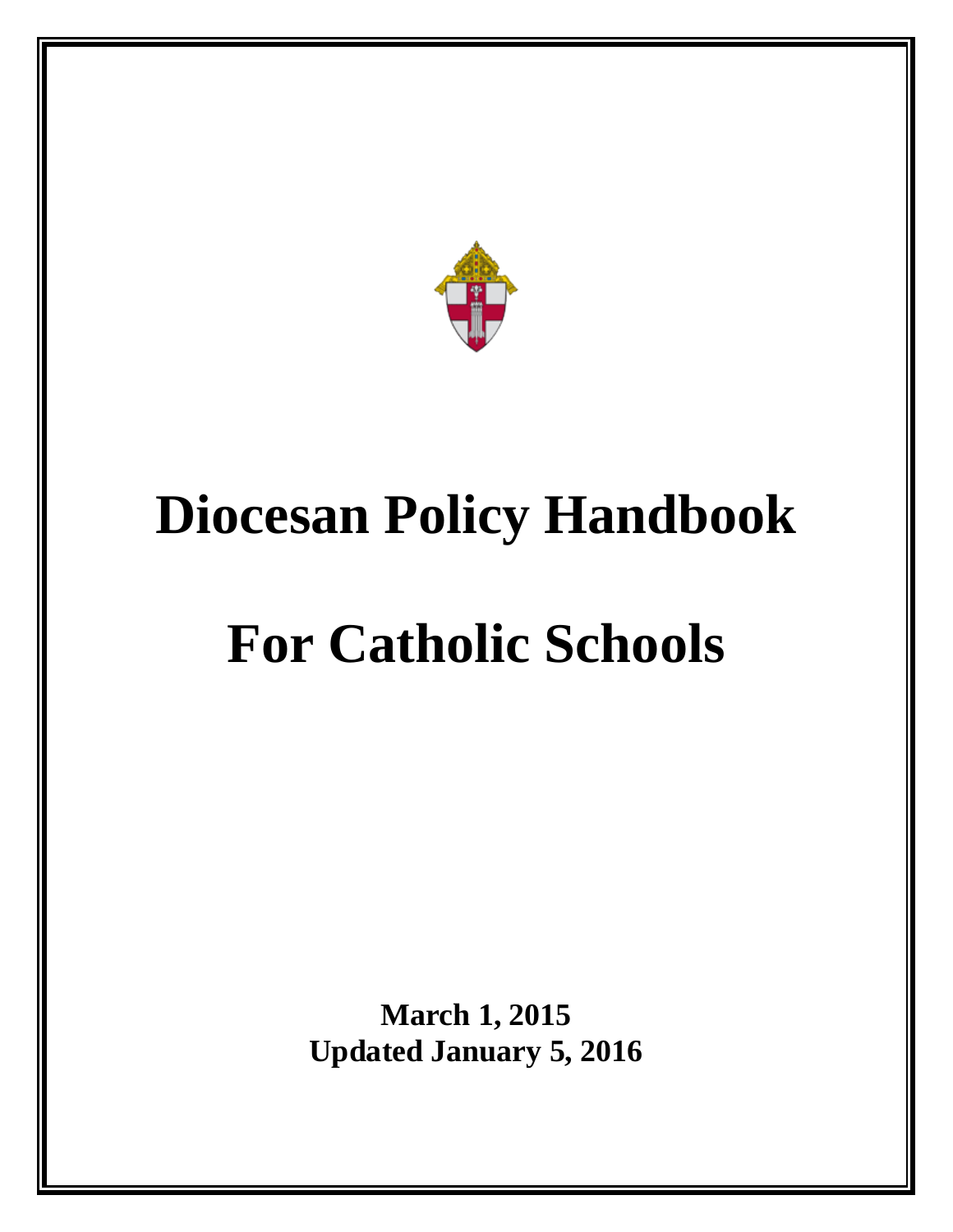

DIOCESE OF MANCHESTER Catholic Schools Office 153 Ash Street, PO Box 310 Manchester, New Hampshire 03105-0310 Telephone (603) 669-3100 · Fax (603) 669-0377

March 2015

Dear Catholic School Leaders:

Catholic schools are an integral part of our commitment to evangelization, lifelong education, and formation in the Diocese of Manchester. They are the most effective means of educating children and young people who are the future of our Church. They serve the Church and society by providing "an atmosphere in which the Gospel message is proclaimed, community in Christ is experienced, service to our sisters and brothers is the norm, and thanksgiving and worship of God is cultivated." (United States Conference of Catholic Bishops, *Renewing Our Commitment to Catholic Elementary and Secondary Schools in the Third Millennium.* Washington, DC: USCCB, 2005, 1).

This Diocesan Policy Handbook for Catholic Schools contains policies intended to help our Catholic schools flourish and grow, bringing faith and learning together. While no one resource can be all inclusive and no single text can answer or anticipate every question, this document offers both broad policy and specific direction in key areas of Catholic school life. It is intended to be a reference and a resource for Catholic school administrators, pastors of parish schools, faculty members, and staff, as they serve the Church through the ministry of Catholic school education.

To the wonderful and generous people who minister in the Catholic schools of New Hampshire, be assured that you are appreciated and that you are all in my prayers every day. With prayerful best wishes, I remain

Sincerely in our Lord,

Felin R. farkin, OSB.

 Rev. John R. Fortin, O.S.B. Superintendent

Diocesan School Policy Handbook March 1, 2015 - Updated January 5, 2016 Page 2 of 62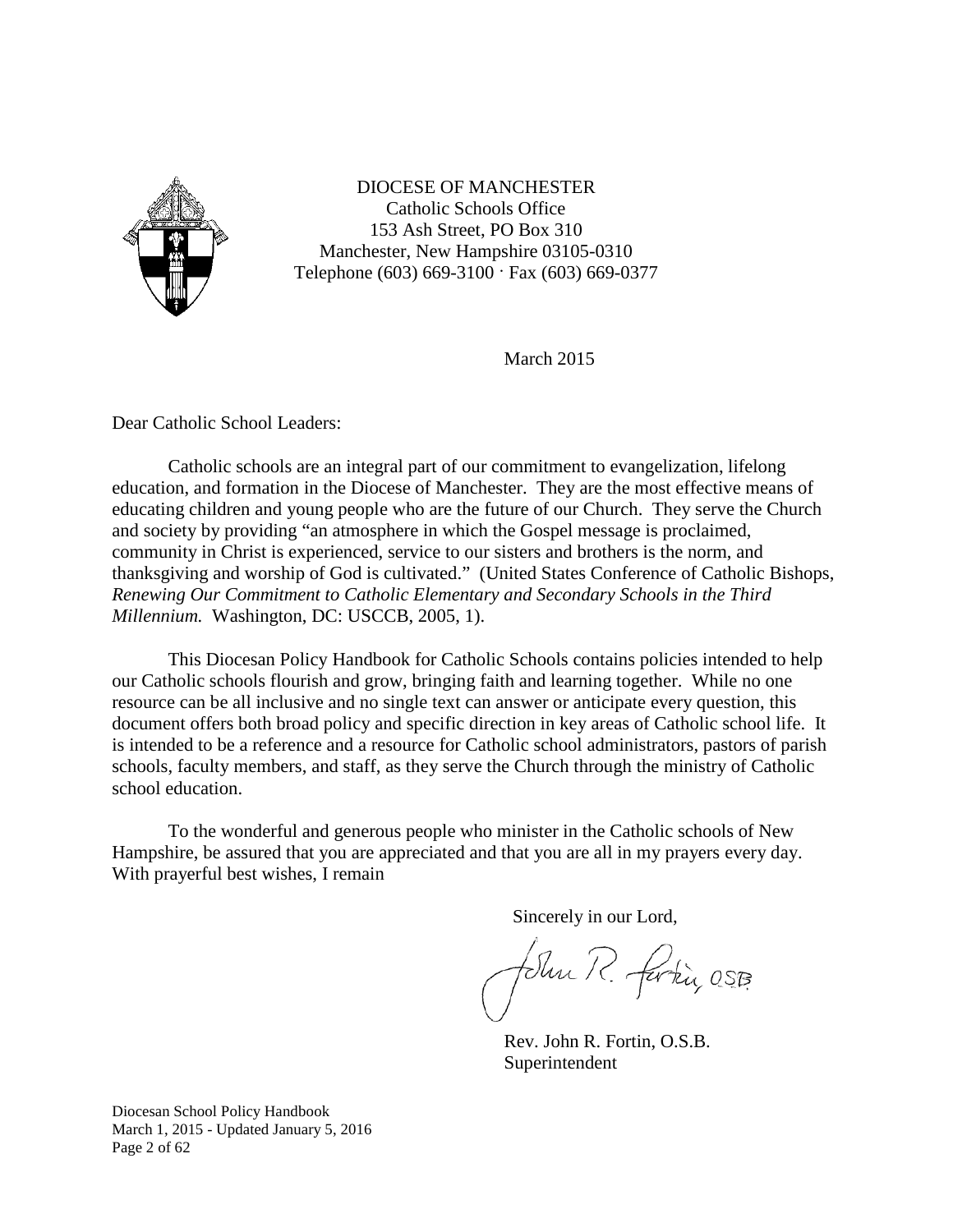## ABOUT THIS HANDBOOK

This Diocesan Policy Handbook for Catholic Schools replaces all prior school policy handbooks issued by the Diocese of Manchester. The policies set forth in this Handbook may be changed from time to time in the future. If provisions are changed, principals will be notified and an electronic or hard copy of the Handbook will be provided. The Handbook and its appendices are not contractual in nature and do not guarantee employment or the granting of any continuance of any benefits.

The staff of the Catholic Schools Office is available to answer questions on provisions contained in this Handbook.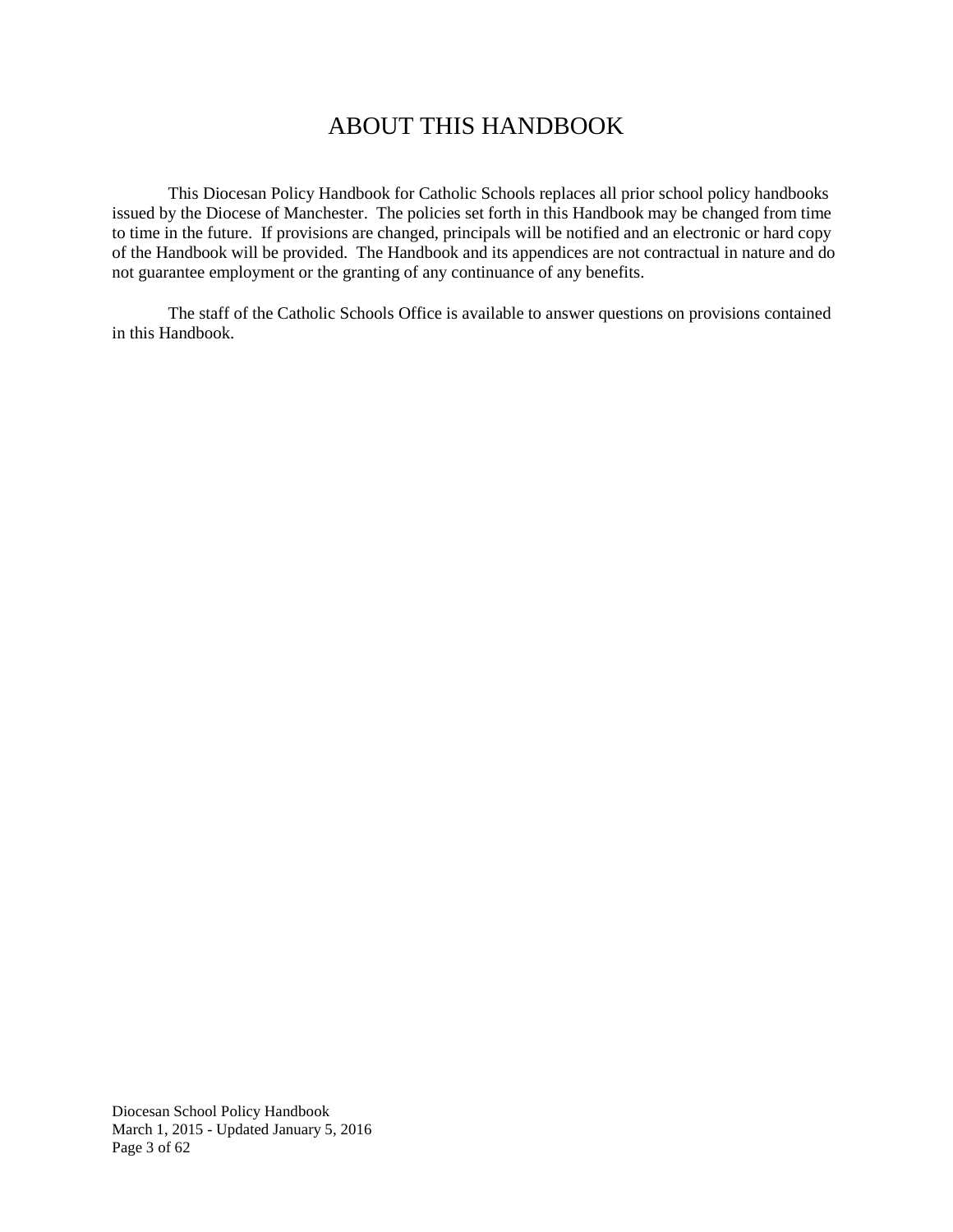# CONTENTS BY SECTION

- I. Administration and Organization
- II. Students
- III. Instruction
- IV. Personnel Roles and Responsibilities
- V. Appendices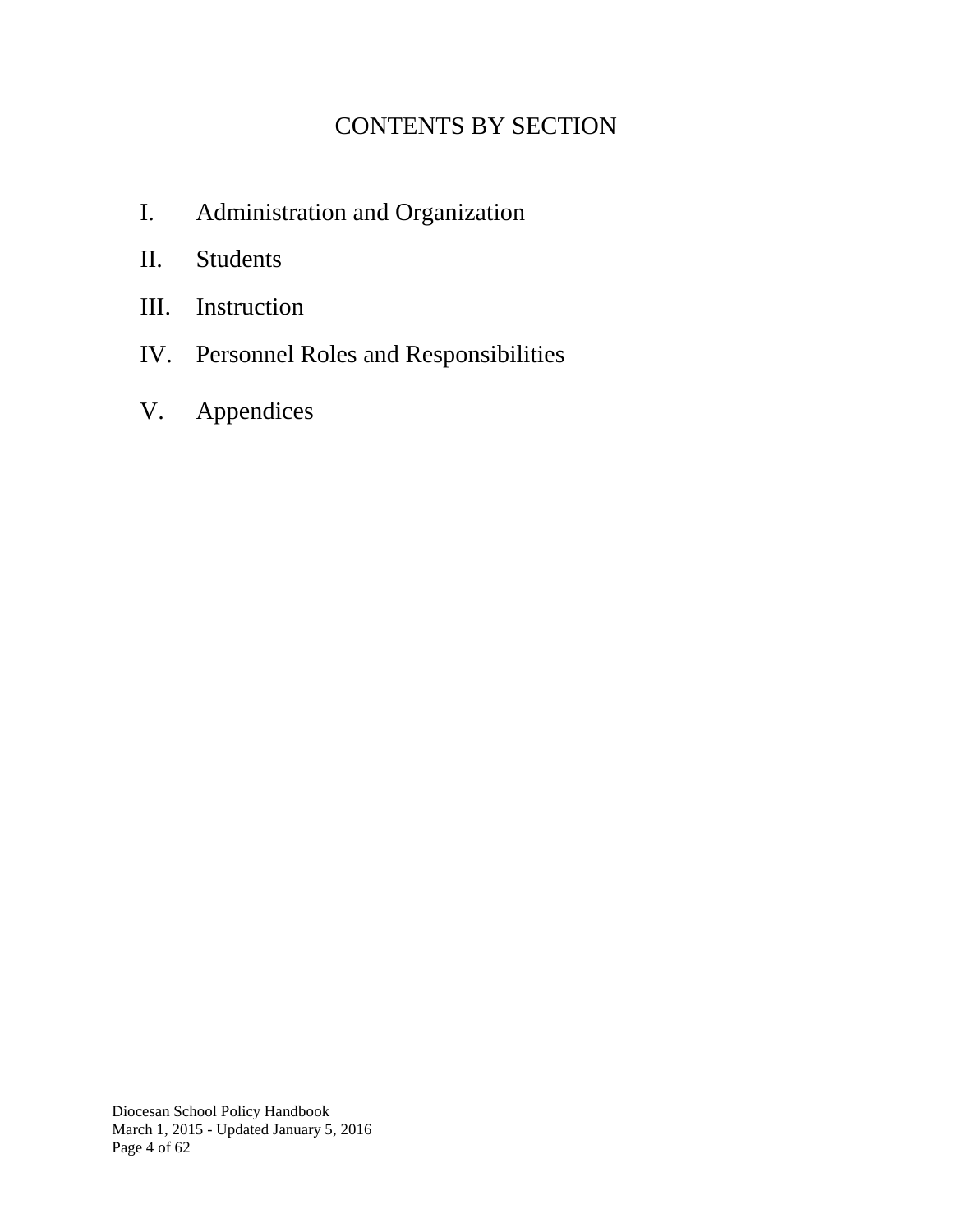## ADMINISTRATION AND ORGANIZATION

## **TABLE OF CONTENTS**

#### PAGE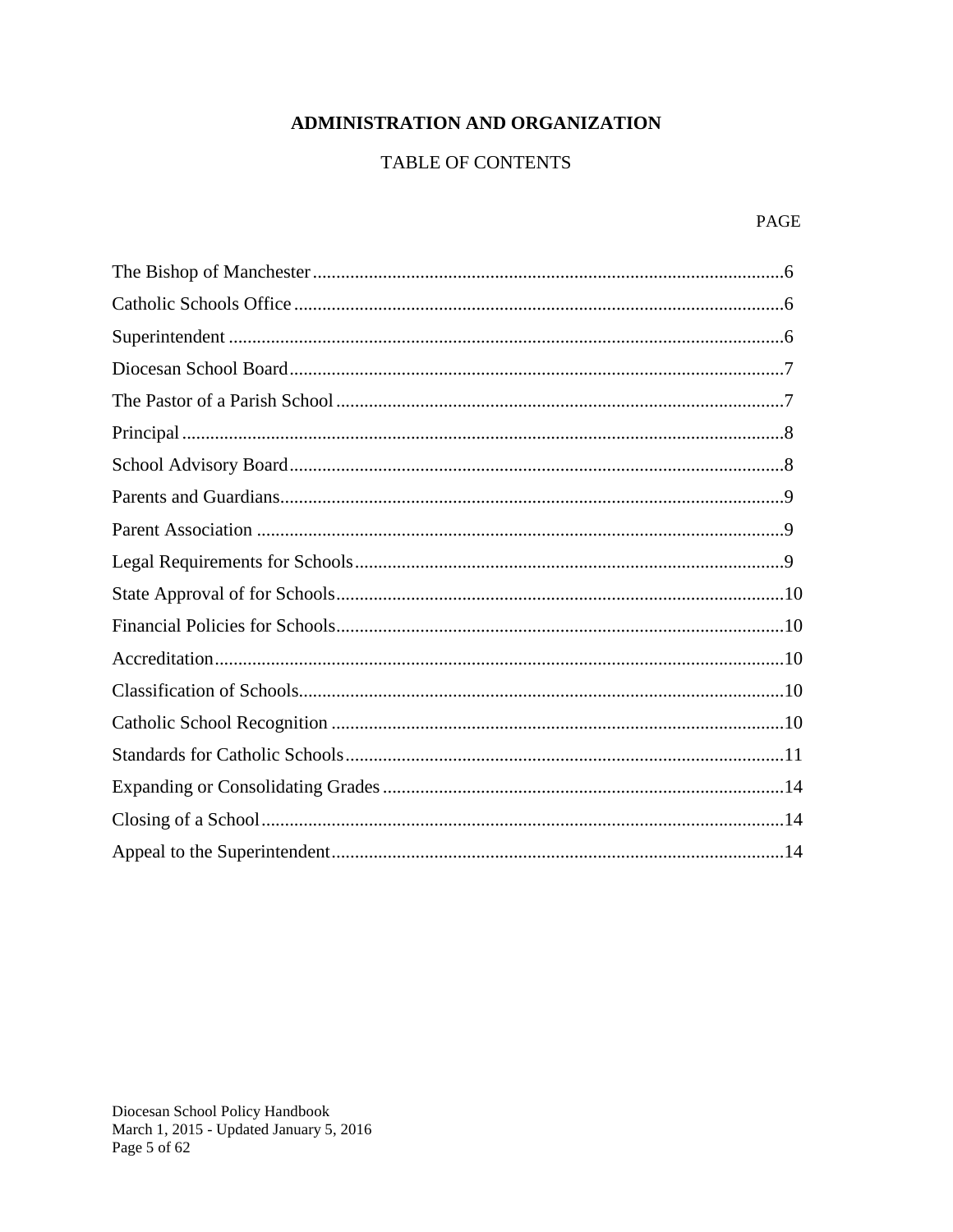#### **THE BISHOP OF MANCHESTER**

The Bishop of Manchester is the chief teacher of the faith in the Diocese of Manchester. He is responsible for promoting and coordinating the Catholic educational efforts throughout the diocese and for ensuring that as many young people as possible have access to the Church's educational apostolate. Catholic schools are a vital part of the teaching mission of the Church.

The Bishop has primary responsibility for and authority over Catholic schools, and he may promulgate policies and implement procedures governing the schools within his jurisdiction:

The diocesan bishop has the right to watch over and visit the Catholic schools in his territory, even those which members of religious institutes have founded or direct. He also issues prescripts which pertain to the general regulation of Catholic schools; these prescripts are valid also for schools which these religious direct, without prejudice, however, to their autonomy regarding the internal direction of their schools. (Canon 806 § 1)

The Bishop of Manchester has the sole ecclesiastical authority to recognize and designate a school as "Catholic" within the Diocese. Written approval shall be obtained from the Bishop before a school may be designated a Catholic school.

## **CATHOLIC SCHOOLS OFFICE**

The Catholic Schools Office, assisted by the Diocesan School Board, is responsible for the operation of diocesan Catholic elementary and secondary schools throughout the Diocese. The mission of the Catholic Schools Office is to ensure that the essential characteristics of Catholic identity (message, community, service, and worship) are evident in every Catholic elementary and secondary school and are integrated within a strong academic program.

#### **SUPERINTENDENT**

The Superintendent is appointed by and responsible to the Bishop. The Bishop delegates to the Superintendent the authority to act on his behalf in collaboration with him in matters involving Catholic education. The Superintendent has administrative authority over the Catholic Schools Office. Canon law requires that Directors of Catholic Schools (Superintendents) "take care under the watchfulness of the local ordinary that the instruction which is given in them is at least as academically distinguished as that in the other schools of the area." (Canon 806 § 2)

The Superintendent, under the authority of the Bishop, is responsible for developing, establishing, and implementing diocesan policies and procedures governing Catholic schools and for promoting the principles of Catholic identity and faith formation among all school leaders to ensure that the distinctive values and practices of the faith are evident and vibrant in each school. The Superintendent supervises the general administrative functions of the schools and oversees the entire school curriculum, in particular the teaching of religion in all Catholic schools. The Superintendent establishes the standards for qualifications of all diocesan, regional, and parish Catholic school principals. In addition, among other responsibilities, the Superintendent

Diocesan School Policy Handbook March 1, 2015 - Updated January 5, 2016 Page 6 of 62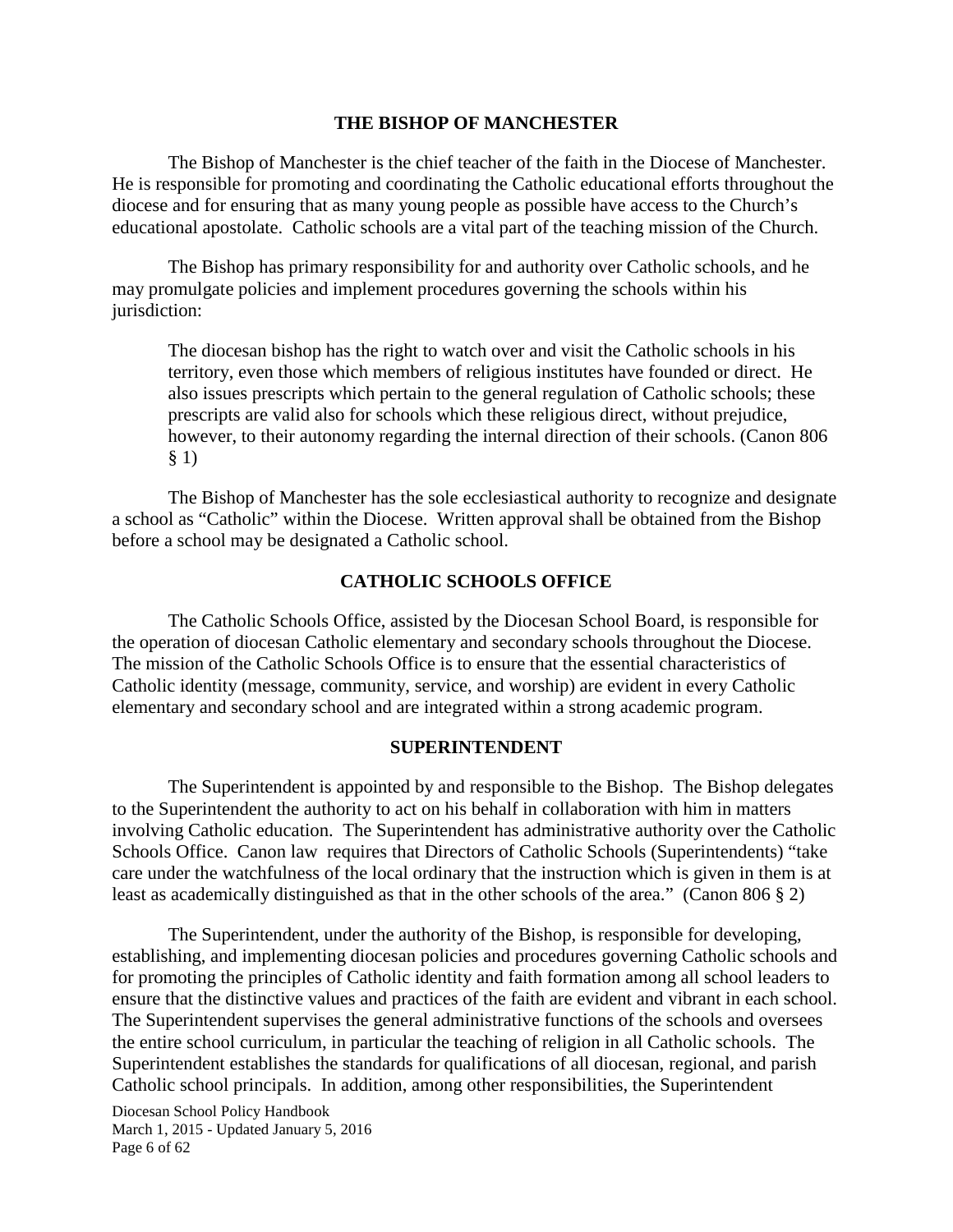provides direction and guidance to principals and pastors regarding budgeting and financial issues, strategies for student recruitment, educational and instructional standards, continuing formation and certification of teachers, contractual issues, staffing issues, and other issues helpful to the schools. The Superintendent has discretionary authority to make administrative decisions pertaining to the Catholic schools.

The Superintendent may appoint Assistant and/or Associate Superintendents after consultation with and approval by the Bishop. The Assistant and/or Associate Superintendent(s) shall have responsibility and authority, as determined and assigned by the Superintendent, in the furtherance of the mission of the Catholic Schools Office. The Superintendent hires, supervises, and evaluates the job performance of diocesan and regional school principals. The Superintendent, in collaboration with the pastor, approves the hiring of parish school principals and collaborates with the pastor to supervise and evaluate the job performance of parish school principals. The Superintendent approves the budgets of diocesan, regional, and parish schools.

## **DIOCESAN SCHOOL BOARD**

The Diocesan School Board furthers the advancement of quality primary and secondary Catholic education in the Diocese of Manchester by serving as the main consultative body on school affairs to the Bishop and the Superintendent. The Board promotes a strong Catholic identity in the schools, recommends policy, offers financial advice, serves as a public relations resource, and encourages and facilitates strategic planning and development (Appendix A).

The Board includes voting members as well as *ex-officio* members who do not vote. The non-voting *ex-officio* members are the Superintendent and the Associate/Assistant Superintendent(s). The Board has no fewer than fifteen  $(15)$  and no more than twenty-five  $(25)$ voting members, comprised of the laity, religious, and clergy. The Board endeavors to have representation from each deanery within the Diocese and to invite to the Board individuals from a variety of backgrounds, occupations, and professions. Members of the Board are appointed by the Bishop.

#### **THE PASTOR OF A PARISH SCHOOL**

The pastor, in accordance with Canon Law and at the appointment of the Bishop, has overall responsibility for a parish school, including responsibility for the implementation of diocesan policies and procedures regarding schools, such as the policies set forth in this Handbook. The pastor is, in accordance with Canon Law, ultimately responsible for the fiscal and plant management of the parish school. The pastor of the school particularly shall attend to matters within the school that affect worship, the ministry of the Word, and the spiritual welfare and moral formation of the students and staff. It shall be his duty to see that the teachings of the Church are clearly and accurately presented.

The pastor delegates to the principal the direction of the school program and the ordinary administration of the school. The pastor, with the principal, shall establish the terms of such delegation and the means of regular and formal communication on school matters.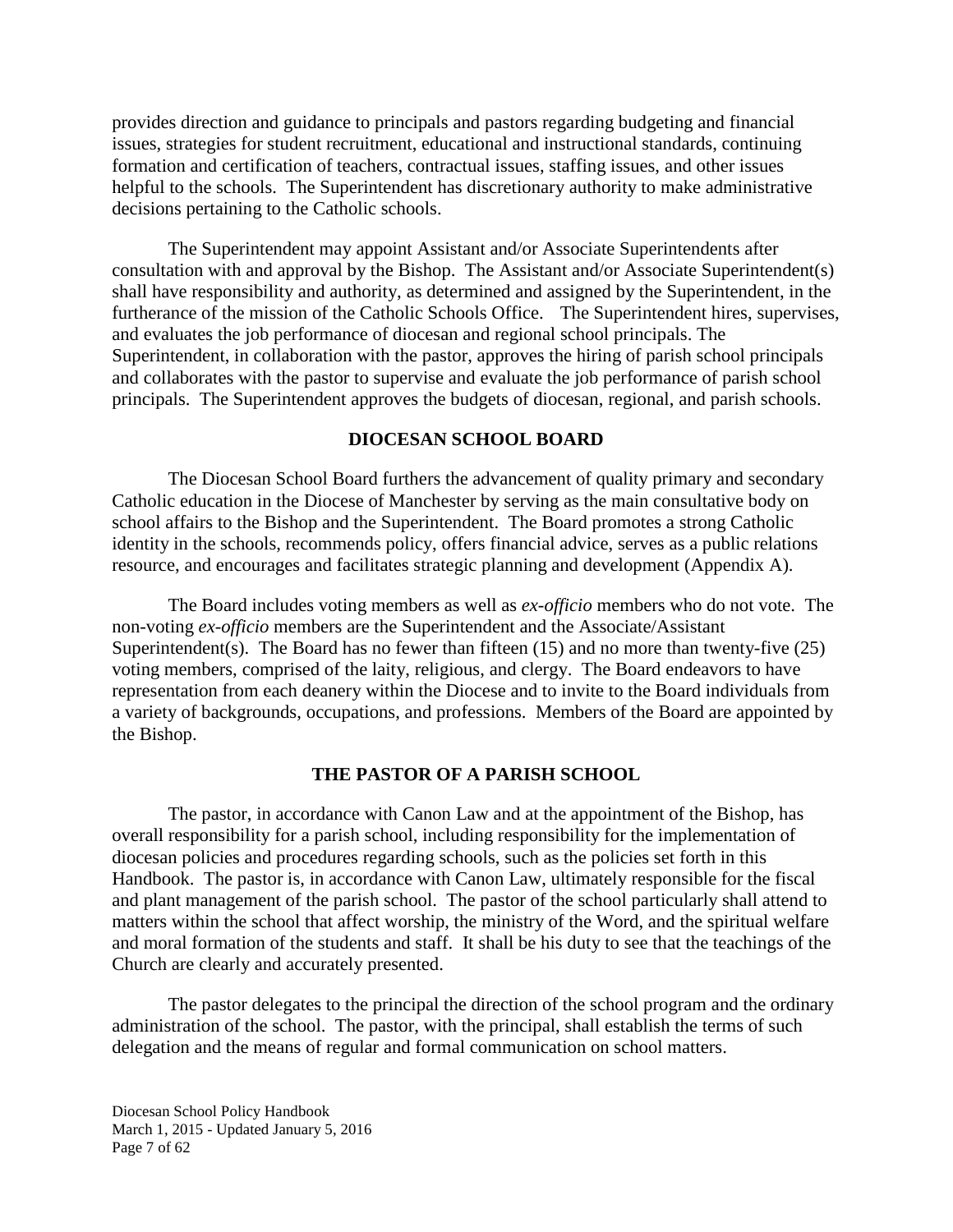The pastor, in close collaboration with the principal, the school advisory board, the finance and pastoral councils of the parish, and the Catholic Schools Office, guided by diocesan policies and procedures, has final approval over policies of the parish school.

The pastor is responsible for the financial operations of the school. As a parish school, the school generally is financially supported by the parish, with the due consideration for the mission and the operating needs of the school and the resources and mission of the parish. The pastor must approve the school budget before it is submitted to the Diocesan Finance Office for review and amendment, if applicable. The Superintendent and Diocesan Finance Officer are responsible for final approval of the school budget.

The pastor is responsible for the hiring of a principal of the school in accordance with the policies and procedures of the Catholic Schools Office. The pastor of a parish school shall consult with and obtain the approval of the Superintendent before hiring, imposing administrative leave, terminating, or non-renewing a principal.

#### **PRINCIPAL**

The principal is the chief administrative officer of the school (see pp 48-53). The principal works to maintain the Catholic identity of the school. The principal is responsible for the immediate direction of the school and its total educational program. The principal carries out the administrative functions of the school in accordance with the policies, regulations, and directives of the Catholic Schools Office and the Diocese of Manchester. Principals normally shall be free of all teaching responsibilities. The principal shall not assume regular teaching responsibilities without first obtaining the approval of the Superintendent. The principal shall consult with the pastor and the Catholic Schools Office before imposing administrative leave, terminating, or non-renewing a parish school employee.

The pastor and the principal shall ensure that the school is operated in compliance with applicable state, federal, and local laws as well as the standards of any applicable accrediting organization and the policies and procedures of the Diocese of Manchester and the Catholic Schools Office.

#### **SCHOOL ADVISORY BOARD**

Every diocesan, regional, and parish school will establish a School Advisory Board. The Board will establish a set of by-laws developed according to Diocesan guidelines (Appendix B). In the case of a parish school, the Board constitution must be approved by both the pastor and the Catholic Schools Office. In the case of regional and diocesan schools, the Board constitution must be approved by the Catholic Schools Office. In the case of a parish school, the pastor is an *ex-officio* member.

Diocesan School Policy Handbook March 1, 2015 - Updated January 5, 2016 Page 8 of 62 The School Advisory Board shall follow the policies of the Diocese and the Catholic Schools Office. The role of the Board is to offer advice and assistance to the principal and in the case of a parish school the principal and the pastor in advancing the school's Catholic mission and Catholic identity; establishing local policies consistent with diocesan policies and procedures; developing, implementing, and monitoring strategic planning; and supporting school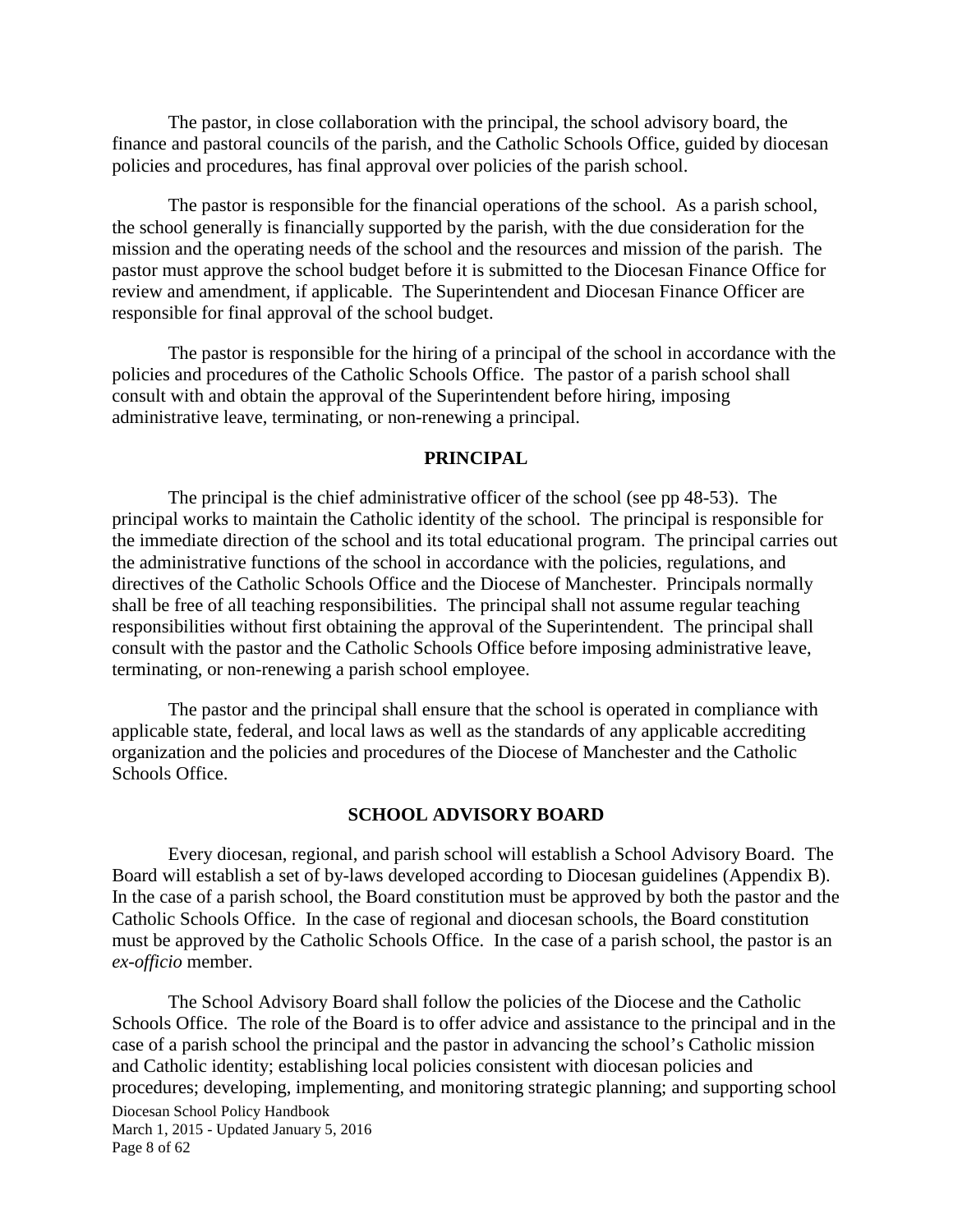advancement, public relations, and marketing endeavors. The Board may also be responsible for participating in board development, and members of the Board may be asked to participate in the search process when hiring a principal.

The School Advisory Board is advisory to the principal and in the case of a parish school the principal and the pastor. The principal calls the meetings and along with the Board chair (and pastor in a parish school) develops the agenda for the Board meetings. As educational leader of the school, the principal serves as a resource to the Board as it considers recommendations to the principal and, when applicable, the pastor. The School Advisory Board does not have a role with respect to personnel matters. Membership on the Board normally may include but must not be limited to parents of students attending the school. All other matters concerning the Board can be found in the constitution and by-laws of that school's Board.

## **PARENTS AND GUARDIANS**

Parents and guardians are the primary educators and faith formation leaders for their children. Parents and guardians support Catholic schools as Catholic schools assist the parents and guardians in fulfilling their responsibilities for educating their children. Parents and guardians are obliged to cooperate and collaborate with the teachers and administrators of schools to which they entrust their children (Canon 796).

Parents are expected to participate actively in the school by volunteering, attending conferences and school events, supporting the school financially, and conscientiously developing a sense of Catholic community among the students, parents/guardians, faculty, and administration. If, in the opinion of school administration, the behavior of a parent or guardian interferes with teaching, learning, or the orderly operation of the school, the school may require a parent or guardian to withdraw the child or children from the school.

## **PARENT ASSOCIATION**

It is recommended that each school have a Parent Association. Parent Associations and other fundraising organizations are required to follow the fiscal policies and procedures of the Catholic Schools Office and Diocesan Finance Office. The principal and in the case of a parish school the pastor shall have final approval of all disbursements from income raised by parent organizations. All income raised for a specific purpose and accepted by the school must be disbursed for that specific purpose unless alternative disbursements were set forth at the time the income was raised. Whenever funds are raised for a specific purpose and the specific purpose is met or cannot be carried out, the school community is to be notified that the funds shall be used for the general advancement of the school.

All parents and guardians of students in the school are encouraged to be active members of the Parent Association. Members of the teaching staff may be *ex-officio* members.

#### **LEGAL REQUIREMENTS FOR SCHOOLS**

All schools of the Diocese shall observe the applicable legal requirements regarding the operation of Catholic schools in the State of New Hampshire.

Diocesan School Policy Handbook March 1, 2015 - Updated January 5, 2016 Page 9 of 62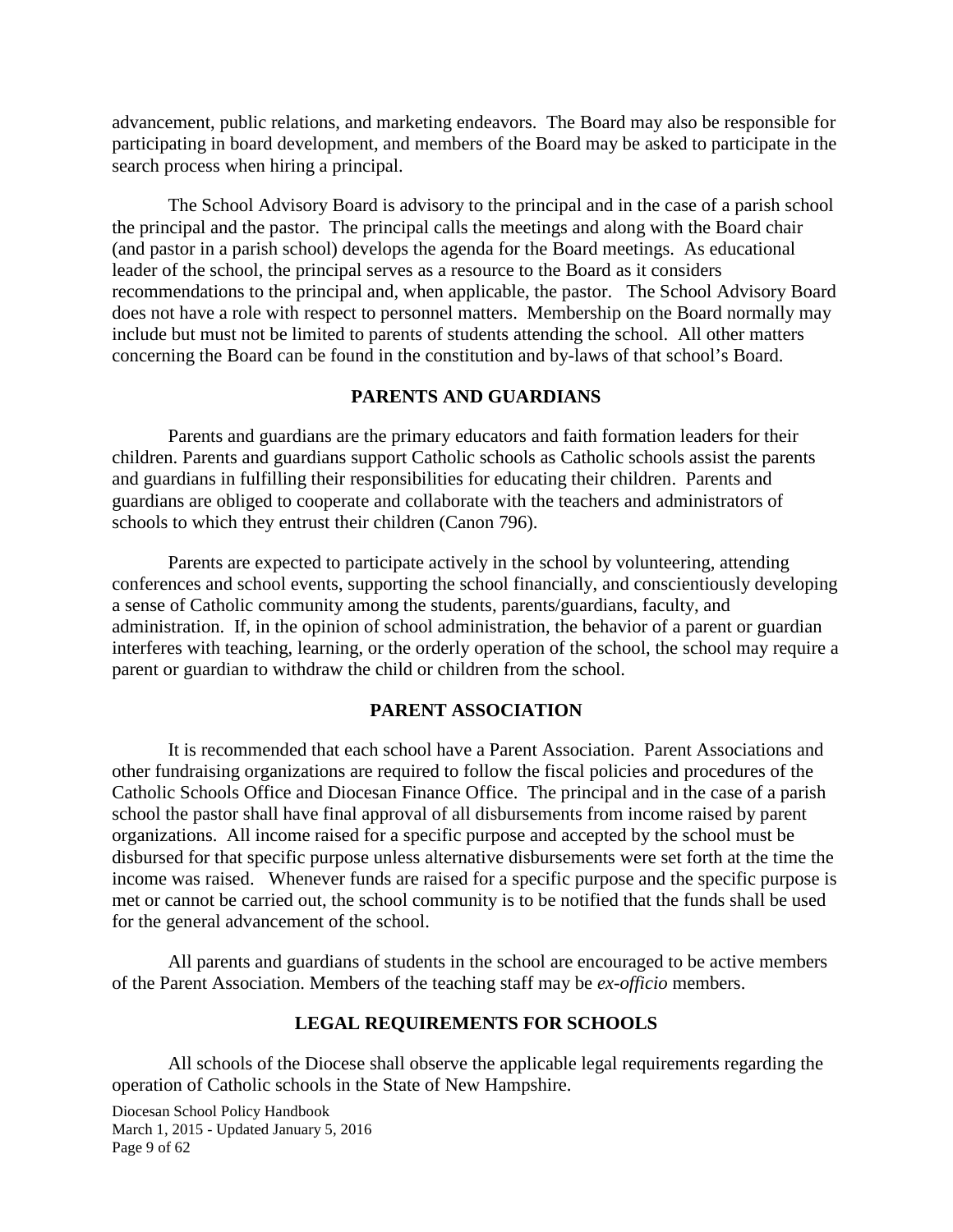## **STATE APPROVAL OF SCHOOLS**

*All Catholic schools* shall meet the requirements and seek and maintain State of New Hampshire Board of Education approval in accordance with state law.

## **FINANCIAL POLICIES FOR SCHOOLS**

All parish, regional, and diocesan schools shall follow the policies and procedures of the *Diocese of Manchester School Finance Manual*.

#### **ACCREDITATION**

All diocesan secondary schools shall seek, obtain, and maintain accreditation from the New England Association of Schools and Colleges (NEASC). All other parish, regional, and diocesan schools are encouraged to seek and maintain NEASC accreditation.

## **CLASSIFICATION OF SCHOOLS**

A "parish school" is a school that is owned and supported by a parish and that shares in the ministry outreach of the parish. While all of the school's activities are under the canonical leadership and guidance of the pastor of the parish in cooperation with the principal, the Bishop is the ultimate authority in the school and is represented by the Superintendent.

"Regional" and "diocesan" schools are owned and operated by the Diocese of Manchester. The principal has responsibility for the school's regular and administrative activities. The Bishop is the ultimate authority in the school and is represented by the Superintendent.

A "private" or "independent" Catholic school is one that exists in the Diocese of Manchester with the expressed approval and recognition of the Bishop but which is not owned or operated by a parish or the Diocese. The school generally is governed, supported, and operated by a religious order or a board of trustees. Private Catholic schools are responsible to the Bishop in matters of religious instruction and are required to follow applicable standards, policies, and procedures in the area of religious instruction as well as liturgical and sacramental norms, including the applicable Standards for Catholic Schools set forth below. Private Catholic schools are responsible to submit reports requested by the Catholic Schools Office.

## **CATHOLIC SCHOOL RECOGNITION BY THE ROMAN CATHOLIC BISHOP OF MANCHESTER**

The Roman Catholic Bishop of Manchester, New Hampshire has sole ecclesiastical authority to recognize and to designate a school as "Catholic" within the Diocese of Manchester. Written approval must be obtained from the Roman Catholic Bishop of Manchester before a school may be designated or designate itself as a Catholic school. The policy and procedures for obtaining such approval may be obtained from the Catholic Schools Office.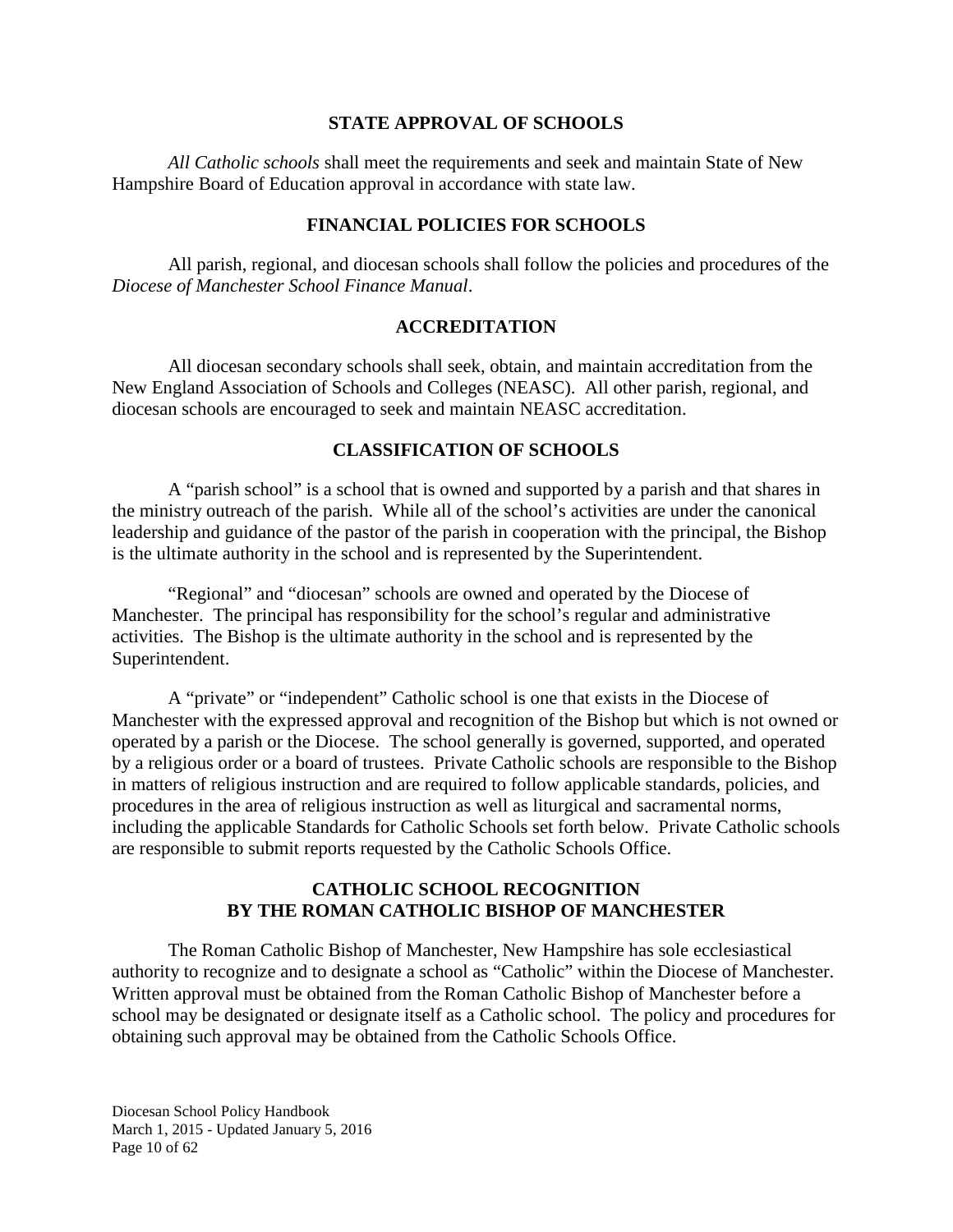## **STANDARDS FOR CATHOLIC SCHOOLS**

Canon law on Catholic education is summarized in Canons 793 through Canons 806. Canons 803, 804, 805, and 806 are "anchor canons" in describing and recognizing the Catholic essence of a school. These canons define how the Catholic school must be operated and/or be recognized by Church authority and address the nature of Catholic religious formation and education. All Catholic schools, whether they are operated by a parish, the diocese, a religious order, or a group of lay people, must abide by applicable Canon law. They also must meet the following standards:

A. Catholic Identity. All Catholic elementary and secondary schools in the Diocese shall abide by the following Catholic identity standards and the supporting Catholic Identity policies that are central to the nature of a Catholic school. It is also imperative that any school called "Catholic" provide a level of academic excellence that is at least as distinguished as that in other schools of the region. Schools owned and operated by the Diocese of Manchester or its parishes shall be governed by additional policies, including those in the areas of excellence, affordability, and accessibility.

- 1. Communion and Cooperation with the Bishop. All Catholic schools shall have a formal and defined relationship with the Diocese and specifically with the Bishop, who has oversight of the teaching of the faith in all Catholic schools. These practices are the practical mechanism to maintain communion within the Church.
	- a. Mission. All Catholic schools shall have a written statement of mission and philosophy in accord with Church teachings.
	- b. Communion with the Local Church. All Catholic schools shall communicate, consult, and collaborate with all involved parties, particularly the appropriate diocesan offices, in an effort to ensure communion with the local church.
	- c. Catholic Identity Review. All Catholic schools' religious education programs, sacramental life, and Catholic identity shall be reviewed by the Catholic Schools Office at least once every three years. Such review shall include submission of a written report by the school and a visit by representatives of the Catholic Schools Office.
	- d. Relationship with Local Pastors and Parishes. All Catholic schools shall maintain a close relationship with local pastors and parishes, particularly in the areas of religious education and sacramental life.
- 2. Appropriate Celebration of Sacramental Life. All Catholic schools shall adhere to all diocesan sacramental norms and policies to ensure the development of an authentic spiritual and sacramental life for students.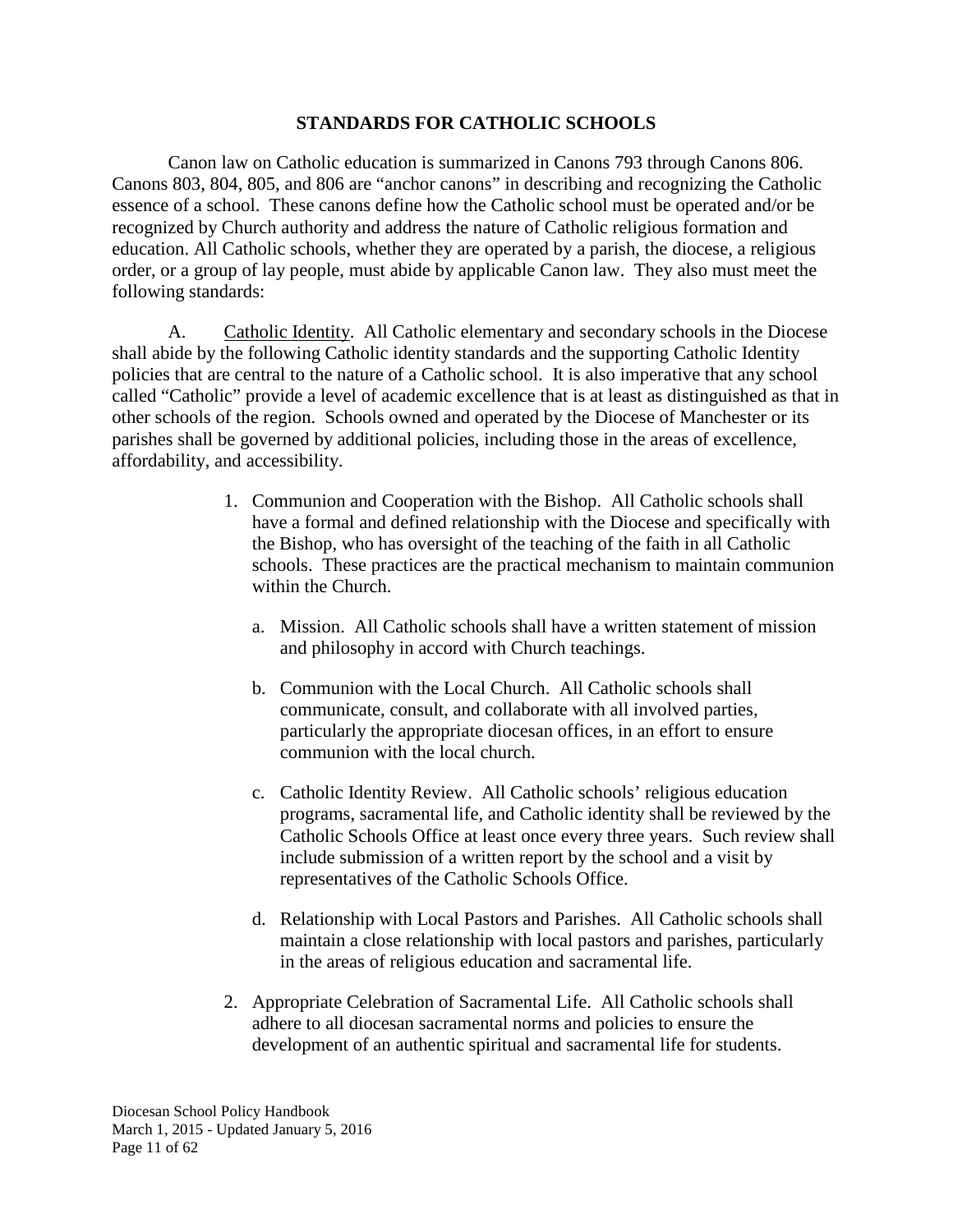- a. Spiritual Formation. All Catholic schools shall provide appropriate occasions for prayer, liturgical worship, and the celebration of the Sacraments of Reconciliation and the Eucharist to ensure religious instruction and spiritual formation of students.
- b. Religious Instructions and Worship Attendance. All Catholic schools are places of faith formation, and all Catholic school students, regardless of religious background, shall attend school prayer and worship services and shall fully participate in religious instruction. All Catholic students are expected to fulfill the serious obligation of attending regular Sunday Mass at their home parish and to receive frequently the Sacraments of Reconciliation and the Eucharist, once they are eligible.
- c. Sacramental Norms. All Catholic schools shall adhere to the sacramental norms and policies of the Diocese, and shall respect local parishes as the sacramental home for parents, students, and all parishioners.
- d. Sacramental Space. The celebration of the sacraments in all Catholic schools shall occur in spaces that are appropriate and suitable for authentic worship.
- e. Sacramental Celebration. First Reconciliation, First Communion, and Confirmation shall be celebrated in the parish that the student's family attends. Pastors may allow exemptions to this policy for good cause.
- f. Prayer Life. Regular prayer and devotions shall be standard practice in all Catholic schools. The school day shall begin and end with prayer taken from our Catholic treasury of prayers, and all meals are to be blessed.
- 3. Teaching the Faith. All Catholic schools shall adhere to all diocesan policies regarding religious education to ensure that the faith is effectively and authentically taught in the school.
	- a. Oversight of the Bishop. All Catholic schools shall conform to the oversight of the Bishop in all matters of religious education.
	- b. Teaching of Religion. The teaching of religion in all Catholic schools shall be subject to the same standards of professionalism and excellence as all subjects in the school to include, but not be restricted to, allocation of resources, teacher professional development, evaluation, assessment, and hours of instruction.
	- c. Religious Education Foundation. The religious education program of all Catholic schools shall have as its foundation the *Catechism of the Catholic Church,* the *United States Catholic Catechism for Adults,* the *General Directory of Catechesis*, and the *National Directory of Catechesis.* They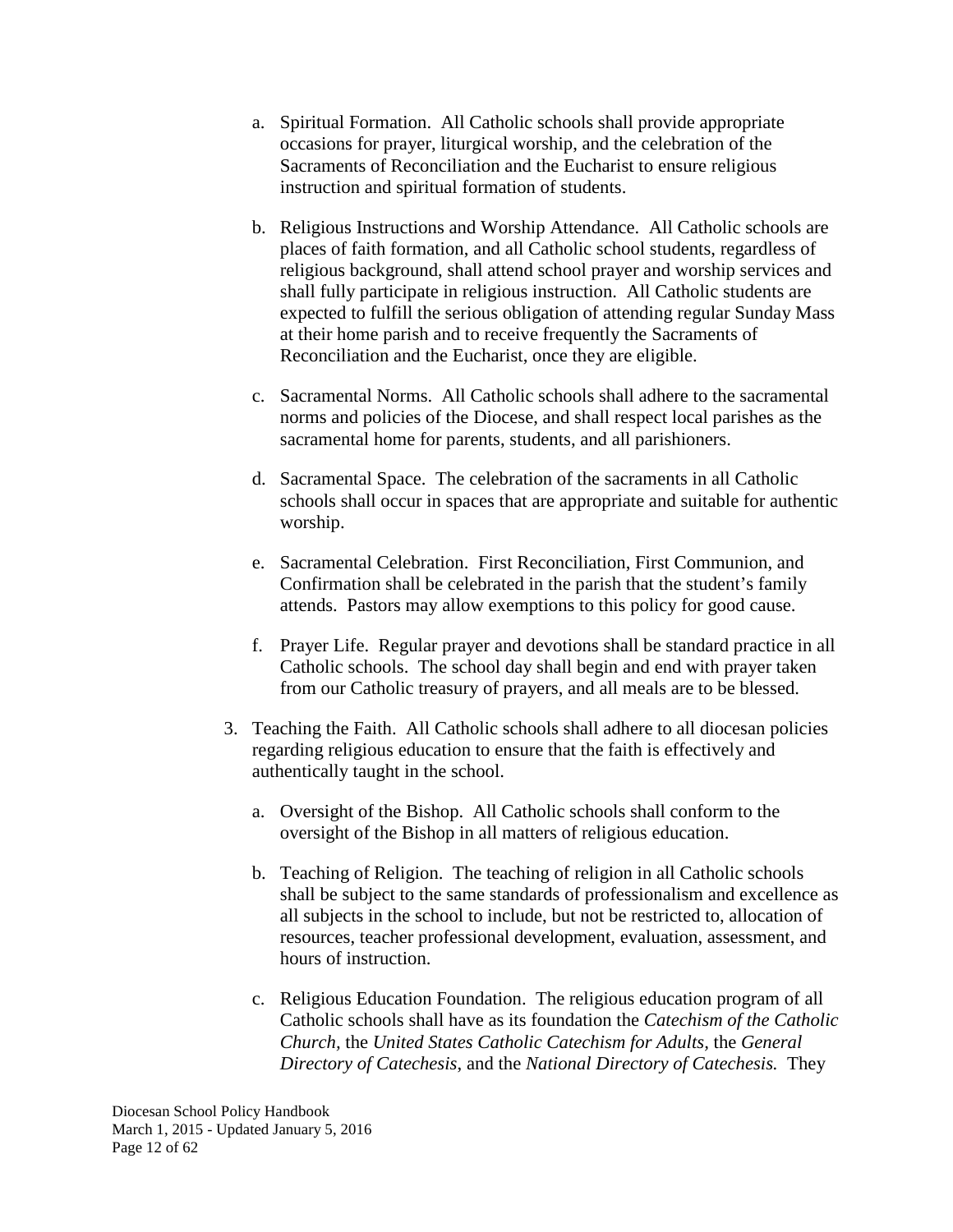shall also follow national and diocesan directives. These programs shall conform to the religious curriculum of the Diocese of Manchester.

- d. Religion Teachers. All religion teachers shall be practicing Catholics who are qualified to teach religion by the Diocese. They shall obtain Basic Catechist Certification from the Diocese of Manchester and have a deep knowledge of and a desire to hand on the authentic doctrine of the Church and live as authentic witnesses to the faith.
- 4. Environment and Catholic Identity. Catholic identity shall be present and explicit in all aspects of all Catholic schools, including the school's mission statement. The school shall present evidence of clear commitment to witness the faith in all activities. The entire school shall be permeated with the Spirit of the Gospel for the effective formation and faith development of students.
	- a. Principals and Catholic Identity. All principals or chief administrators shall be practicing Catholics who uphold the teaching of the faith and are committed to Catholic education that is academically excellent and rooted in Gospel values.
	- b. Teachers and School Staff. Catholic teachers and Catholic staff shall be hired whenever possible. Administrators, faculty, and staff shall be qualified, supportive of the teachings of the Church, and imbued with a strong sense of the mission of Catholic schools. They shall act in ways that promote the best interests of the Church and do not violate the principles or tenets of the Catholic faith. All staff shall be responsible for integrating Catholic identity and Church teaching across the curriculum and in all school activities. All school administrators and all faculty members shall adhere to Catholic faith, teaching, and moral discipline, and shall not contradict the Catholic faith, teaching, and moral discipline either publicly or privately, and shall not harm communion with the Church.
	- c. School Sponsored Guests and Activities. School sponsored guests, public statements, public events, and community activities of all Catholic schools shall not contradict the Catholic faith, teaching, and moral discipline, and shall not harm communion with the local Church.
	- d. Fostering Vocations. All Catholic school communities shall regularly and as a matter of course promote and foster interest in, and respect for, all vocations, presenting vocations to religious life and to the priesthood as real life options for students.
	- e. Social Justice. The life of Catholic schools shall reflect the Catholic Church's teaching on social justice and shall witness service to others. The Catholic Church's teaching on ecumenism shall be fostered.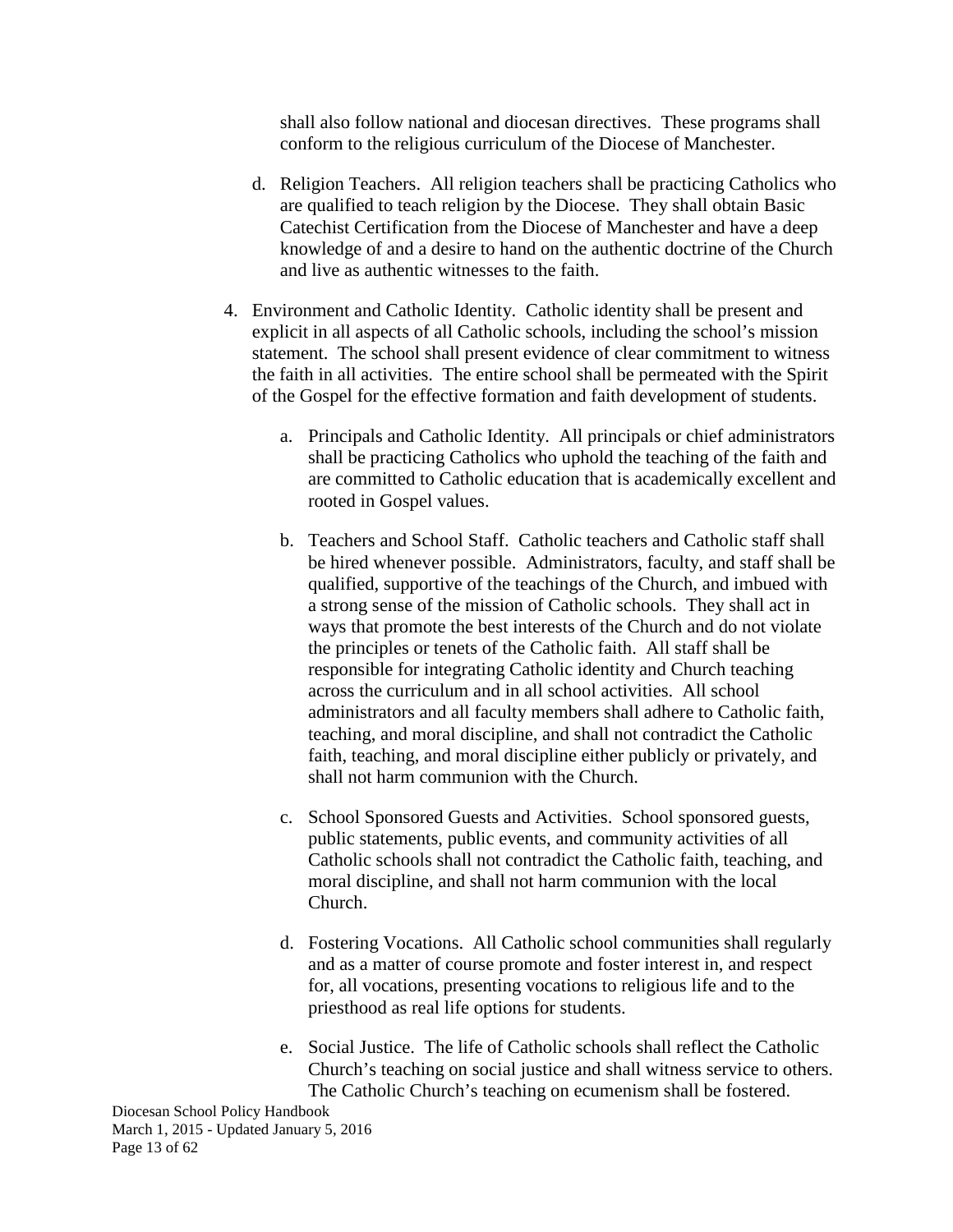f. Child Safety and Protection. Diocesan, regional, and parish Catholic schools shall comply with the *Code of Ministerial Conduct* and the *Policy for the Protection of Children and Young People* (Appendix C) All other Catholic schools shall adopt policies with respect to the protection of children and young people that comply with state law.

B. Academic Excellence. Academic excellence is central to the mission of all Catholic schools.

C. Compliance with State Standards. All Catholic schools shall adhere to the state standards for non-public schools as established by the State of New Hampshire and its Department of Education, including the standards and requirements for non-public schools regarding safety and attendance.

## **EXPANDING OR CONSOLIDATING GRADES**

The Superintendent must approve the decision of a diocesan, regional, or parish school to expand or consolidate grades. In submitting such a request, the school is to be prepared to show how the expansion or consolidation will serve the best interest of the school and its education program and the parish, if applicable.

## **CLOSING OF A SCHOOL**

Catholic schools serve both the faith community and society by educating children, young people, and adults to contribute to the common good by becoming active and caring members of the communities in which they live. Because they are so important to the educational mission of the Church, a Catholic school generally is not closed until it is demonstrated that every effort has been made to attract a sufficient student population and obtain sufficient economic resources in order to maintain the school's operation and until affiliation or merger with another Catholic school is considered and explored.

The Bishop has the authority to close a diocesan, regional, or parish school on his own initiative. The Superintendent and the pastor of a parish school may initiate the process for obtaining the Bishop's approval for the closure of a parish school. In order to provide sufficient notice of any closure to families and faculty and staff, this process generally is to be initiated by October 1 of the year before the possible closure of a school the following August. The local School Advisory Board and the Diocesan School Board must be consulted before a recommendation is made to the Bishop. Diocesan, regional, and parish Catholic schools may not be permanently closed without the approval of the Bishop.

## **APPEAL TO THE SUPERINTENDENT**

A party aggrieved by a decision of a principal of a diocesan, regional, or parish Catholic school may appeal the decision to the Superintendent if the aggrieved party believes that the decision has violated diocesan or school policy or procedures. This process is not intended for the resolution of conflicts of interest or for the resolution of grievances which result due to a prudential disagreement with the judgment, policy, or decision of the principal. This process

Diocesan School Policy Handbook March 1, 2015 - Updated January 5, 2016 Page 14 of 62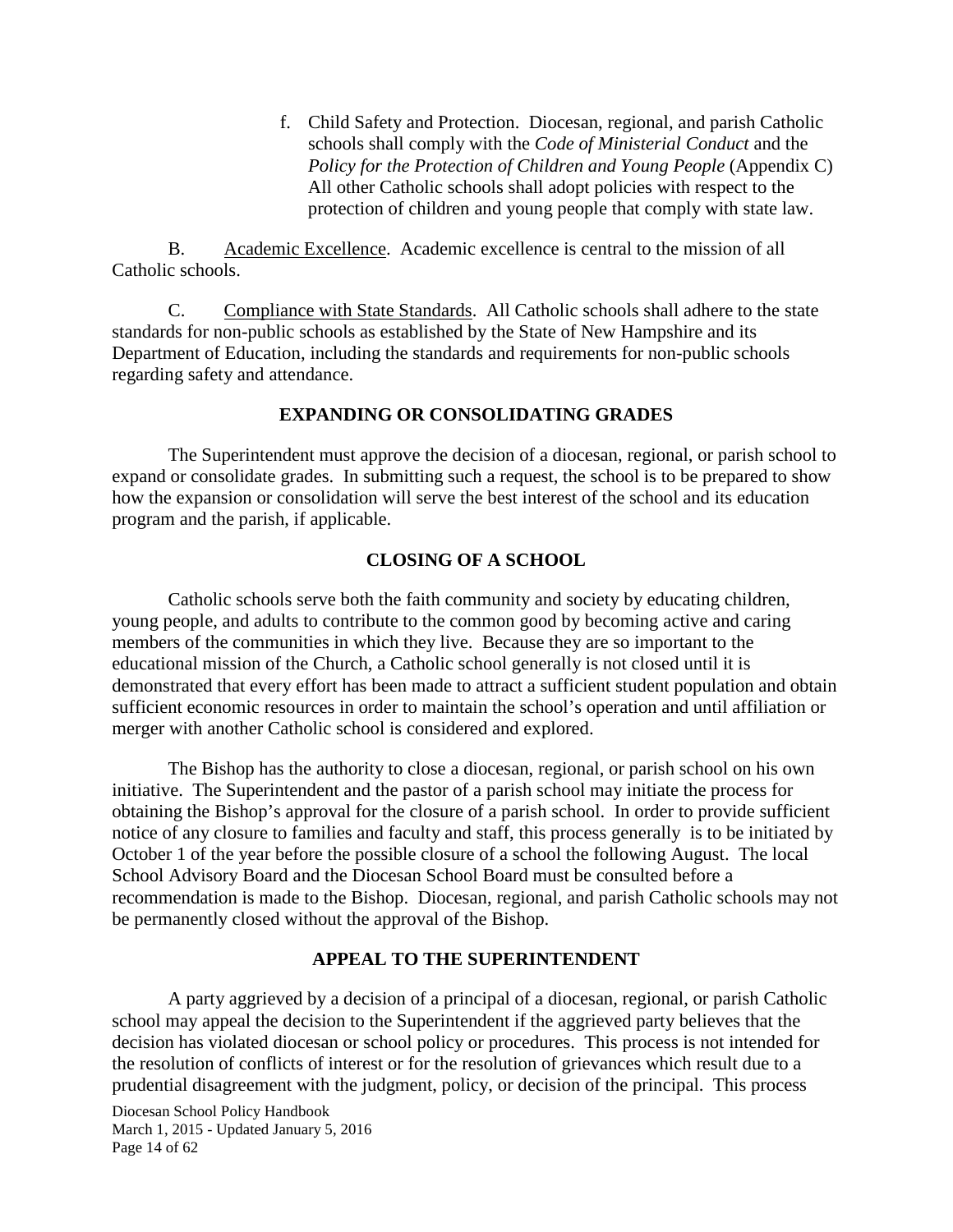likewise is not intended for the resolution of conflicts of personality or the daily problems which often arise among people and which must properly be resolved by them.

The aggrieved party must first attempt to resolve the matter directly with the principal. In a parish school, if the matter is not resolved after discussion with the principal, the aggrieved party may contact the pastor to resolve the matter. If unable to reach resolution, the aggrieved party of a parish, regional, or diocesan school may submit in writing to the Superintendent a description of the issue and the diocesan or school policy or procedure alleged to have been violated. The decision of the Superintendent is final.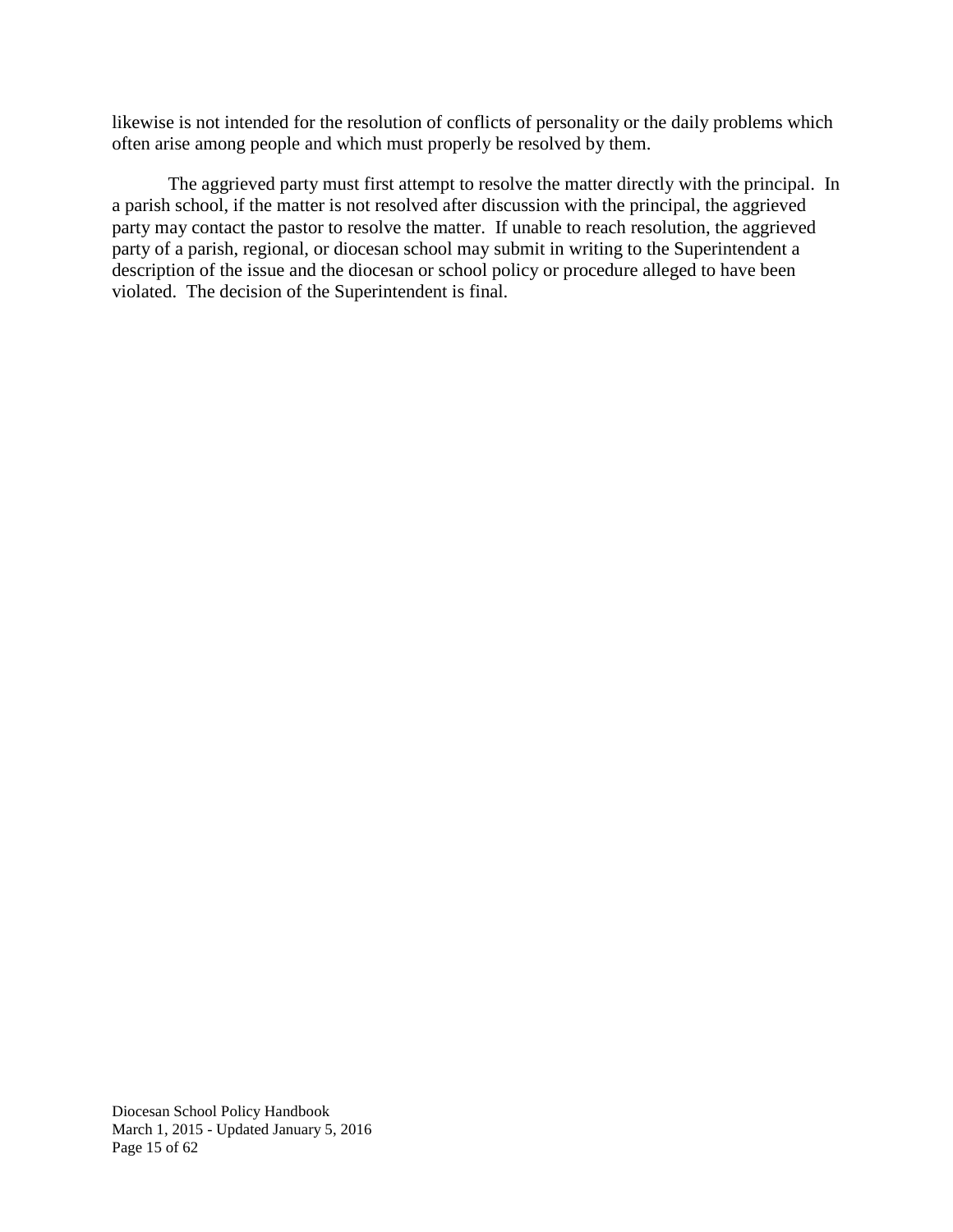## **STUDENTS**

## TABLE OF CONTENTS

Diocesan School Policy Handbook<br>March 1, 2015 - Updated January 5, 2016 Page 16 of 62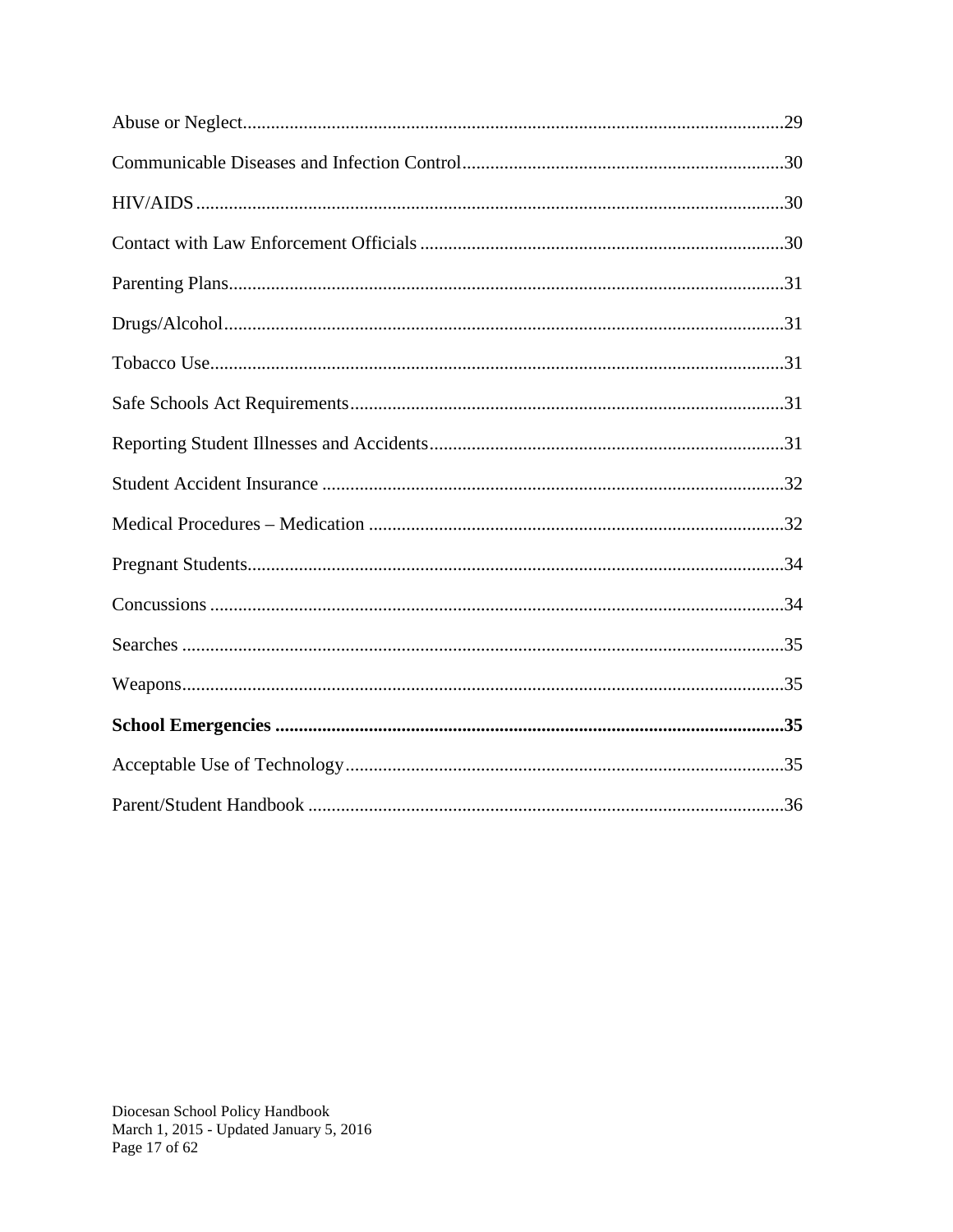## **APPLICATION/ADMISSION**

All schools will use the diocesan application and registration forms (Appendices D and  $E$ ).

Each school shall publish a written admissions policy and apply it equitably. Generally, Catholic children whose parents or guardians are registered in a Catholic parish of the Diocese shall be given priority for admission to a diocesan, regional, or parish Catholic school over children who are not Catholic. Principals may exclude from admission those students who, on the basis of objective testing determined acceptable by the Catholic Schools Office, are unprepared for kindergarten, first grade, or subsequent grades. A Catholic school will not finalize acceptance of a student until all registration procedures have been completed, including, but not limited to, proper documentation and agreement by the parents to be responsible for the student's tuition as determined by the school.

The Catholic school will observe the entrance requirements of the state and local school district, regarding age (RSA 193:1) and inoculations (RSA 200:38), and shall require physicals (consistent with the intent of RSA 200:32).

The principal shall publish annually and abide by the following nondiscriminatory policy statement in the school's admissions materials and in some public medium, such as the parent/student handbook, the school website, and the parish Sunday bulletin:

## **NOTICE OF NONDISCRIMINATORY POLICY REGARDING STUDENTS**

School admits students of any gender, race, color, or national and ethnic origin to all the rights, privileges, programs and activities generally accorded or made available to all students at the school. The school does not discriminate on the basis of gender, race, color, or national and ethnic origin in the administration of its educational policies, admission policies, scholarship and loan programs, athletic, and other administered programs.

A student entering school who is an English Language Learner may not be denied admission based solely on language skills. Assessment of the child's academic and language proficiency levels may determine appropriate placement.

The school will make known its financial assistance program for needy students.

Students shall not be denied admission to a Catholic school because of a disability unless the disability seriously impairs the student's ability to complete successfully the school's academic program or unless the school cannot provide sufficient care or make reasonable accommodation for the student. The determination as to whether the school may reasonably accommodate the student or applicant is made on a case-by-case basis. Under some circumstances, medically-justifiable limitations may be placed on the admission/retention of students with infectious diseases and/or life-threatening illnesses.

Diocesan School Policy Handbook March 1, 2015 - Updated January 5, 2016 Page 18 of 62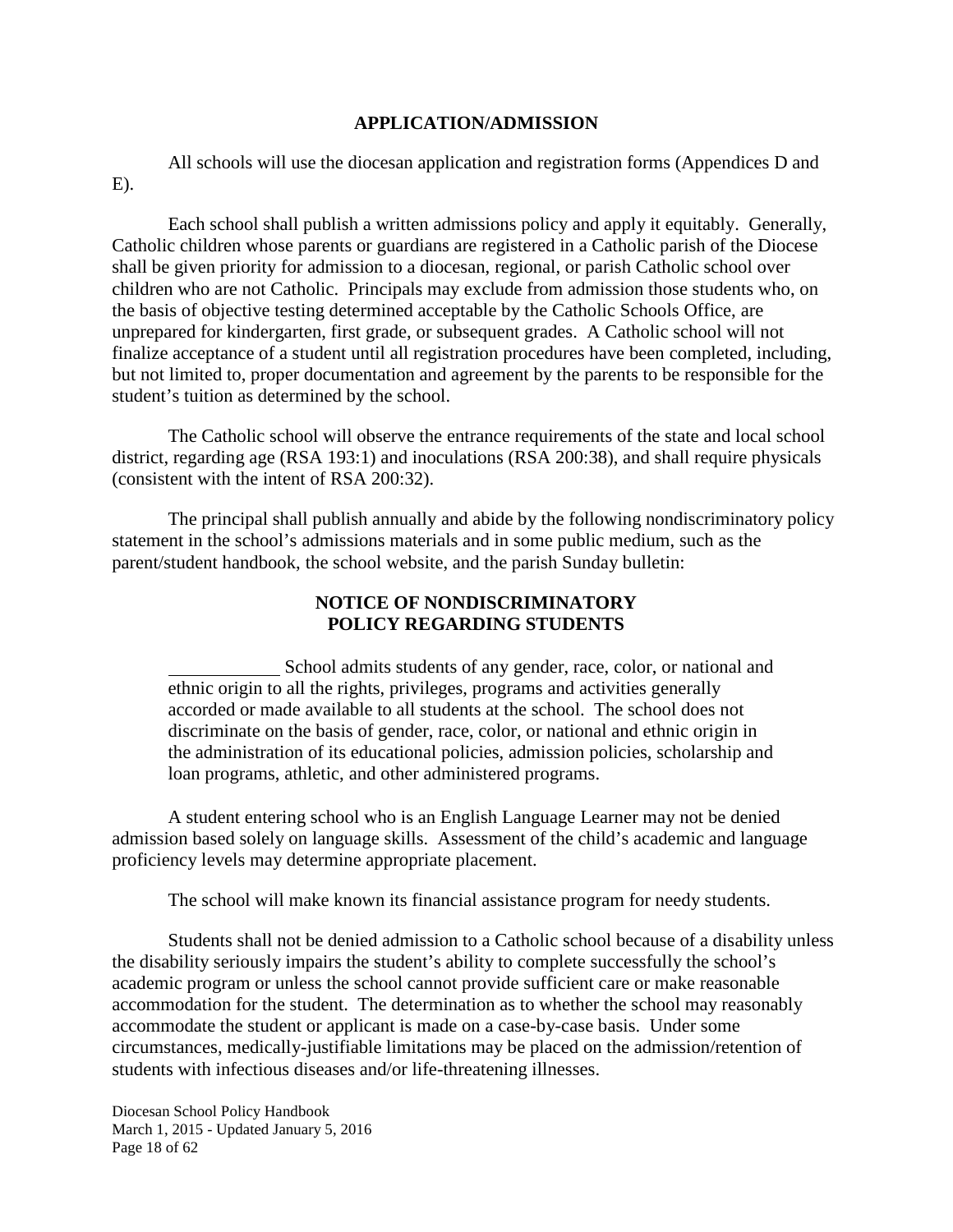Foreign students may be admitted in accordance with the requirements of the United States Department of Justice and the Department of Immigration and Naturalization. Students seeking admission under F-1 status must request an I-20 form from the Catholic Schools Office.

#### **ATTENDANCE AND ABSENCE**

Parish, diocesan, and regional schools shall include in their parent/student handbook an attendance policy. The policy must stress the importance of regular attendance and set forth the school's procedure for reporting absences. Students who fail to comply with the school's attendance policy may be asked to withdraw or be subject to expulsion.

The principal is responsible for keeping accurate, daily state-required attendance records. Attendance records are entered on students' permanent records which are retained indefinitely.

A student will not be released from school during the school day unless the school receives a signed and dated note from a parent or guardian requesting that the student be released and the reason for the early release. Elementary school students will be released for illness or other reasonable cause only to parents or to an adult authorized by the parents and identified to the school administration. In keeping with the importance of regular student attendance, families will be discouraged from taking a student on vacation during school time. Each school will publish a policy on family vacations during the school year.

The school policy on attendance and early release may permit written notices or notes from parents or guardians to be submitted electronically through a secure email address if the parents or guardians submit to the school advance written notice and authorization that the email address is secure and may be used for such notices and notes. Text messages and other electronic communications (such as social network sites) are not considered acceptable forms of notice.

State law charges the local public school district with enforcing the school attendance laws of the state. The public school district's jurisdiction with respect to attendance laws extends to all school age children within its district. The principal is responsible for reporting to the attendance officer of the local public school frequent or prolonged unexcused absences. The principal shall report to the attendance officer of the local public school district any "habitual truancy," defined as ten half days of unexcused absence during a school year.

## **RESPONSIBILITY BEFORE AND AFTER SCHOOL DAY**

The parents or guardians are responsible for safely transporting the student to and from school. The school's parent/student handbook is to include a provision that unless the student is enrolled in a before or after school program, the school does not have the duty to supervise the student before school or after dismissal. School staff members are not responsible for accompanying or assisting a student in walking home or in transporting a student home, as this presumes a duty of care to the student.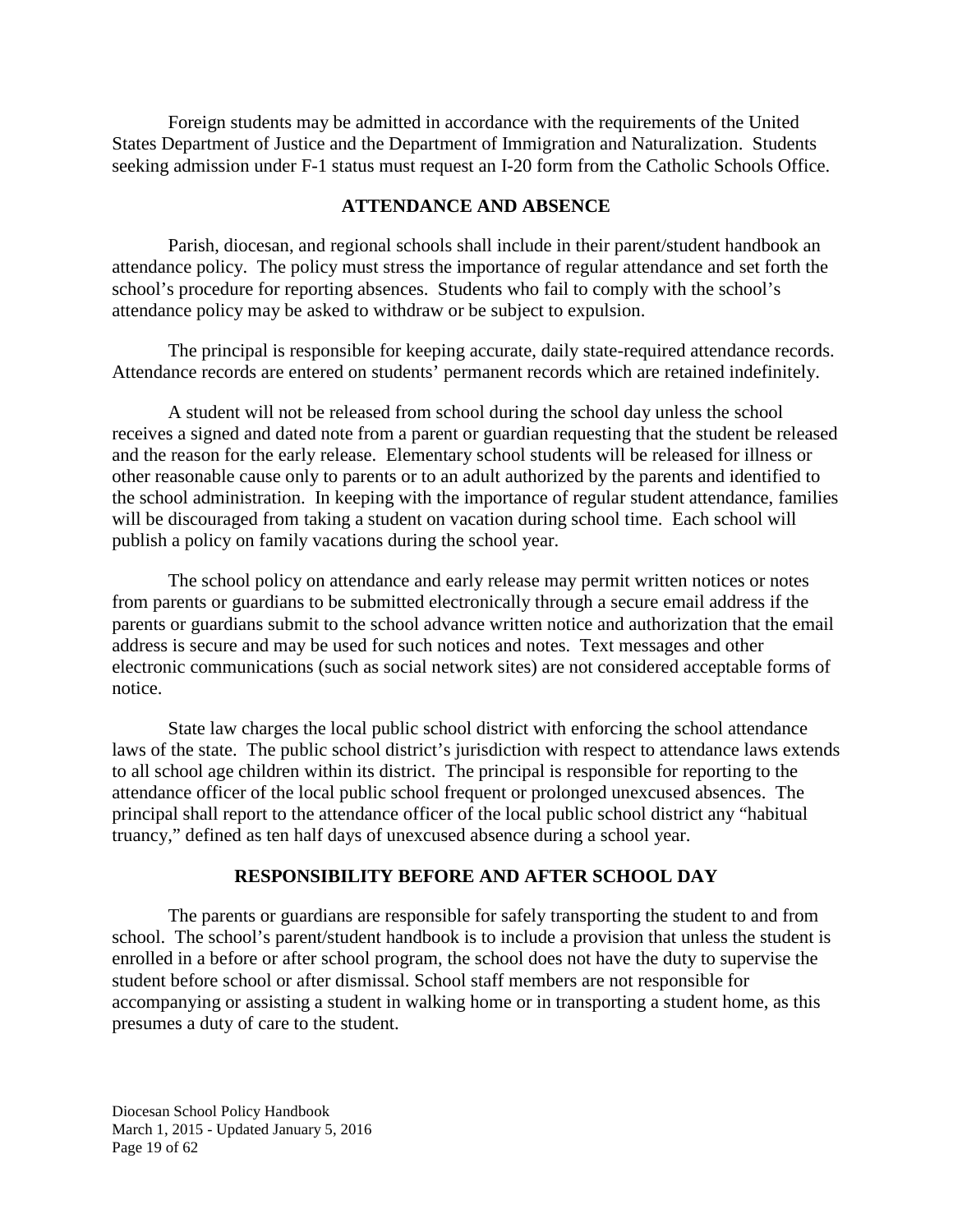## **DISCIPLINARY MEASURES**

All parish, regional, and diocesan Catholic schools shall develop written standards of conduct and discipline guidelines and publish them in the parent/student handbook. The guidelines must encourage self-discipline and foster an atmosphere conducive to learning. They must also recognize that behavior management and discipline must be conducted with the dignity of the student in mind.

While it is not possible to list every circumstance that might give rise to disciplinary action, the standards of conduct and rules are to identify specific examples of misconduct that can be expected to result in disciplinary action, such as cheating, leaving school premises, and tardiness. Parents and, if age appropriate, students will acknowledge in writing their receipt and review of the parent/student handbook and their assent to the school's disciplinary rules and guidelines.

Schools shall attempt to resolve ordinary differences and matters of minor misconduct in a spirit of fairness and justice through regular channels of communication between and among affected individuals within the school. Teachers and administrators are expected to communicate effectively among affected individuals within the school. Teachers and administrators are expected to communicate effectively any student behavior issues with parents and guardians. In administering discipline, among other things, the nature and degree of misconduct and the student's past behavior will be considered. Discipline may include, among other things, verbal coaching, suspension (in-school and out-of-school), probation, withdrawal, and expulsion.

Expulsion is a measure that is be taken only in extreme circumstances, such as where attendant circumstances of crime, scandal, immorality, consistent disrespect, and/or disruption constitute a threat to the physical, spiritual, or moral welfare of the school community. Generally, prior to an expulsion, the following process is to be followed:

- 1. The student may be suspended, pending a meeting with the parents and/or guardians and a final decision about expulsion.
- 2. The parents and/or guardians and the student will meet with the principal who will present and discuss the grounds for the dismissal (the pastor of the parish school and other staff members may also be present).
- 3. The final decision to expel a student rests with the principal after consultation with the Catholic Schools Office and after obtaining the concurrence of the pastor (if a parish school) or the Superintendent (if a regional or diocesan school).
- 4. Prior to expulsion, parents generally will be given an opportunity to voluntarily withdraw their student from the school.
- 5. In the event that a student is expelled, the principal must send to the student's parents or guardians written notification of the expulsion and provide a copy of the notification to the Superintendent. The school is to document all expulsion cases, including, but not limited to, the grounds for the expulsion, witnesses, and notification of the decision. Such documentation shall be maintained in the student's cumulative file.

Diocesan School Policy Handbook March 1, 2015 - Updated January 5, 2016 Page 20 of 62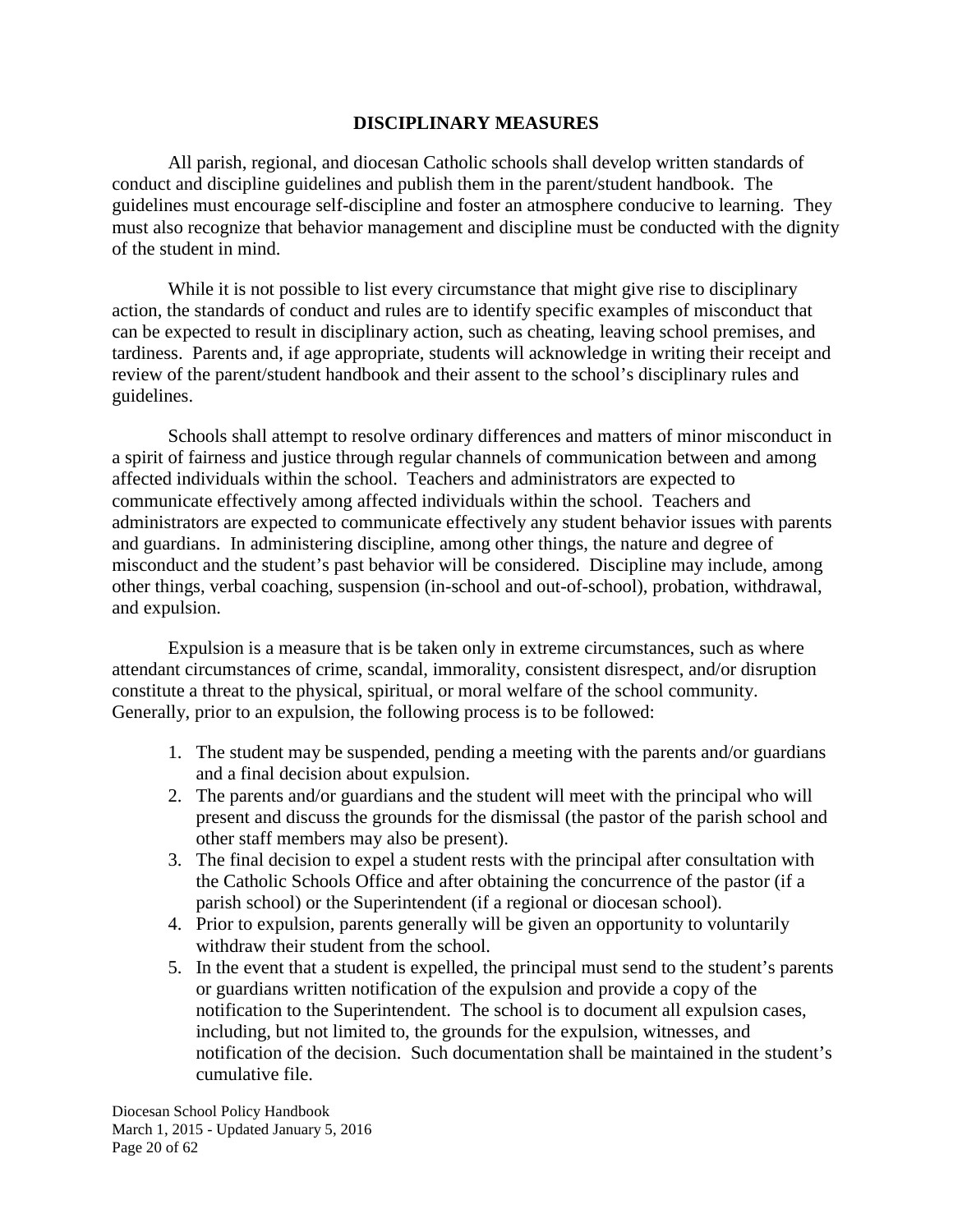## **REGISTERED SEX OFFENDERS**

A registered sex offender is an adult who has been convicted of a crime or crimes of a sexual nature against a minor or an adult. Those listed on the New Hampshire State Registry are individuals who have been convicted of sex offenses against a minor where there was a significant age difference between the adult and minor, as well as those convicted of more than one sex offense against an adult.

The following are general guidelines and may be revised on a case-by-case basis to be more or less restrictive. Consultation with the Diocese of Manchester Office for Ministerial Conduct and the local police and/or the registered sex offender's parole officer is encouraged.

A registered sex offender (RSO) who is a parent with residential and/or decision-making rights or who is the legal guardian of a student must meet with the principal to review the restrictions imposed on the RSO (once-a-year meetings are recommended). The principal is strongly encouraged to include a second person (principal's delegate) in any and all meetings with a registered sex offender. All restrictions of the RSO must also be conveyed to the RSO in writing.

- The RSO is not eligible to be a school employee or volunteer (RSA 189:13-a).
- An RSO who has been convicted of an offense against a minor is not allowed on school premises at any time when minors are present.
- An RSO who has been convicted of an offense against a minor may not attend any school event at which minors are present, regardless of where the event is held. Exceptions may be made for special events on a case-by-case basis.
- The RSO may have the right to review his/her child's educational record. If so, the RSO must contact the principal for an appointment.
- The RSO may have the right to communicate with his/her child's teacher about the student and may do so by contacting the teacher only at the school by phone, mail, or email.
- The RSO may meet with the teacher (and principal or principal's delegate) regarding the student after school hours when no minors are present.

## **REQUIRED WITHDRAWAL**

After the school has attempted to meet their individual needs, students clearly unable to profit from the school by reason of academic and/or behavioral problems or emotional difficulties may be required to withdraw from the school.

Normally, a child is not to be deprived of a Catholic education or otherwise penalized for actions of parents or guardians. However, parents may so significantly reduce the school's ability to effectively serve its students that the parents or guardians may be requested to remove their student(s) from the school because of the conduct of the parents or guardians. The following are examples of conduct by parents or guardians that may lead to the school's request that a student withdraw:

Diocesan School Policy Handbook March 1, 2015 - Updated January 5, 2016 Page 21 of 62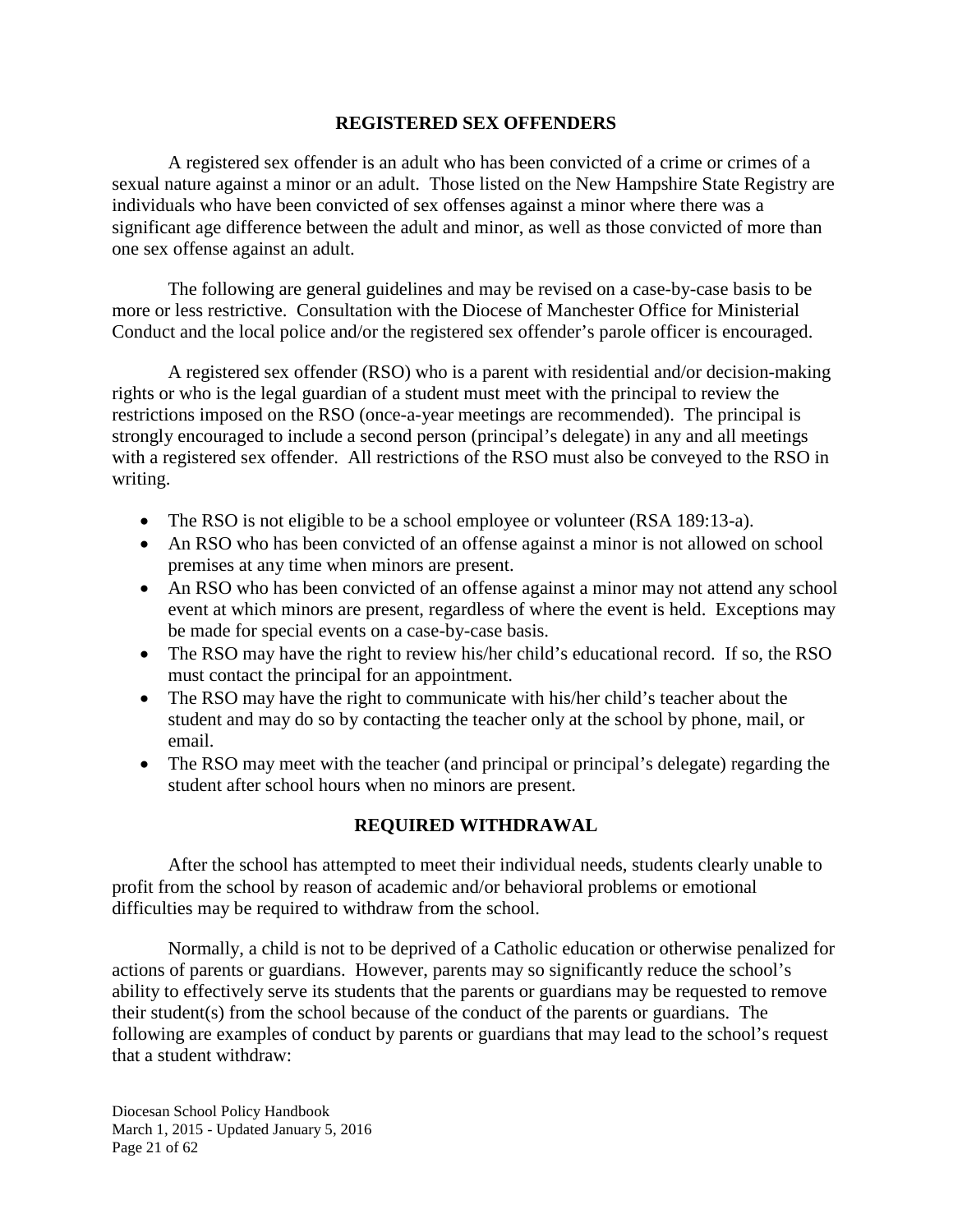- Refusal to cooperate with school personnel;
- Refusal to adhere to diocesan or school policies, rules, or regulations;
- Interference in matters of school administration or discipline;
- Failure to meet financial responsibilities; or
- The irreparable breakdown of the partnership between parent and the school.

Prior to asking that a student withdraw because of the conduct of a parent or guardian, the school will make reasonable efforts to work with the parent(s) or guardian(s) to correct the situation. It may be necessary to restrict one or more parent or guardian from being present on school premises or from attending school activities. If the situation is not resolved, after consultation with the pastor (if a parish school) and/or the Superintendent (if a regional or diocesan school), the principal may ask the parents or guardians to withdraw the student or students from the school or, if the parents or guardians refuse to do so, expel the student or students.

## **TRANSFER-WITHDRAWAL**

When a student permanently withdraws from school, a notation is to be made in the school register with the reason for the withdrawal. Although a student has the right to withdraw at any time during the school year, withdrawals after April  $1<sup>st</sup>$  are to be discouraged. If the student is not 18 years old, and the school has not received notification that the student will be enrolled in another school, the principal must notify the attendance officer of the local school district.

Parents or guardians requesting the transfer of school records to another school must do so in writing. The request must be addressed to the principal and clearly indicate the name and address of the receiving school. Official permanent record information must be mailed to the receiving school and not hand carried by the parent or guardian. However, a copy of the records clearly stamped "unofficial" may be provided to the parent or guardian to facilitate the transfer.

Generally, before accepting a transfer student from another school, schools must obtain an official transcript from the sending school. A transfer student may be accepted with an unofficial transcript before the official transcript arrives when compelling circumstances exist, such as when a family moves due to military assignment or due to a death or illness in the family.

When a student attending a parish, regional, or diocesan school in the Diocese applies to transfer to another parish, regional, or diocesan school in the Diocese, the principal of the receiving school is required to contact the sending school to inquire about the student's record, including the student's academic progress and behavior. A diocesan Catholic school may not accept a transfer student from another diocesan Catholic school unless the student's financial obligations to the sending school are settled.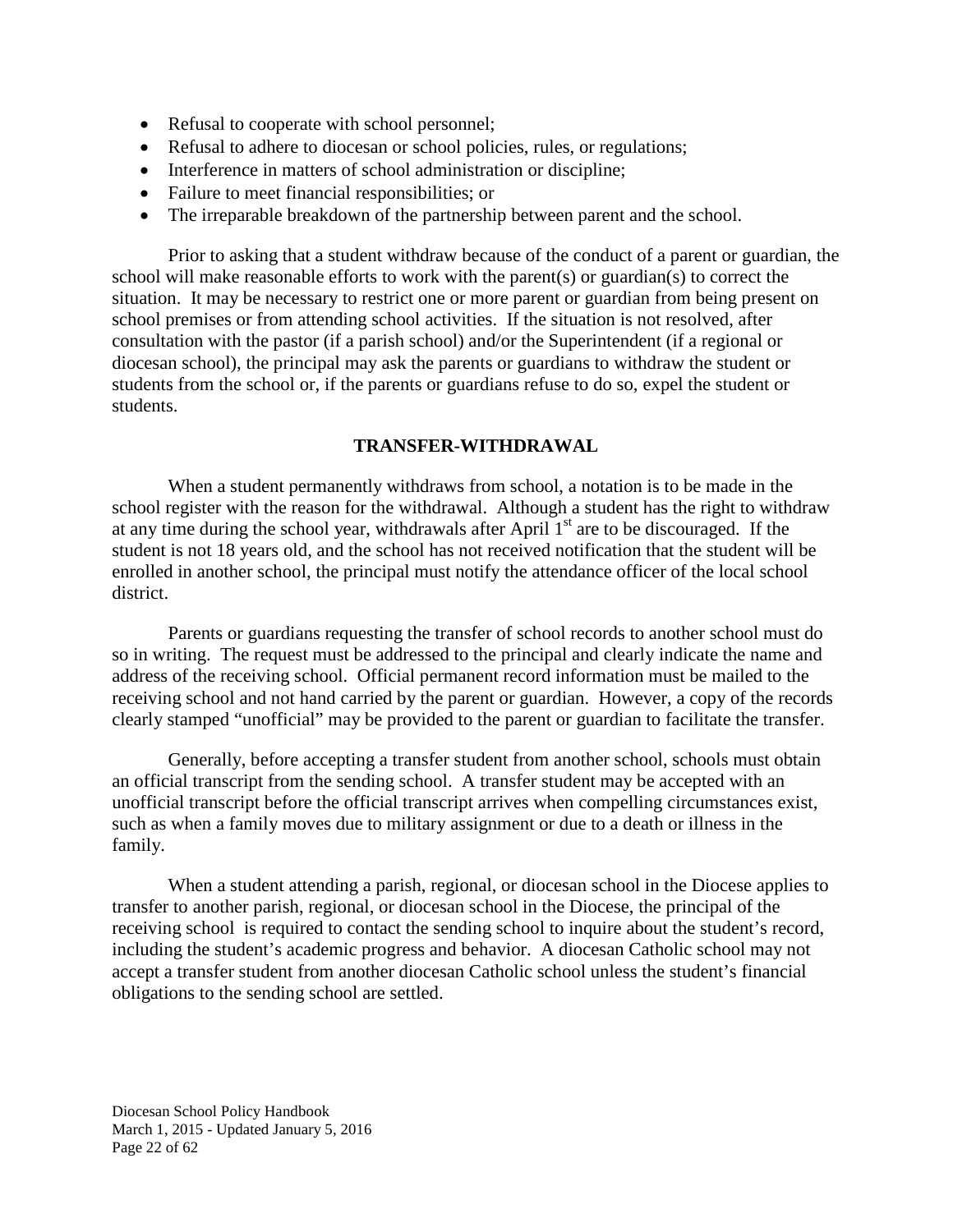## **ASSESSMENT OF STUDENT PROGRESS**

Schools will make use of a variety of formal and informal methods of student assessment. The assessment system of student progress will promote self-competition and be founded on the philosophy that individuals, not subjects, are being taught. All assessment results will adequately indicate progress in attaining desired educational goals. The academic progress of each student is an important goal of the school. Assessment results are always shared with parents and guardians.

The principal and faculty will develop and implement a consistent policy and procedure for student grading as a means of assessing student progress. When student performance appears to indicate the need for a professional referral out of school, a joint conference with the principal, teacher, and parent/guardian will be arranged. The principal will make available to the parent/guardian the names of individuals or agencies that may be able to assist the student and parent/guardian.

A standardized testing program approved by the Catholic Schools Office will be implemented in all elementary and junior high schools. This includes the scheduling of testing days approved by the Catholic Schools Office. The scores of individual students or individual schools will not be released to the media.

## **TUITION & FEES**

Each school will have clearly articulated written tuition policies that are communicated to all families through the school handbook as well as on all tuition-related documents. Tuition policies will include: 1) non-refundable fees; 2) registration fees applied to tuition (if applicable); 3) payment options; 4) tuition discounts for more than one student from the same family; 5) terms of payment options; 6) penalties or charges for insufficient funds and/or late payments; 7) consequences for failure to meet payment obligations. The principal has the sole responsibility for communicating directly and personally with families on delinquent tuition-related matters. All communications, written or oral, are to be documented and filed.

The following are examples of consequences for failure to meet payment obligations:

- 1. The school may deny enrollment to the student for the following school year in any diocesan or parish school.
- 2. If student tuition and fees have not been paid in full at the end of the first semester or the close of the first or second trimester and a payment arrangement has not been reached with the school, the student may not be allowed to return to school for the second half of the school year.
- 3. If student tuition and fees have not been paid in full prior to the final day of classes and a payment arrangement has not been reached with the school, the student may not be allowed to complete final examination requirements.
- 4. With respect to students who are in their last year of elementary or junior high school, if their tuition and fees are not paid in full, they may be denied participation in end of year activities and graduation exercises.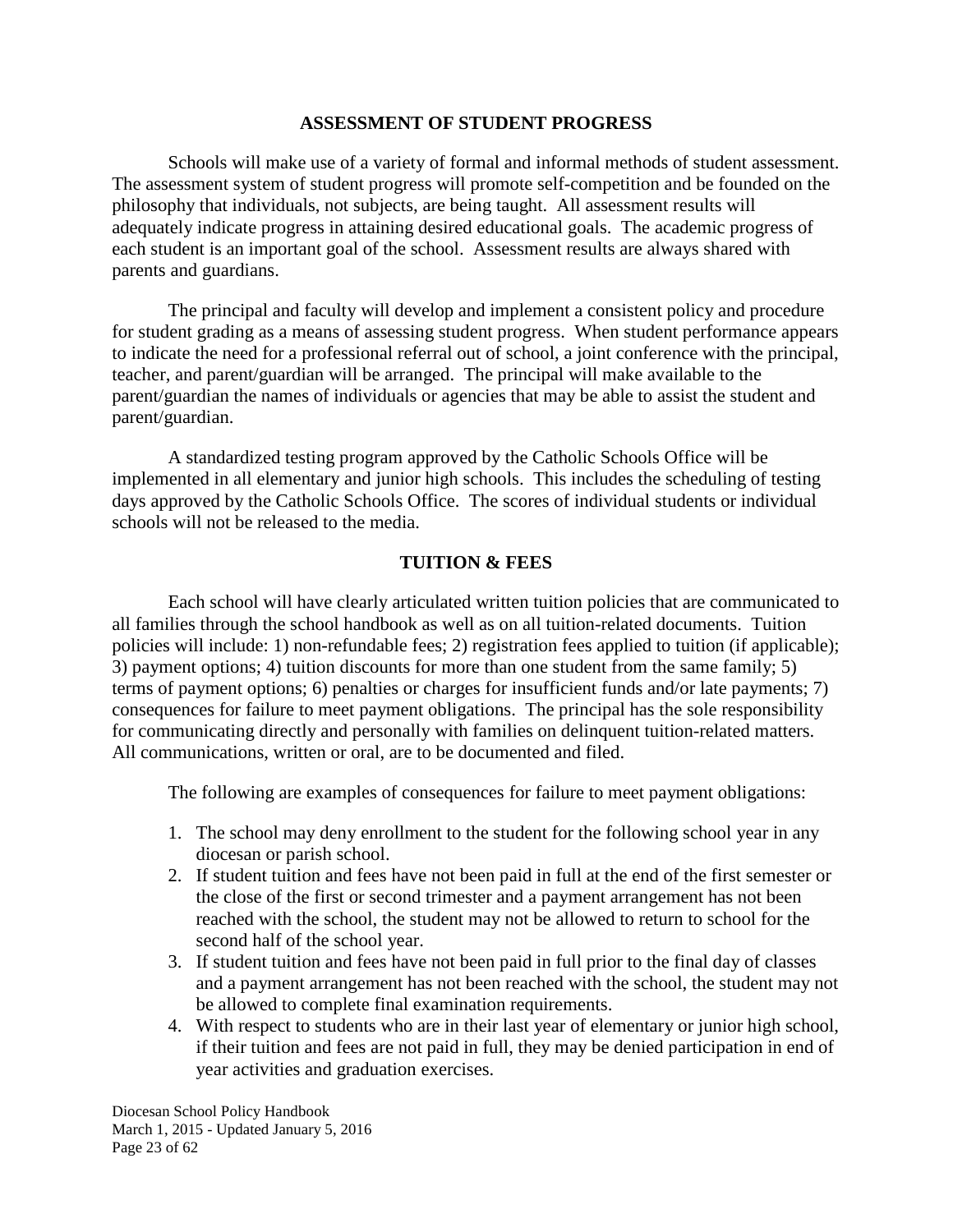- 5. High school seniors, whose tuition and fees are not paid in full, may not be allowed to take final examinations and may be denied participation in senior class activities and graduation exercises.
- 6. With prior approval of the Superintendent and the Bishop, the school may be compelled to take legal action to collect outstanding tuition and fees.

## **GRADUATION**

Graduation from elementary, junior high, and secondary school will be marked by a simple and dignified exercise that gives recognition to educational achievement and the unique value of Catholic education.

Graduation will not take place more than three days before the close of school for the year. All graduation ceremonies will occur outside the context of a liturgy.

The parents or guardians of the students who are in danger of not being promoted or of not graduating are to be notified in writing by the end of the first term (semester or trimester). Diplomas may be withheld until students and their parents satisfy their educational, financial, and disciplinary obligations to the school. A student may be excluded from participation in the transition/graduation exercises even if he/she is not denied a diploma for reasonable cause as determined by the principal.

## **PROMOTION AND RETENTION OF STUDENTS**

Most children mature and acquire the basic skills of learning in a manner requiring one school year per one grade. In instances where a child has not acquired sufficient mastery of basic skills, as well as when a student has not demonstrated sufficient growth in maturity, emotional development, and social skills, grade retention may be considered. This decision is made only after the following factors have been considered:

- 1. Careful consideration of the child's growth in all areas of school work;
- 2. Careful study of test results, if applicable;
- 3. Conference with the teachers and parents/guardians.

Children will not be retained more than once in grades K-8. When necessary or appropriate, retention typically will take place in the primary grades. If the child is not performing to grade level after being retained once, the school will meet with the parents or guardians to discuss how or whether the school can address the child's educational needs.

In exceptional cases, acceleration of a student may be considered at the discretion of the teacher and the principal with consultation and approval of the parents or guardians. However, the school is not to accelerate a student (i.e., permit a student to "skip a grade") except in rare instances, as students generally benefit more from an enrichment program than from acceleration.

The decision of the principal as to whether to retain, promote, or accelerate a student will be final.

Diocesan School Policy Handbook March 1, 2015 - Updated January 5, 2016 Page 24 of 62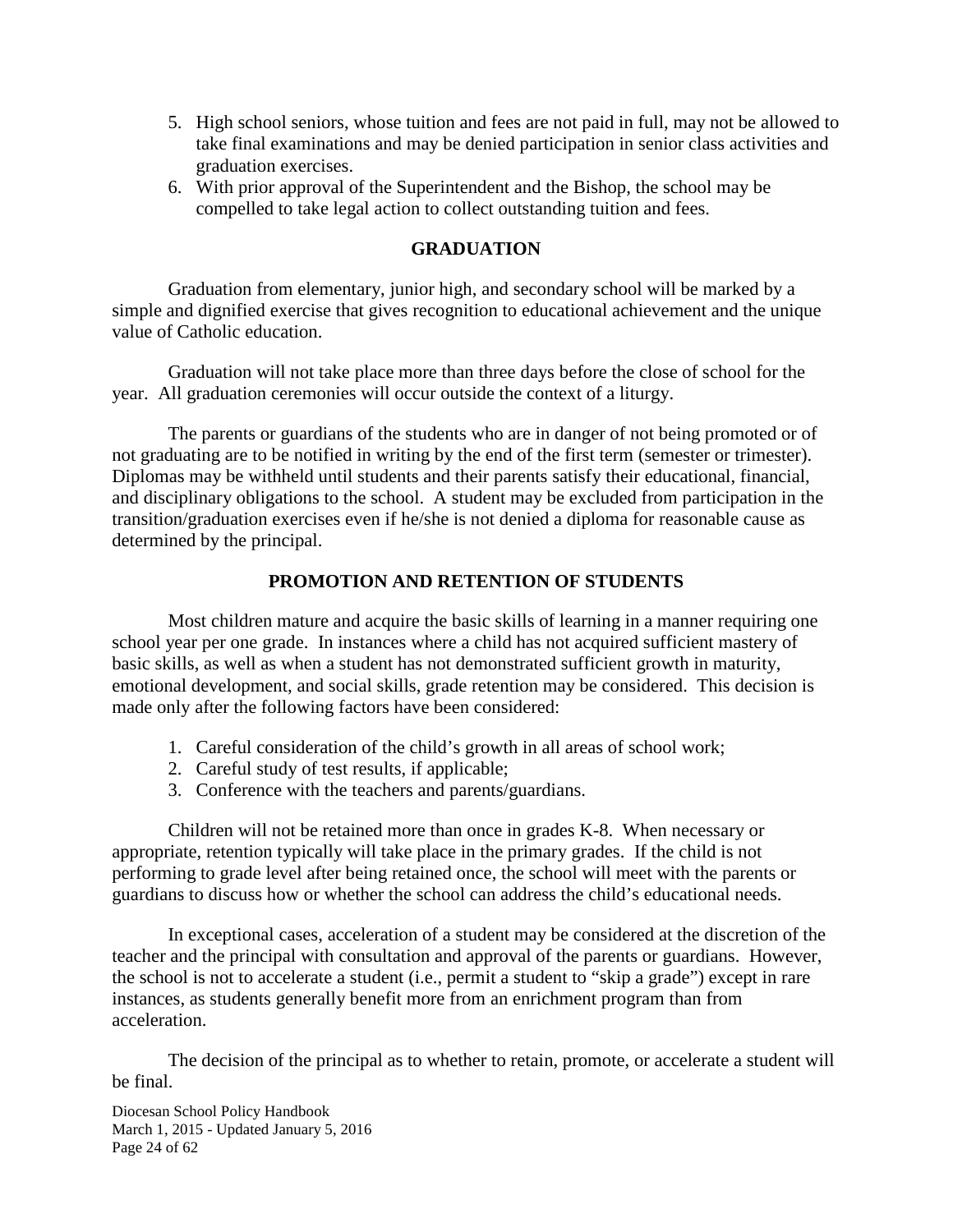## **STUDENT RECORDS**

1. Purpose of Student Records. Student records are maintained for the benefit of the student. They will be used to promote the instruction, career development, guidance, and educational progress of the student.

2. Definitions of Student Records. "Student records" include all records directly relating to a student maintained by a parish, regional, or diocesan school or maintained by any party acting for the school.

3. Record Keeping. The principal is the primary keeper of the records and will have responsibility for supervising, collecting, recording, and releasing student record information. Each school permanently shall maintain individual school records that include:

- a. Pupil registers with the name, gender, date of birth, place of birth, town of legal residence, and parent/guardian contact information.
- b. Transcripts of academic performance.
- c. With respect to secondary schools, record of award of high school diploma, including date of award.

The principal must ensure compliance with the Diocese of Manchester Record Retention Policy with respect to the retention and disposition of school records, including student records (Appendix F).

- 4. Confidentiality.
	- a. The school shall respect the privacy of students and their families and shall maintain confidentiality of student records, except as set forth in this policy and when disclosure is required by law or to protect the health or safety of the student or others.
	- b. Information obtained from student records may be reported in a manner that does not allow personal identification of students for statistical and research purposes.
- 5. Conditions for Access of Student Records.
	- a. School faculty members will have access to students' scholastic and behavioral records when there is a legitimate educational interest. Generally, faculty members who may have a legitimate educational interest in the student are the student's teachers and activity advisors, the student's school counselor, and certified personnel participating in a staff review or case review for a particular student.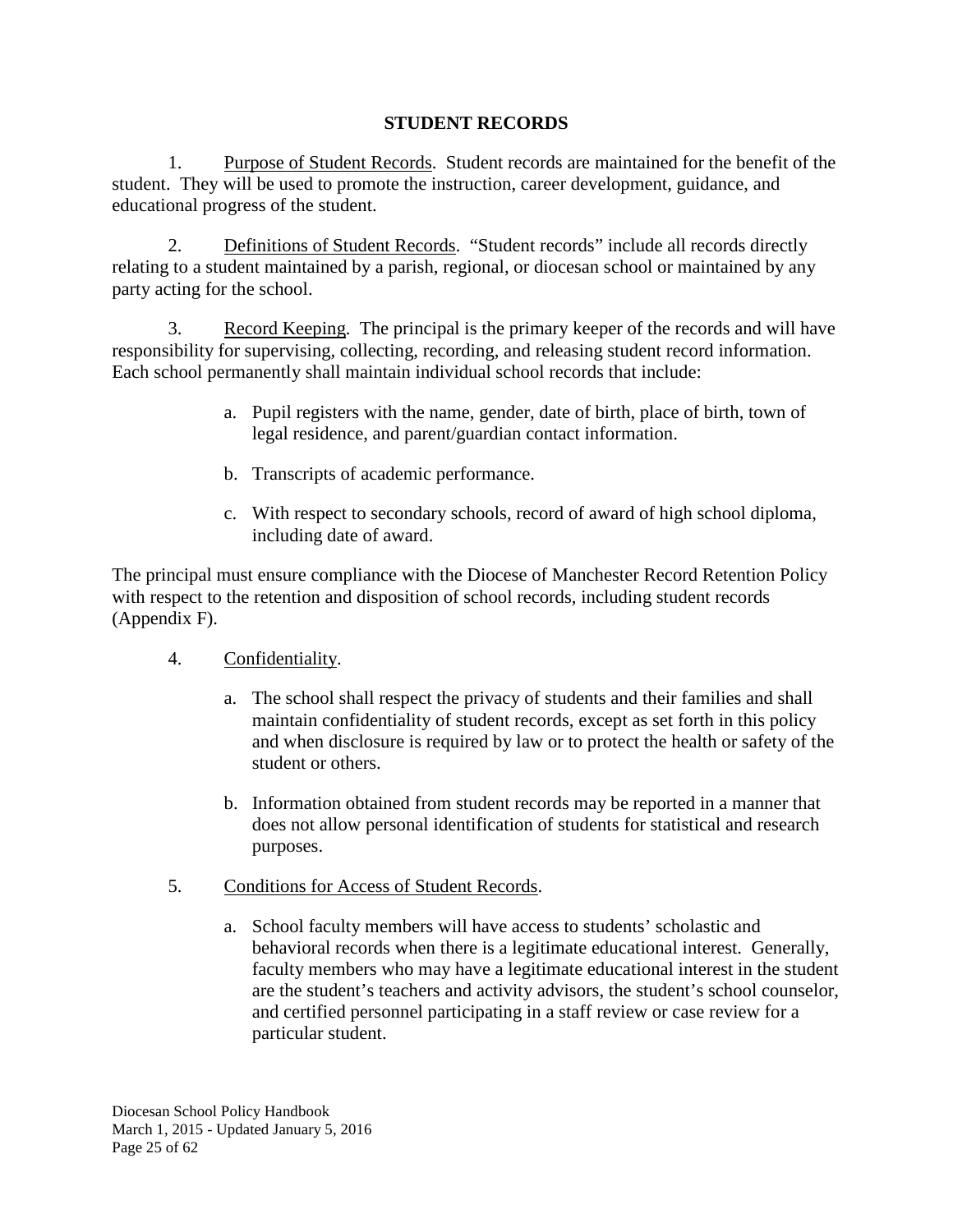- b. Designated paraprofessional and clerical staff may have access to student records for purposes of making entries or maintenance of records but they will do so under the supervision of a certified administrator or teacher.
- c. Except in the case of a student who has reached the age of eighteen, all student records maintained by the school will be made available for inspection by the student's parents or legal guardians upon reasonable notice and within 45 days after the request is made. The records may also be shown to the student's guardian ad litem appointed by a court. Inspection of student records will only be allowed in the presence of the principal or principal's designee. A notation is to be made in the file of the non-school personnel permitted to review the student file.

## 6. Conditions for Release of Student Records.

- a. Except as provided herein, copies of student records will be released to other persons, agencies, or institutions only if a written release has been signed by the parent or legal guardian or by the student, if 18 years of age or older.
- b. Student records may be released to the following parties or under the following conditions:
	- School officials with legitimate educational interest;
	- Other schools to which a student is transferring;
	- Specified officials for audit or evaluation purposes;
	- Appropriate parties in connection with financial aid to a student;
	- Organizations conducting certain studies for or on behalf of the school;
	- Accrediting organizations;
	- To comply with a judicial order or lawfully issued subpoena;\*
	- Appropriate officials in cases of health and safety emergencies; and
	- State and local authorities, within a juvenile justice system, pursuant to specific state law.\*

\*The school shall contact the Superintendent for consultation under these circumstances.

- c. Student records will be released within forty-five days of the date on which the request is made and will include a copy of the Permanent Record Card and health records.
- d. Student record information is not to be released by telephone unless required in connection with a health or safety emergency or other exigent circumstances.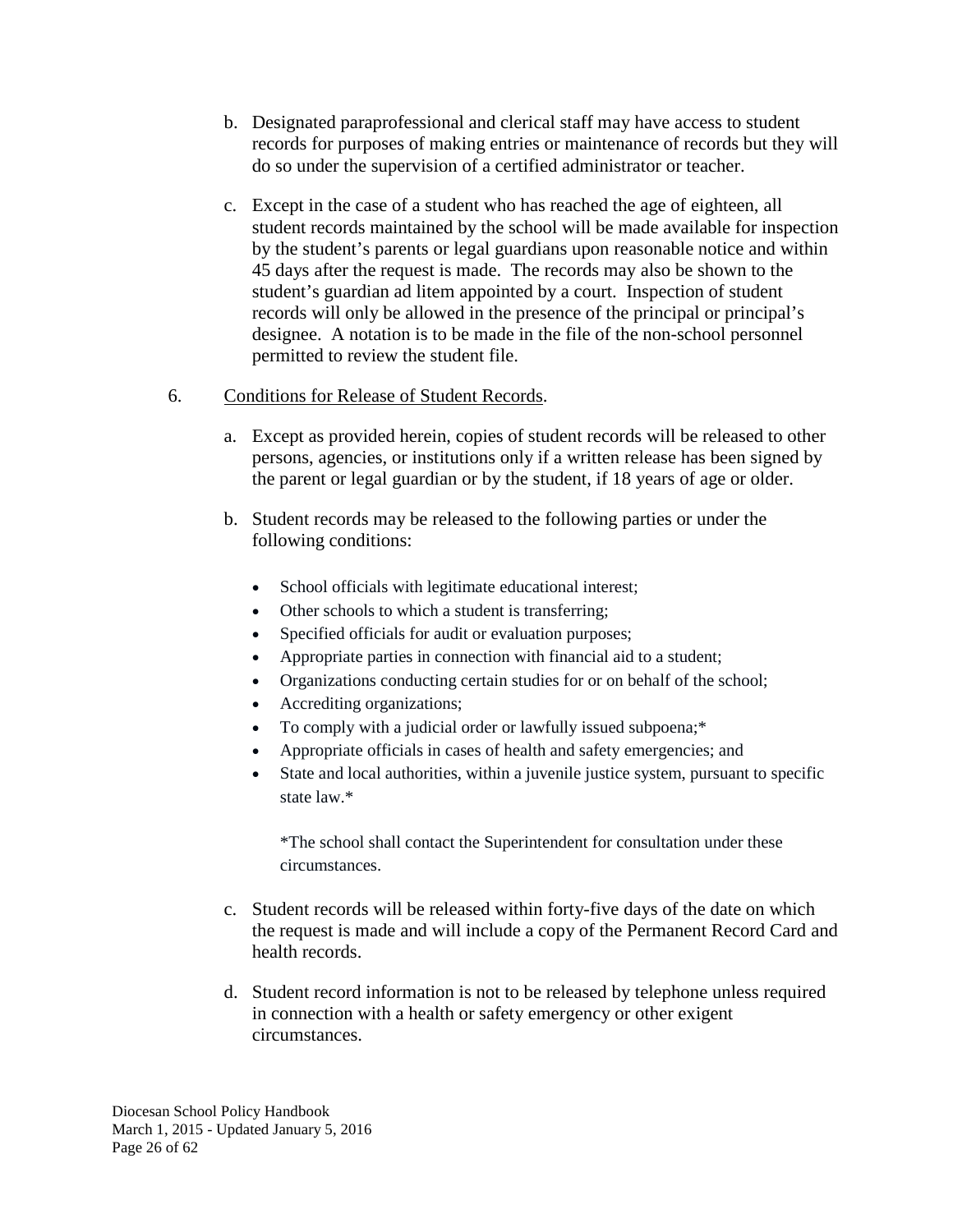- e. High schools are to include in the parent/student handbook a policy on disclosure of disciplinary infractions to colleges and/or are to include a provision regarding the disclosure of such infractions in the school's authorization form for release of records to higher education institutions.
- **f. Individual Education Plans as supporting documentation are retained by the sending school for one year after which time such records are to be mailed to the parents/guardians of the student who withdrew or graduated. (1/16)**

## 7. Provisions to Challenge the Content of the Student Record.

- a. Upon reviewing the student records, if the parent or guardian (or student, if over the age of 18) believes that such records are inaccurate, misleading, or in violation of the student's right of privacy, he or she may ask the school to amend the record as requested within a reasonable time after the school receives the request. If the person responsible for the record agrees that the record is inaccurate or misleading, steps will be taken to correct the record.
- b. If the person responsible for the record does not concur with the parent, guardian, or student, he or she shall inform the parent, guardian, or student. The parent, guardian, or student may appeal the decision in accordance with the following process:
	- 1) A parent or guardian (or a student if over the age of 18) may submit to the principal a written request for reconsideration, specifying the objection(s) to the student record and the grounds for the objection(s);
	- 2) The principal will meet with the parent or guardian and the student as well as the person or faculty member responsible for the record and will review any documentation in support or opposition of the positions of the parties involved;
	- 3) The principal will make a determination after hearing the evidence and decide which steps, if any, are to be taken if there is a need to correct the record. The principal will provide a written response to the parents/guardians (or student, if over the age of 18); and
	- 4) If the parent, guardian, or student believes that the principal's decision violates diocesan or school policy or procedures, the parent, guardian, or student may appeal to the pastor and/or the Superintendent in accordance with the appeal procedure set forth in Section I of this School Policy Handbook.

## **STANDARDS OF CONDUCT**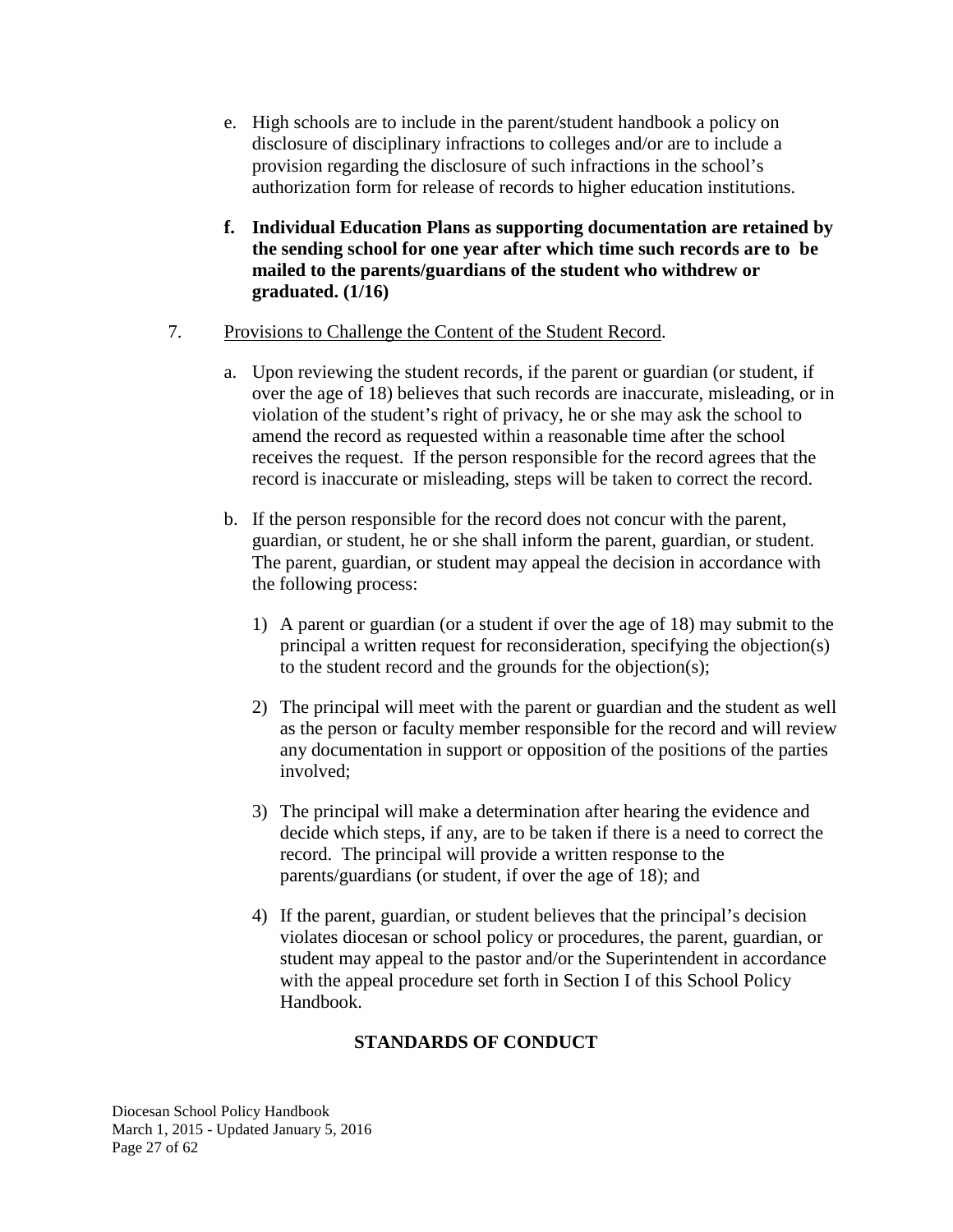The respect of everyone's human dignity is the cornerstone of the life of the Catholic Church. As an ecclesial community, the school recognizes the value of an ordered public life. As a community that comes together for a common purpose, the school must have rules that promote consistency and harmony, and support its objectives and missions. Accordingly, the school will develop standards of conduct for students that foster a safe, secure, and positive school climate and culture where our Christian values are upheld, academic achievement is supported, and the rights and dignity of all are respected. The standards of conduct will apply to all students while on school property, while attending or participating in a school-sponsored activity, when the student's conduct may have an effect on maintaining order and discipline or protecting the safety and welfare of the students or staff at the school, and when the student's conduct may have an effect on the reputation of the school.

#### **DISCIPLINE**

Discipline is meant to encourage responsibility and self-discipline. The approach to discipline will be diagnostic and remedial rather than punitive. Rewards are stronger motives for good behavior and classroom management than are punishments. Self-discipline is not only beneficial to the welfare of the individual and the school, but also prepares the student to live a mature Christian life. These are important aims in the total educational process. Teachers will ordinarily handle disciplinary issues within their classrooms. Only serious or exceptional cases will be referred to the principal or assistant principal. Students will not be disciplined by means of humiliation or derogatory remarks and/or corporal punishment (Appendix C). School personnel may, however, use such legal and restraining force as is necessary to prevent harm to themselves or others.

#### **VANDALISM**

Students are expected to assume responsibility for the care of all school property as well as the property of others. Students who vandalize school property or the property of others will be disciplined and will be required to pay damage or replacement costs. Each school will publish its policy on vandalism in the parent/student handbook.

#### **DRESS CODE**

The school shall develop a dress code policy that is consistent with the mission of Catholic education, and the dress code shall be published in the parent/student handbook.

#### **HAZING**

Diocesan School Policy Handbook March 1, 2015 - Updated January 5, 2016 Page 28 of 62 Student hazing is a violation of state law (RSA 631:7) and is strictly prohibited in the school. Hazing is defined as the "coercion or intimidation of a student to act or participate in or submit to any act, when such an act is likely or would be perceived by a reasonable person as likely to cause physical or psychological injury to any person, and when such an act is a condition of initiation into, admission into, continued membership in or association with any organization" (See RSA 631:7). Hazing can exist even when a student consents either implicitly or explicitly. Any person (e.g., student, employee, parent, or volunteer) who has reason to suspect that hazing has taken place at the school is required to report it immediately to the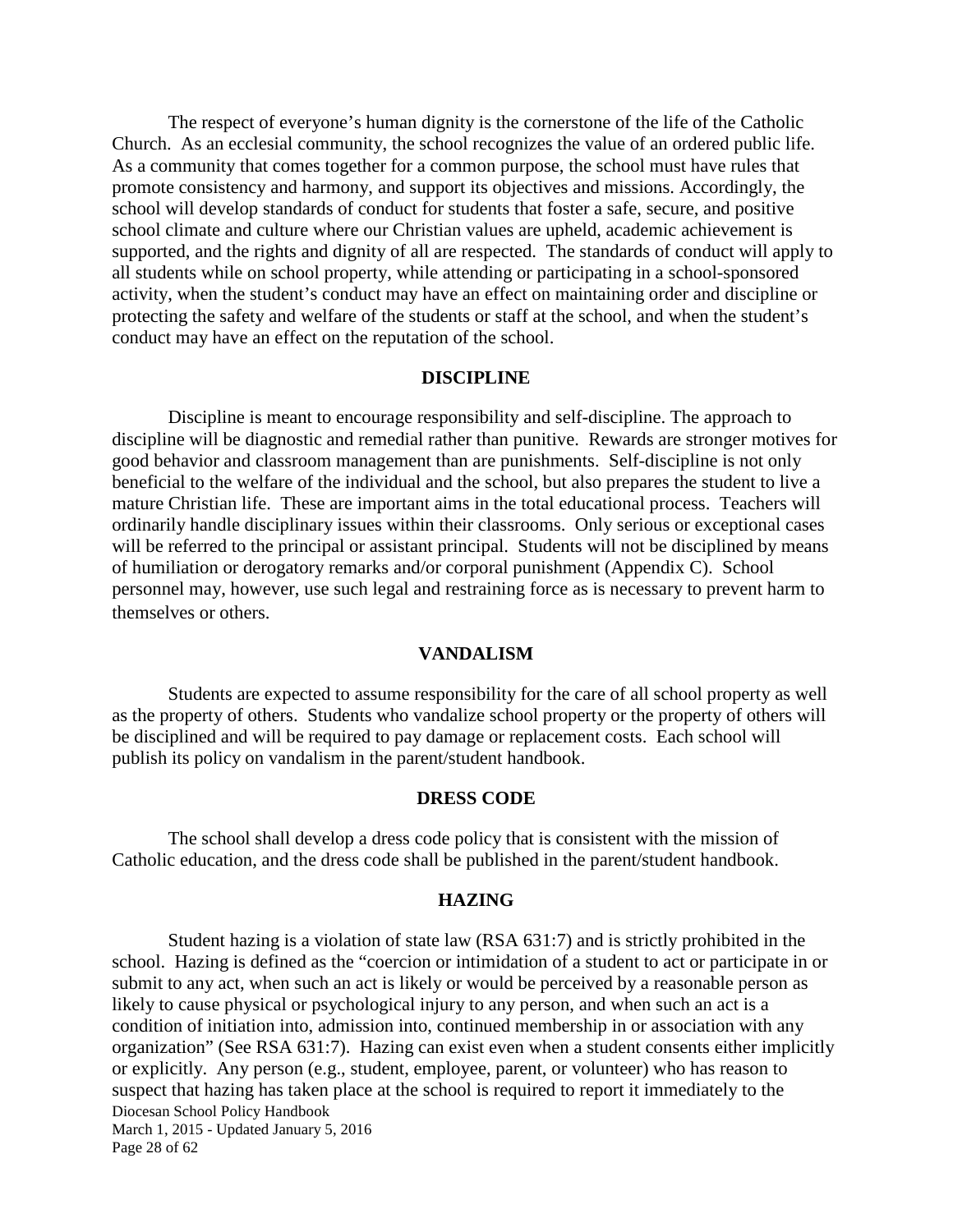principal or local law enforcement. The principal is obligated to report hazing to local law enforcement. Engaging in hazing and/or failure to make a required report will result in disciplinary action, up to and including expulsion or termination.

#### **BULLYING**

As Catholics, we believe that everyone is created by God and loved by God. As followers of Jesus, we are called to value other people's dignity and to treat them with respect just as Jesus did. Bullying of any kind goes against our call to be like Jesus and it is never acceptable.

The Diocese of Manchester Catholic schools are committed to providing all students with a safe school environment in which all members of the community are treated with respect. Protecting against and addressing bullying is critical for creating and maintaining a safe, secure, and positive school climate and culture, supporting academic achievement, increasing school engagement, respecting the rights of others, and upholding our Christian values.

The principal or principal's designee shall ensure that the Diocese of Manchester Policy Prohibiting Bullying (Appendix G) is implemented in the school. The Policy and the diocesan Bullying Hotline number, (603) 663-0178, must be included in the parent/student handbook.

#### **HARASSMENT**

Every human person is created in the image and likeness of God. The dignity of the human person is such that we ought to treat others as children of God and as we would want to be treated ourselves. Harassment of any type obviously violates the dignity of the person who is harassed, but it also contributes to the overall deterioration of the human dignity owed to every person in society. School policy therefore strictly prohibits any form of harassment. This policy, which includes a reporting procedure, is contained in the *Serving Christ, Serving Others* Code of Ministerial Conduct (Appendix C) and on the Diocese of Manchester website. The school also must provide to students and parents notice of this policy and a reporting procedure in the parent/student handbook.

#### **ABUSE OR NEGLECT**

Any adult who has reason to suspect that a minor (under the age of 18) has been abused or neglected must personally report the suspicion to the Division for Children, Youth, and Families at 1-800-894-5593, in accordance with NH law. In addition, school personnel who have reason to suspect that a minor has been sexually abused by someone who works or volunteers for the Catholic Church, a Catholic school, or any other diocesan organization must immediately report the suspicion to local law enforcement and to the Diocese of Manchester Delegate for Ministerial Conduct in accordance with the *Promise to Protect, Pledge to Heal* Policy for the Protection of Children and Young People (Appendix C) and on the Diocese of Manchester website.

Diocesan School Policy Handbook March 1, 2015 - Updated January 5, 2016 Page 29 of 62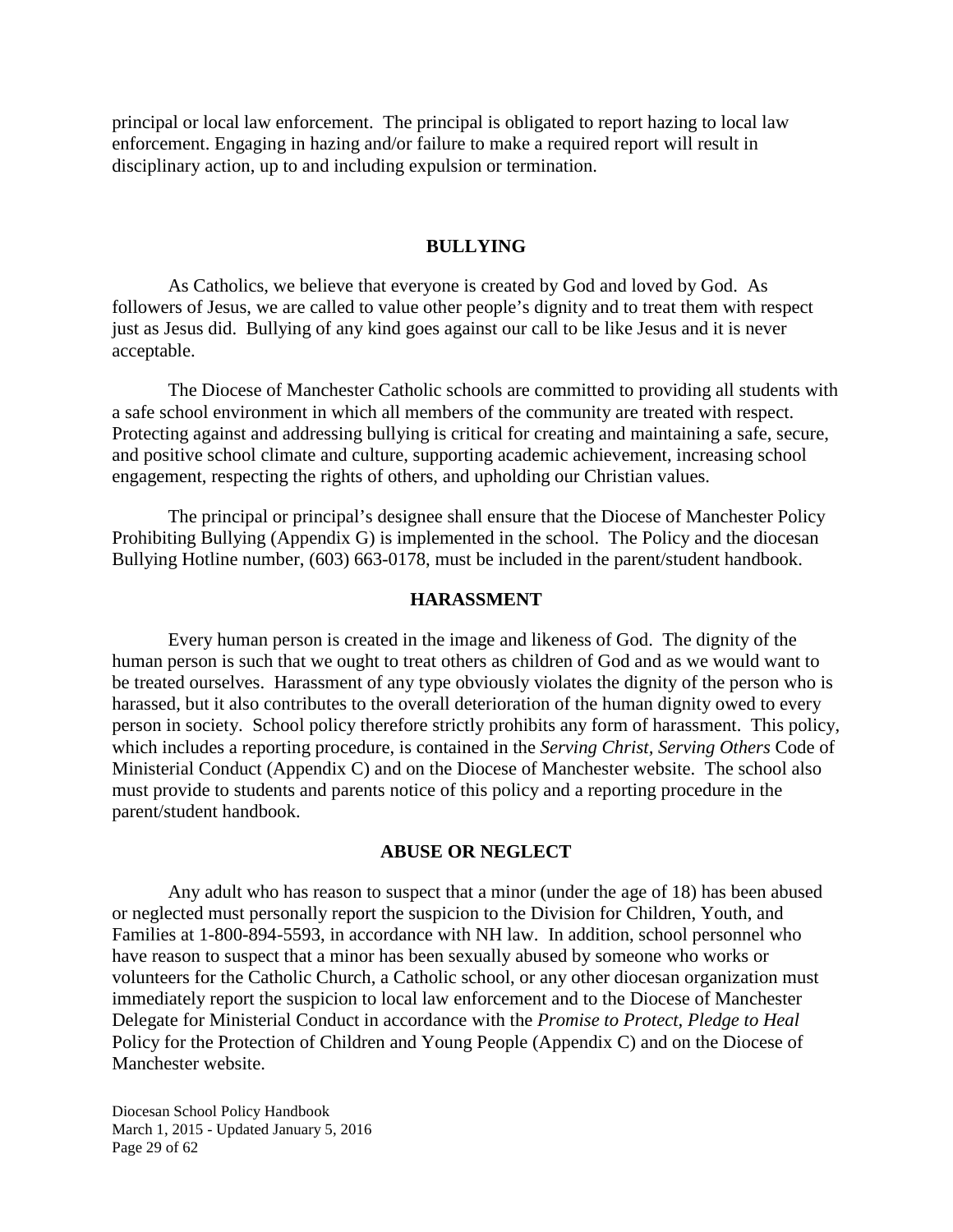## **COMMUNICABLE DISEASES AND INFECTION CONTROL**

The school may be required to make a report to the NH Department of Health and Human Services in the event that a student or employee is diagnosed with a communicable disease or other illness that may be a threat to public health. Some illnesses must be reported within 24 hours, while others must be reported within 72 hours. A list of reportable diseases and contact information may be found on the Department of Health and Human Services website [\(www.dhhs.nh.gov](http://www.dhhs.nh.gov/) and [http://www.dhhs.nh.gov/dphs/cdcs/documents/reportabledeases.pdf\)](http://www.dhhs.nh.gov/dphs/cdcs/documents/reportabledeases.pdf).

## **HIV/AIDS**

Students with HIV/AIDS have the same right to attend classes or to participate in school programs and activities as any other student. The identity of a student with HIV/AIDS is to be kept confidential and can be released only with the specific, informed, written consent of the individual's parents or guardians.

## **CONTACT WITH LAW ENFORCEMENT OFFICALS**

When a law enforcement officer, with proper legal authorization, requests to question a student, the principal shall:

- 1. If the student is under the age of 18, notify the officer that an attempt will be made to notify the parent(s) or guardian(s), or other appropriate adult.
- 2. If the student is under the age of 18, attempt to notify a parent or guardian of the officer's intent to question their child. If the complaint is against the parent(s) or guardian(s), another appropriate adult may be notified.
- 3. If the parent, guardian, or other appropriate adult requests to speak with the officer, take steps to enable them to speak.
- 4. If the parent, guardian, or other appropriate adult requests to speak with the child, take steps to enable them to speak.
- 5. Request the officer delay questioning the student until a parent, guardian, or other appropriate adult can speak with the student or officer.
- 6. Do not interfere with or impede the law enforcement investigation. In an emergency situation, it may not be possible to follow these steps.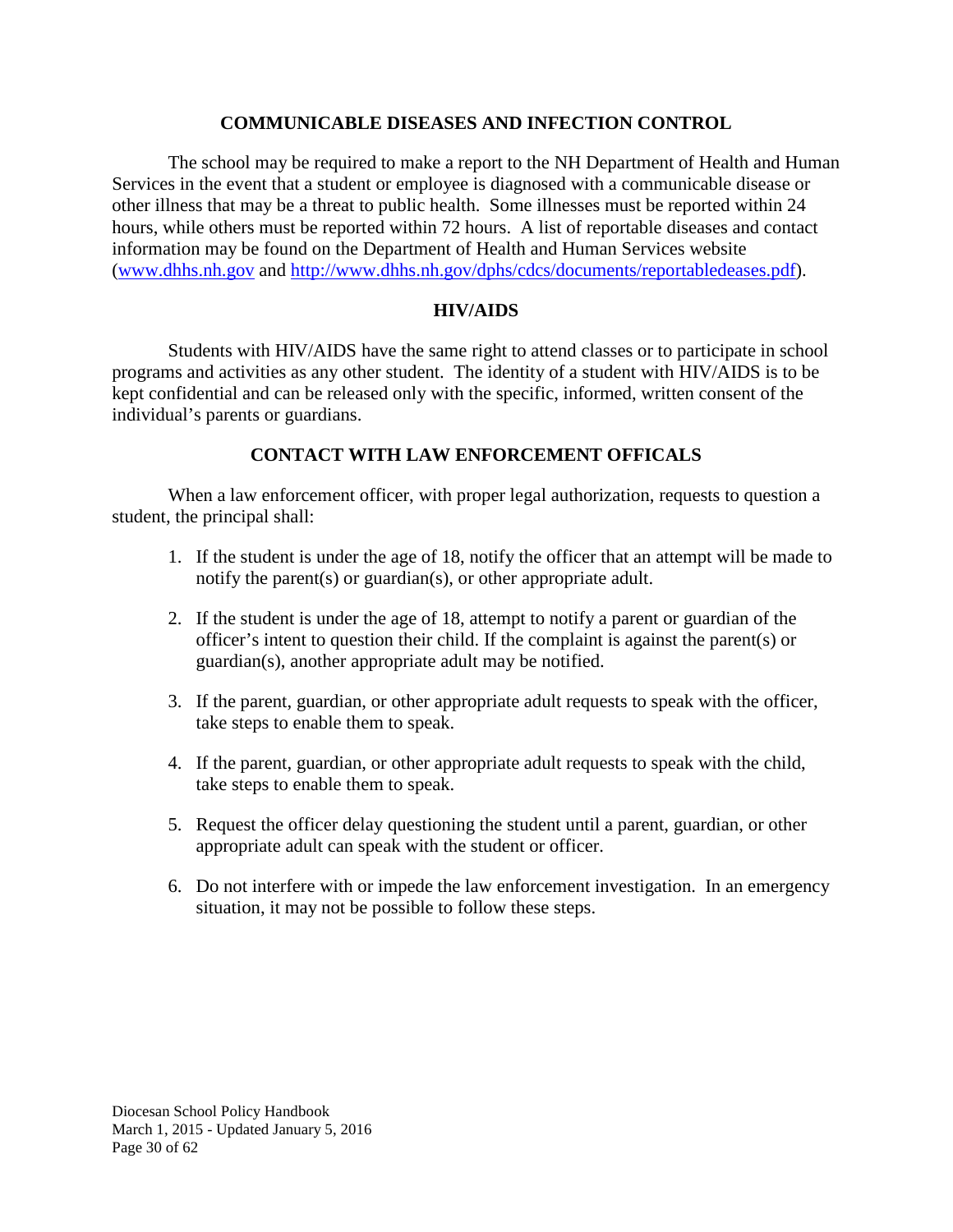#### **PARENTING PLANS**

In the case of divorced or separated parents, the parents shall submit to the school an updated parenting plan that sets forth the decision-making and residential responsibilities of the parents. In the absence of submission to the school of such a parenting plan, court order, or decree to the contrary, in cases of divorced and/or separated parents, both parents will have the opportunity to request academic reports and will receive information pertaining to the student.

#### **DRUGS/ALCOHOL**

Student possession, distribution, and use of drugs and/or alcoholic beverages on school property, at school events or functions, on school or charter buses, and in private vehicles being used for school purposes are prohibited and will not be tolerated. Students found to be in violation of these prohibitions generally will be subject to suspension or expulsion. In addition, in accordance with the Safe Schools Act (RSA 193-D:1, 4), the school must make a report to law enforcement in the event of illegal sale or distribution of a controlled drug on school property.

#### **TOBACCO USE**

The use, possession, and distribution of tobacco products, e-cigarettes, or liquid nicotine are prohibited on school grounds and when attending school-sponsored activities. Failure to abide by this prohibition may lead to disciplinary action.

#### **SAFE SCHOOLS ACT REQUIREMENTS**

In accordance with RSA 193-D:4, the principal must immediately report to local law enforcement any acts of theft, destruction, or violence (including, but not limited to, criminal mischief, assault, possession of a weapon, and illegal sale or possession of a controlled drug) on school property and must submit a written report to law enforcement within 48 hours. In the event the alleged victim of the theft, destruction, or violence is a student, the principal shall also notify the student's parent or guardian of the alleged act and that a report was made to law enforcement.

#### **REPORTING STUDENT ILLNESSES AND ACCIDENTS**

In the event of a student injury or illness on school property or during school events, activities, or functions, the school shall immediately notify the parents or guardians. The school must have on file for each student an "Emergency Card" containing contact information in the event of an emergency: the names of the person(s) to be contacted, telephone numbers, electronic and mailing addresses, and the signatures of the parents or guardians, authorizing the school to act in the case of an emergency.

If the parent or guardian or other authorized person designated on the Emergency Card cannot be reached and the illness or injury is believed to require medical attention, the school will arrange for the student to be taken by ambulance to a doctor or to a hospital. This action obligates neither the personnel nor the school to assume financial responsibility for the treatment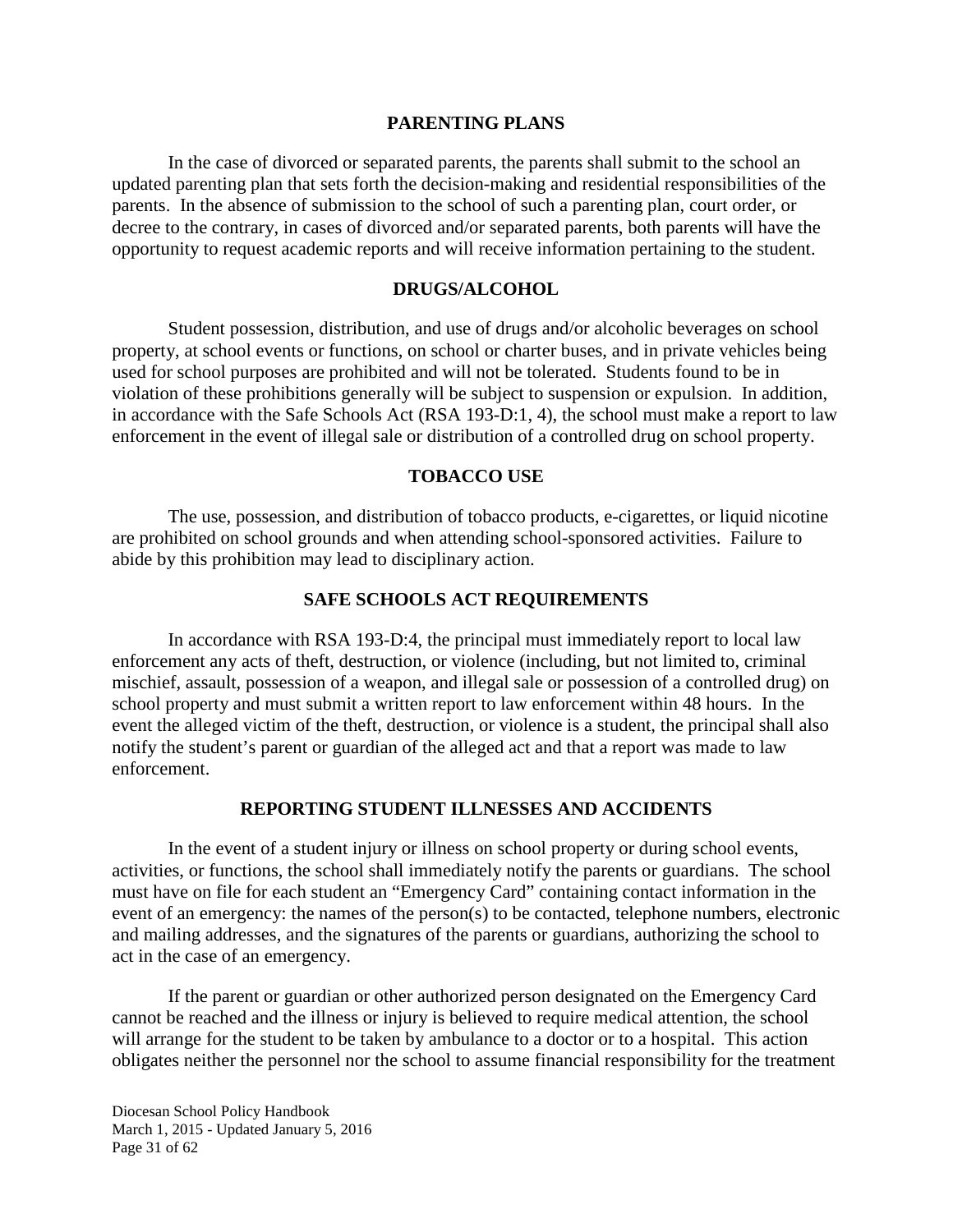or transportation of a student. Ordinarily, school employees will not transport sick or injured students.

All accidents that occur on school property or during school activities must be reported to the principal or his or her designee as soon as possible, and a written report must be submitted to the principal within 24 hours of the accident. The principal or his or her designee must report the accident to those responsible for risk management and insurance for the Diocese of Manchester. The contact information may be found on the diocesan website: [http://www.catholicnh.org/about/diocesan-administration/risk-management-insurance/.](http://www.catholicnh.org/about/diocesan-administration/risk-management-insurance/)

## **STUDENT ACCIDENT INSURANCE**

All schools will offer accident and sickness insurance to all students at parent expense. Further information about student accident insurance can be obtained from those responsible for risk management and insurance for the Diocese of Manchester. The contact information may be found on the diocesan website: [http://www.catholicnh.org/about/diocesan-administration/risk](http://www.catholicnh.org/about/diocesan-administration/risk-management-insurance/)[management-insurance/.](http://www.catholicnh.org/about/diocesan-administration/risk-management-insurance/)

## **MEDICAL PROCEDURES – MEDICATION**

The principal or his or her designee will work with the parent/guardian and, where appropriate, the student's medical provider, to coordinate the administration of medication. It is deemed most important, for the mutual benefit of child and school, that uniform procedures be implemented.

**Any individual who administers medication to students is to attend an annual training. any medical professional can provide the training and the training is to be documented. Neither state law nor diocesan policy requires that a medical professional administer medication. Responsible parties are to follow the following safety protocols:**

- **A. Any individual administering medication to students must have and comply with established practices regarding the handling or administering of medication for minors.**
- **B. Requirements for Administration.**

**a. Medical Release: a medical release signed by the parents and the attending physician is required.**

**b. Authorization to Self-Administer: a signed Authorization to Self-Administer, if applicable, must be completed by the treating physician.**

**c. Training: at least two willing staff members must be trained to administer medication.**

**d. Packaging: medication must be packaged by dose in its original labeled container.**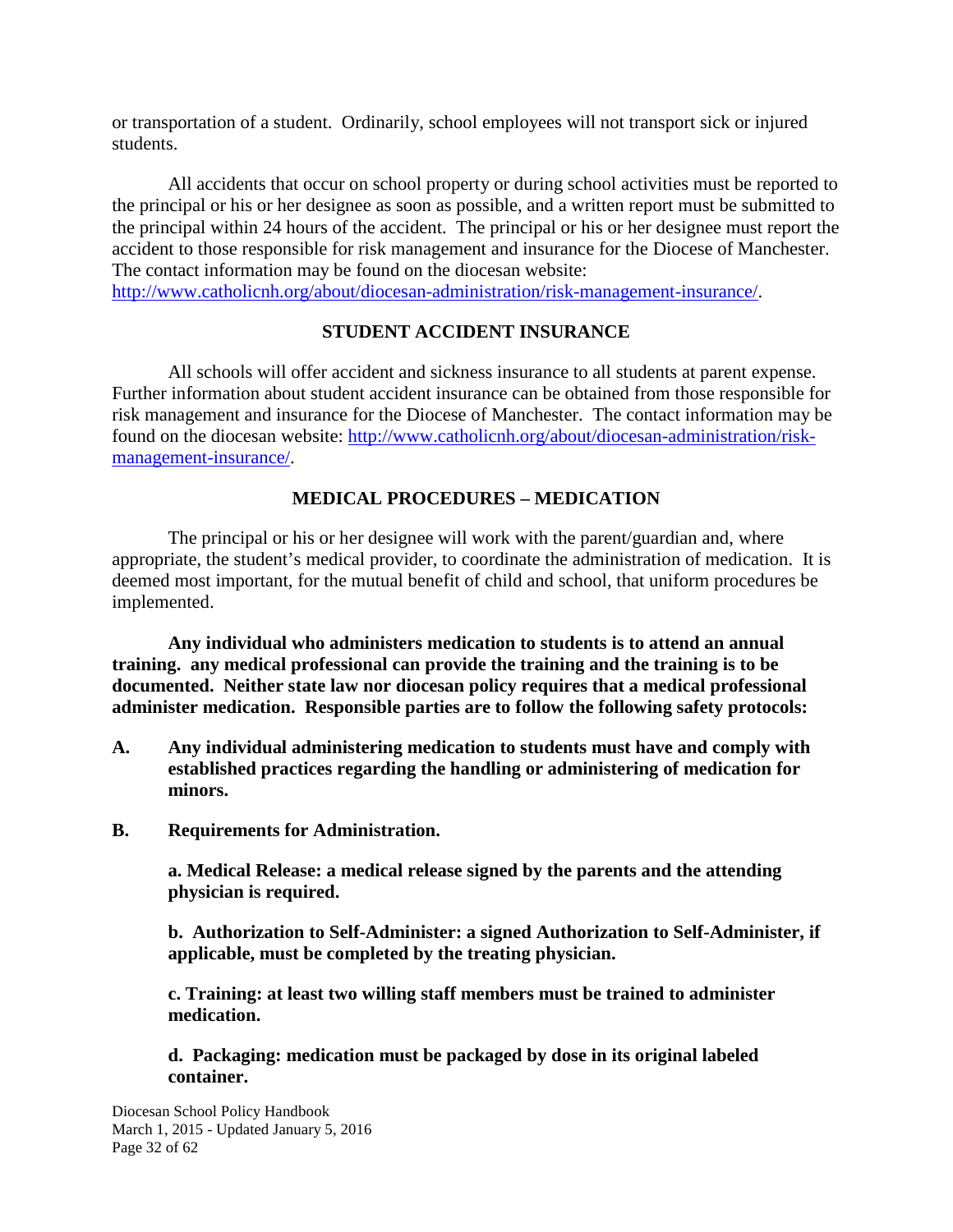**e. Recordkeeping: a medication log must be maintained which includes at minimum:**

- **1. date**
- **2. time**
- **3. medication name**
- **4. dosage**
- **5. manner of administration (self or staff)**
- **6. name of administering staff member.**

## **f. Storage: medication must be secured in a locked cabinet.**

## **(1/16)**

## School Regulations

- 1. Any student who is required to take an oral medication during the school day, as ordered by a licensed physician, will be assisted by the school nurse or another member of the school staff so designated by the principal.
- 2. A medication permission form completed and signed by the physician and parent or guardian (or by the student if over the age of 18) that gives the name of the drug, dosage, and time for administration, is required for all medicine taken during school hours (both prescription and non-prescription drugs).
- 3. Medication permission forms must be renewed each year.
- 4. The parent or another responsible adult will deliver the medication to the school nurse, principal or his or her designee, in the original, pharmaceutically dispensed, and properly labeled container.
- 5. Parents are responsible for maintaining an adequate supply of medication in the school.
- 6. Medication will be kept in a locked container in the nurse's office or main office.
- 7. Students with asthma or other condition that requires the use of an inhaler may be allowed to carry an inhaler if so indicated on the medication permission form.
- 8. Students may be permitted to carry an epinephrine auto-injector (epi-pen) if their parents or guardians and physicians complete and submit to the school a "Request for Approval to Use and Possess Epinephrine Auto-Injector." (See Diocese of Manchester website: [http://www.catholicnh.org/about/diocesan-administration/risk](http://www.catholicnh.org/about/diocesan-administration/risk-management-insurance/)[management-insurance/](http://www.catholicnh.org/about/diocesan-administration/risk-management-insurance/)
- 9. The principal will appoint a teacher or other qualified adult to administer an epi-pen injection in the event that a student is unable to self-administer.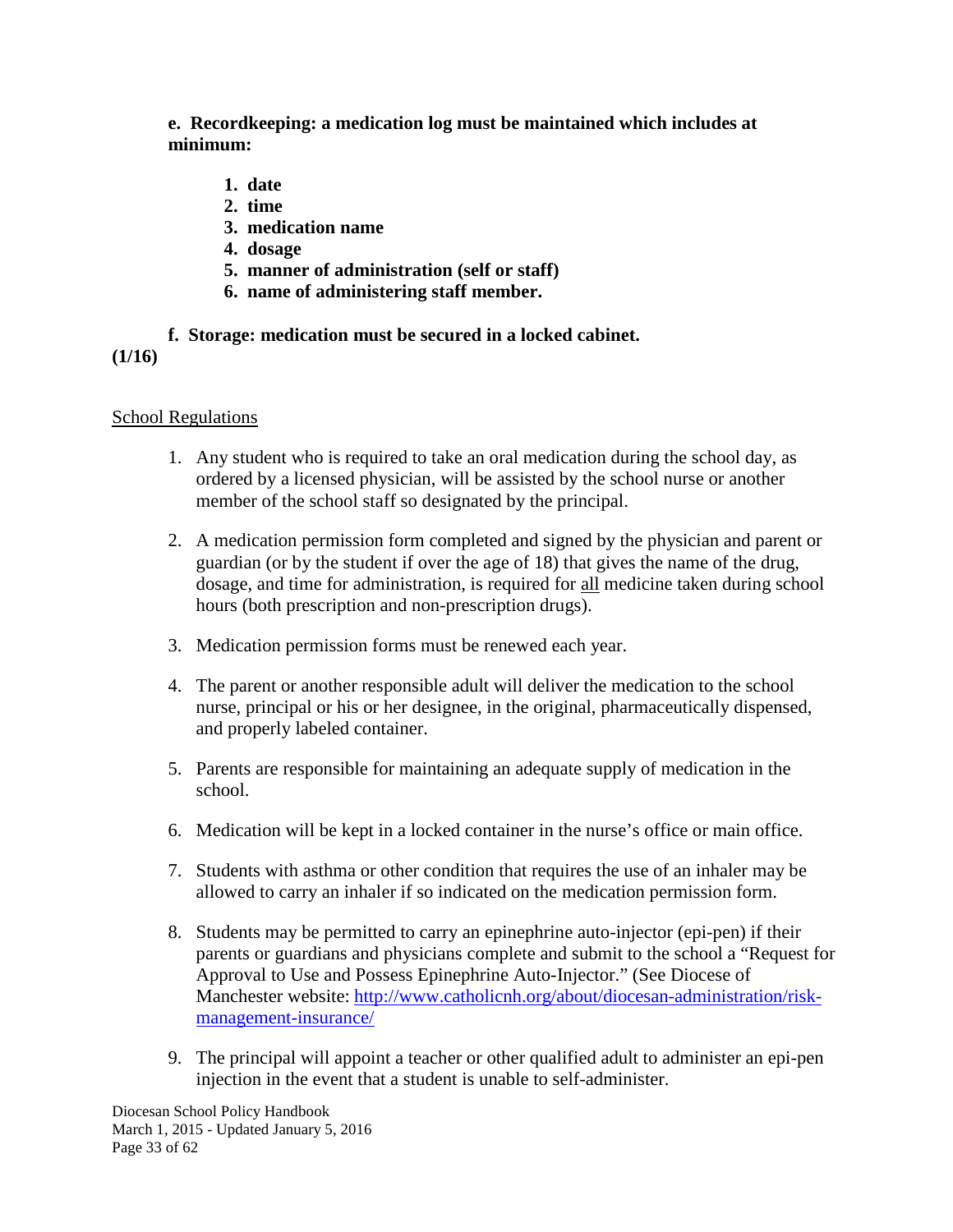10. Parents must make arrangements with the principal for distribution of medication in advance of field trips.

## **PREGNANT STUDENTS**

Acknowledging that human life at all stages is a sacred gift from God, including the human fetus, and that abortion is never a Catholic alternative at any stage of pregnancy, students who become pregnant deserve and need the full support of the administration, teachers, and other students. This is not to condone unwed pregnancy, but rather to protect the sacred gift of life of the unborn child and to extend love and compassion to those involved.

Generally, pregnant students and student fathers are to be allowed to remain in school. If attendance in the classroom is judged not to be in the best interests of the students involved, the school community, and the unborn child, or if the individuals involved withdraw from the school, the school will offer to refer the students to an educational program that will allow them to graduate according to a normal schedule The school is to offer to refer those involved to appropriate professional services that would provide counseling consistent with Catholic teaching, including Catholic Charities of New Hampshire. The school shall respect the privacy of the students involved and maintain confidentiality to the extent possible.

## **CONCUSSIONS**

The schools are committed to the health and safety of all students who participate in physical activities and sports on school premises or while representing the school at off-site events.

Concussions are brain injuries caused by movement of the brain inside the skull. Signs and symptoms may appear immediately or even days after an injury and may include:

Physical symptoms: headache, nausea, vomiting, balance problems, dizziness, visual problems, sensitivity to light, sensitivity to sound/ringing in ears, numbness/tingling, fatigue.

Cognitive symptoms: foggy, slowed down, difficulty concentrating, difficulty remembering

Emotional symptoms: irritable, sad, more emotional, nervous.

Sleep symptoms: drowsy, sleeping less than usual, sleeping more than usual, trouble falling asleep.

Symptoms can be short-lived or may last days, months, or even longer. Often no visible injury is present and supervisory personnel may not even witness a specific "event," so reporting of symptoms by students, staff, parents, and volunteers is critical to diagnosis and management. Importantly, once a student has sustained a concussion, the risk of a second injury, often more severe, is increased, especially if the student returns to activities and sports too quickly.

The principal or the principal's designee shall ensure that the Concussion Protocol and Forms (Appendix K), or equivalent protocol and forms providing the same terms and notice to parents and guardians, are implemented by the school. The Protocol and Forms must be included in the parent/student handbook, and the Forms must be provided to parents at the beginning of each sport session.

Diocesan School Policy Handbook March 1, 2015 - Updated January 5, 2016 Page 34 of 62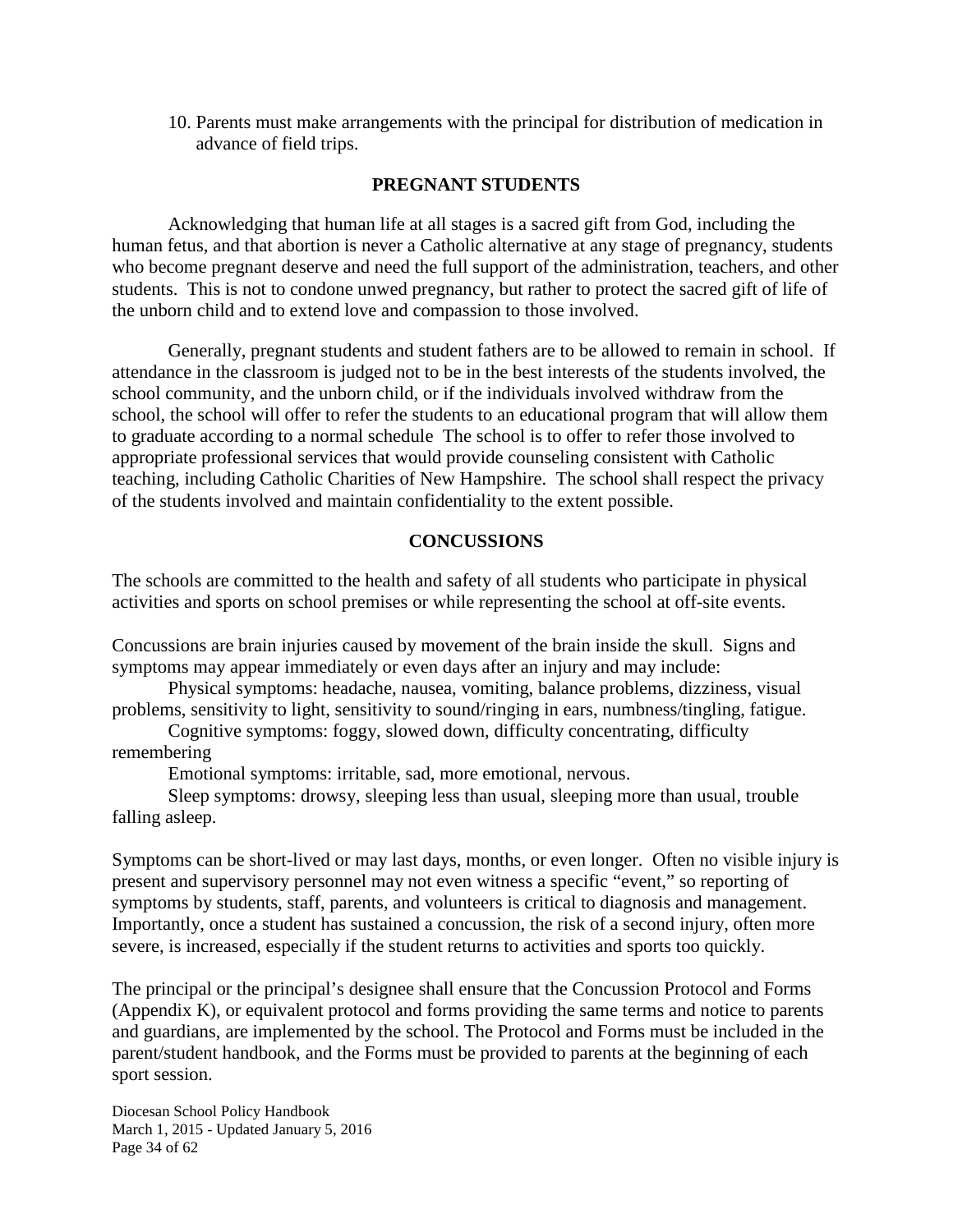The principal shall ensure the establishment and implementation of protocols for reasonable academic support for students who are recovering from concussions.

#### **SEARCHES**

To safeguard the safety and property of students, employees, visitors, and school, and to help prevent the possession and use of weapons and illegal drugs on the school's premises, it may become necessary to question students, employees, or all other persons entering and leaving the premises, and to inspect any packages, parcels, purses, handbags, backpacks, briefcases, lunch boxes, or any other possessions or articles carried to and from the school's property. In addition, the school reserves the right to search any student's locker, desk, files, vehicle, or any other area or article on school premises in order to safeguard the safety and property of students, employees, visitors, and the school. Students are to understand that all classrooms, desks, files, lockers, and other furniture and containers are the property of the school and are issued for the use of students only during their enrollment at the school.

Students on entering or leaving school premises who refuse to cooperate in a search, as well as students who after inspection are believed to be in possession of stolen property, weapons, or illegal drugs, are to be sent immediately to the principal who will determine whether or not to notify law enforcement authorities and the Superintendent.

#### **WEAPONS**

Each student in a Catholic School has the right to learn in an environment that is safe and free from fear. Therefore, weapons or any object that can be classified as a weapon, such as, but not limited to, guns (real or replica), knives, bats, sticks, brass knuckles, pipes, and similar objects are prohibited and banned from school premises and from all school related functions. This ban includes travel to and from school and school-sponsored activities. A student who violates this policy will be subject to suspension or expulsion. In addition, a report must be made to law enforcement in accordance with the Safe Schools Act (RSA 193-D:4).

#### **SCHOOL EMERGENCIES**

**In compliance with NH RSA 189:64, all Catholic schools will develop, regularly update, and train students, faculty, and staff to follow a site-specific school emergency response plan which is based on and conforms to the Incident command System and the National Incident Management System. Each school will develop this response plan in conjunction with the Office of New Hampshire Homeland Security and Emergency Management as well as local public safety officials. A copy of the plan is to be filed with the Catholic Schools Office. (1/16)**

#### **ACCEPTABLE USE OF TECHNOLOGY**

The school's technological resources must be used in a manner that is consistent with the mission and honor code of the school and in adherence with all federal and state regulations and diocesan policy (Appendix H). The use of all school resources is a privilege, not a right, and

Diocesan School Policy Handbook March 1, 2015 - Updated January 5, 2016 Page 35 of 62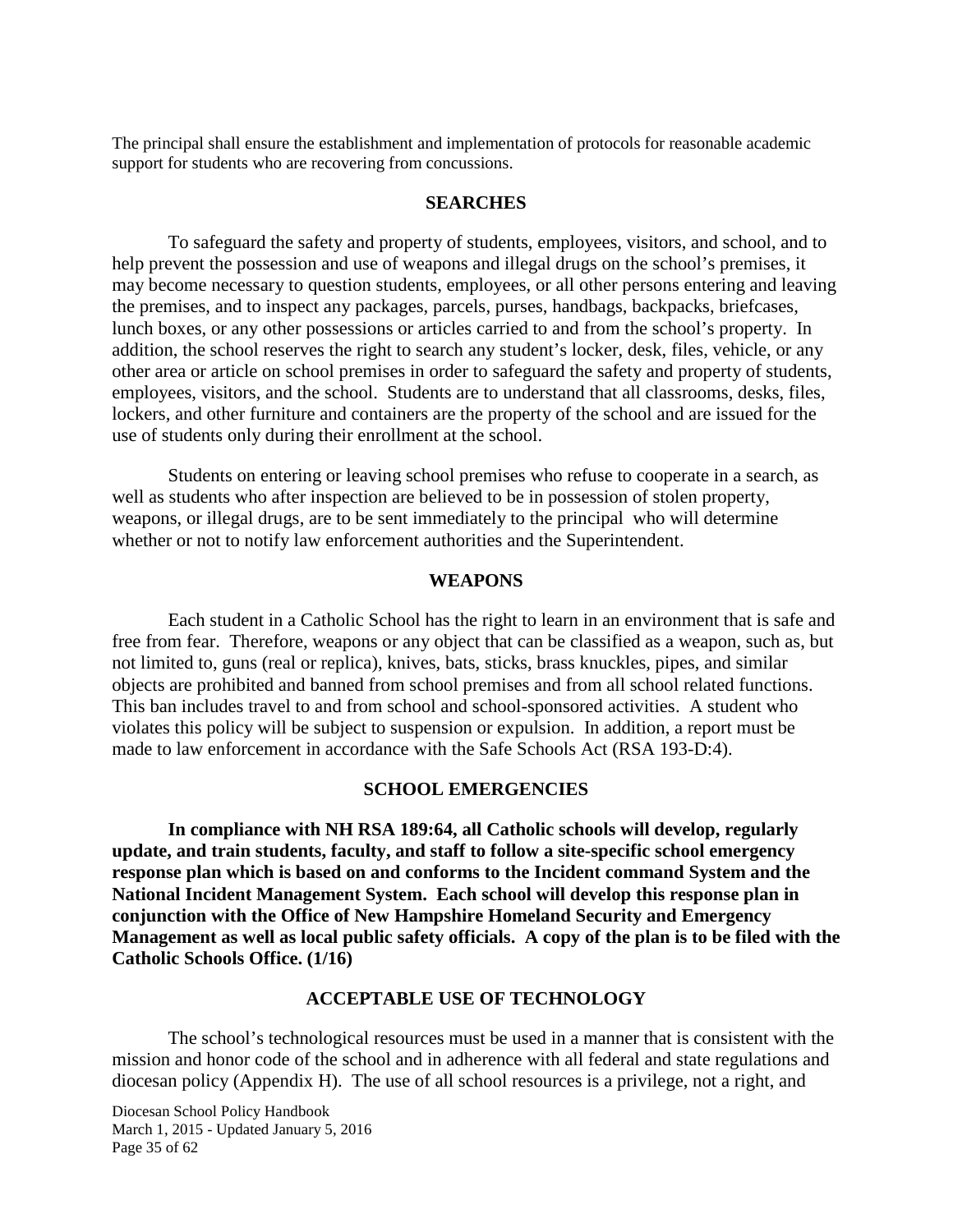inappropriate use will result in disciplinary action. Parents and students bear the responsibility regarding the use of all technology. The faculty, staff, and administration reserve the right to address any images, communications, or activities that are contrary to the mission and honor code of the school and impact school life, including any online behavior (whether through the use of the school's technology or not) brought to the school's attention.

## **PARENT/STUDENT HANDBOOK**

Each school will develop and provide to students and parents or guardians a parent/student handbook that outlines school policies and procedures. Local school policies shall be consistent with diocesan policy.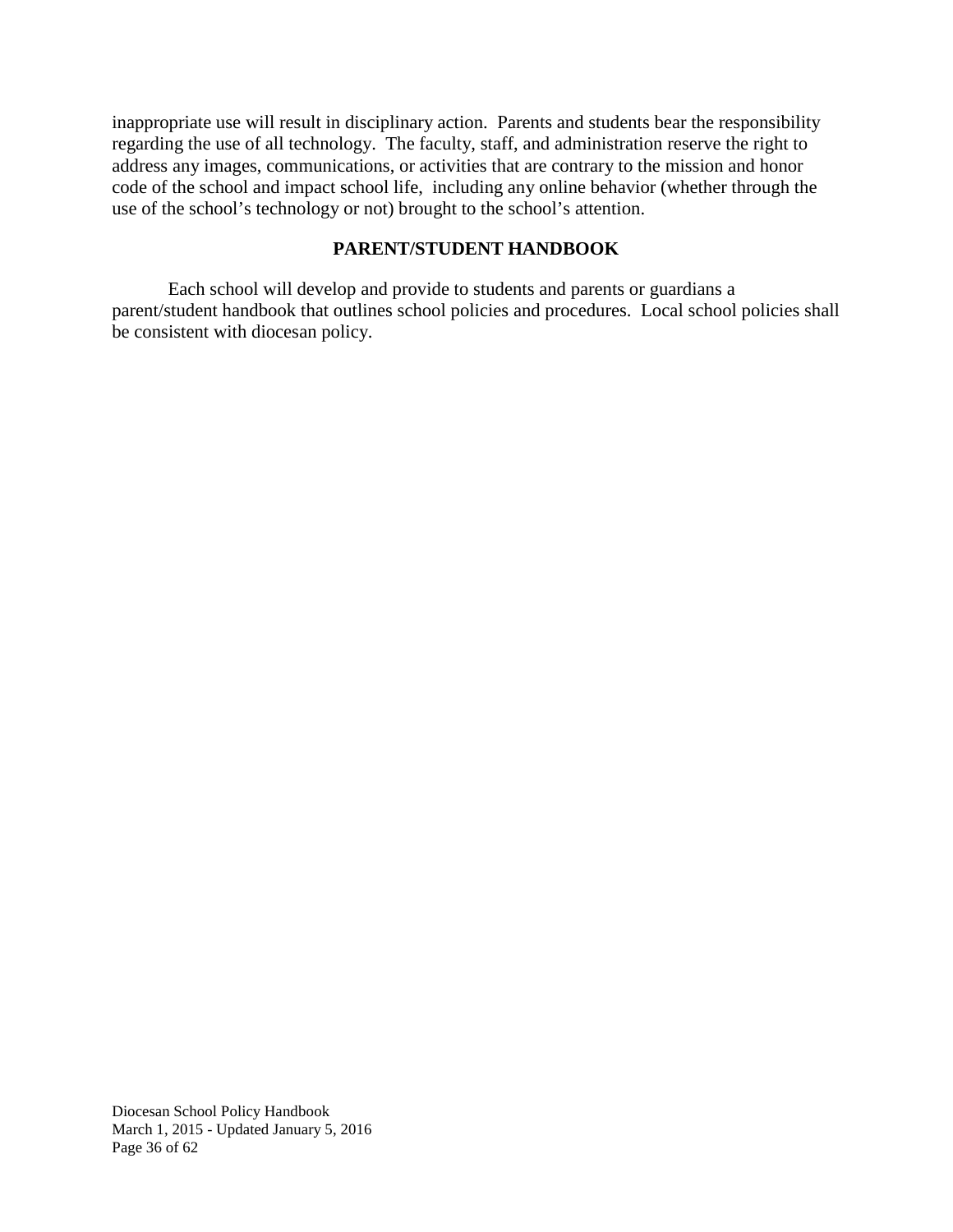# **INSTRUCTION**

## TABLE OF CONTENTS

## PAGE

| .43                                                                                         |
|---------------------------------------------------------------------------------------------|
|                                                                                             |
|                                                                                             |
|                                                                                             |
|                                                                                             |
| Diocesan School Policy Handbook<br>March 1, 2015 - Updated January 5, 2016<br>Page 37 of 62 |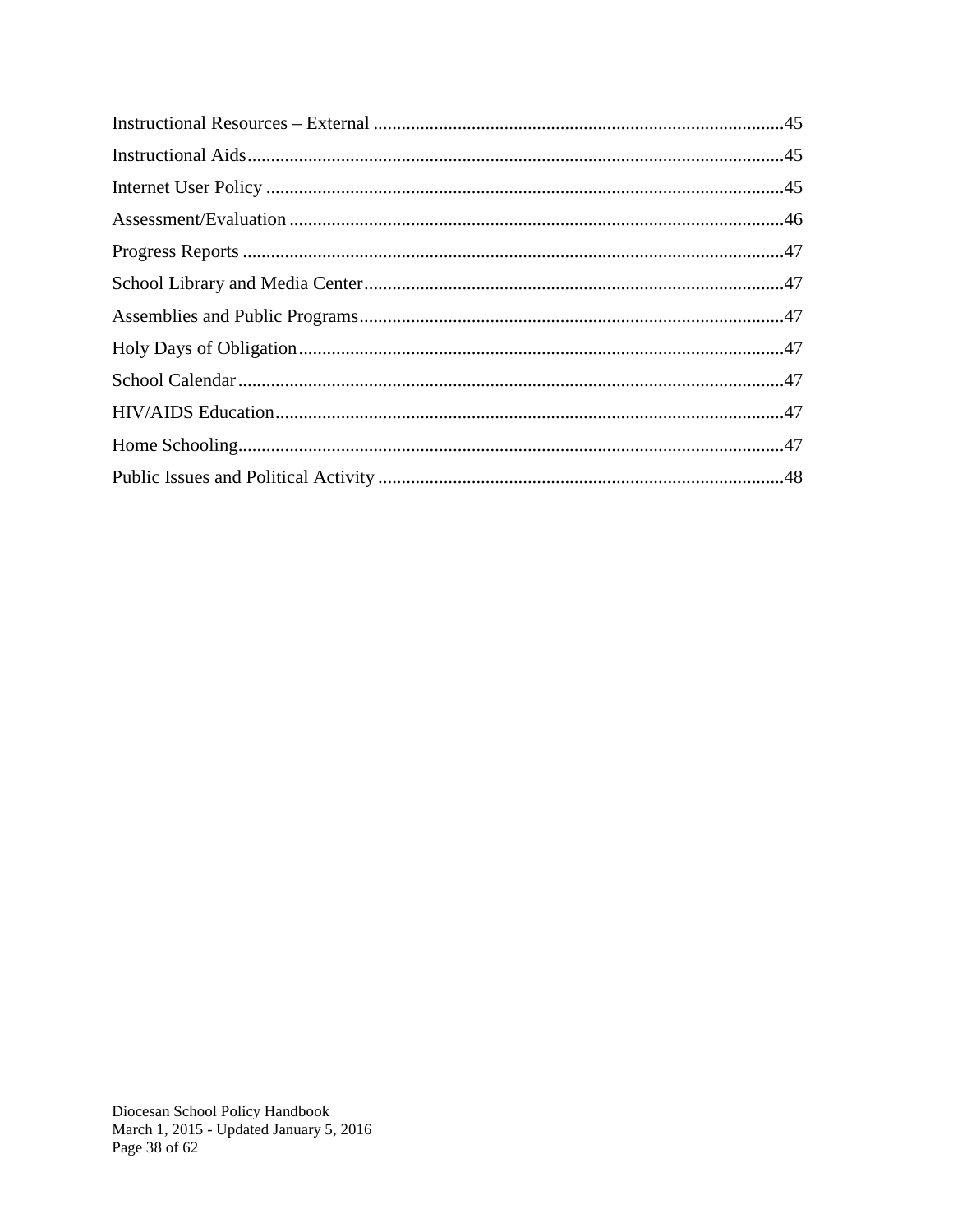## **CURRICULUM**

Curriculum will be understood to include every learning experience (academic and cocurricular) sponsored by the school. The curriculum is to be consistent with the mission of the school to nurture the growth of students by offering them quality academic study and by encouraging them to deepen their Catholic faith. Curriculum is to be developed to serve a broad range of student abilities in order to serve the greatest number of Catholic students.

## **CURRICULUM FRAMEWORKS**

Curriculum frameworks published by the Catholic Schools Office, including the diocesan policy on the Common Core State Standards (Appendix J), will be utilized by all elementary and secondary schools in constructing local school curricula.

## **INNOVATIVE PROGRAMS**

In accord with the national trends in education and with the needs of the students, schools are encouraged to develop innovative programs following professional guidelines and criteria for adoption and shall make provision for on-going evaluation of these programs. All such programs are to be consistent with diocesan curriculum frameworks.

## **PARENTAL INVOLVEMENT**

As parents and guardians are the primary educators and faith formation leaders for their children, they must be directly involved in the education of their children. Parents and guardians must cooperate and collaborate with the teachers and administrators of schools to which they entrust their children (Canon 796).

## **SUPERVISION OF INSTRUCTION**

The Catholic Schools Office and the principal will be responsible for the supervision of instruction and the continuing improvement of the instructional program.

## **EXTRA-CURRICULAR ACTIVITIES**

To foster the development of the total person, the school is encouraged to provide cocurricular and extra-curricular activities appropriate to the age levels of the students. These activities will not normally interfere with the academic program. Exceptions will be at the sole discretion of the principal.

#### **ATHLETIC PROGRAMS**

In the design of the athletic program, the widest possible participation of students will be encouraged. Over-emphasis on competitive athletics will be avoided. Students who participate in sports must meet the behavioral and academic standards the school sets for membership on sports teams. The principal has final responsibility and authority for all teams. Coaches will be

Diocesan School Policy Handbook March 1, 2015 - Updated January 5, 2016 Page 39 of 62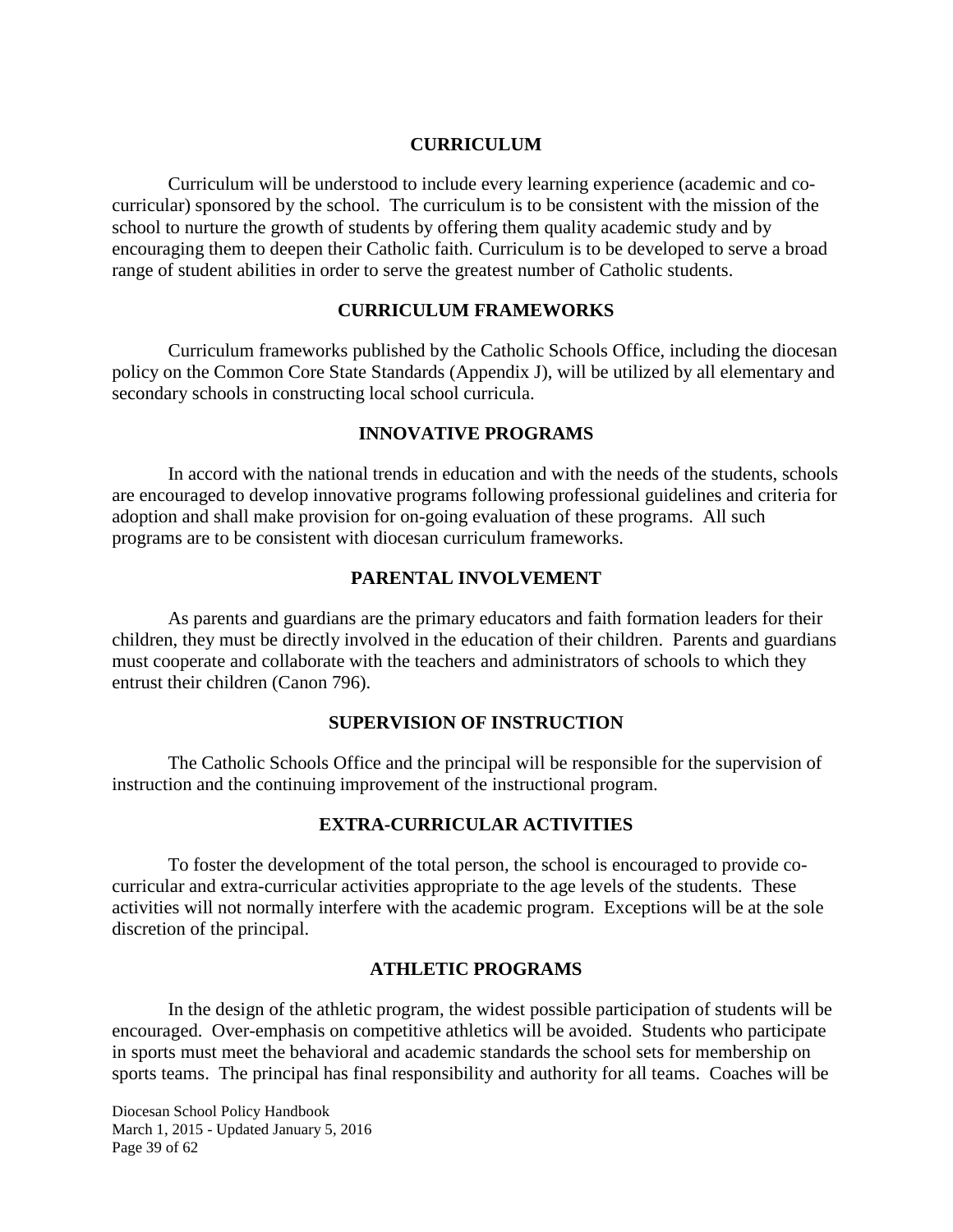chosen for their character and willingness to abide by school policies, including the Code of Ministerial Conduct (Appendix C), as well as for their coaching skills. Coaches are directly responsible to the principal.

## **RELIGIOUS EDUCATION**

Catholic liturgy, sacraments, traditions, and prayer shall be taught as an integral part of the school's curriculum. All faculty members must recognize that they teach by the example of their lives, as well as by the content of what they teach, and must therefore act accordingly.

The curriculum for religion will be consistent with the teaching of the Roman Catholic Church, conform to the guidelines and standards approved by the Catholic Schools Office, and be developmentally appropriate and relevant to the student's lives. Catholic social teaching shall be integrated into curriculum standards, and all faculty shall help to make students aware of its implications and application across the curriculum.

Fostering the religious and moral growth of all students will be the responsibility of every member of the faculty and staff, regardless of personal conviction, church affiliation, specific school assignment, or area of specialization.

Assessment in religious education will be based on course content and not on any type of assessment of the student's practice of faith or personal behavior. The NCEA ACRE assessment or other standardized assessment, approved by the Catholic Schools Office, will be administered in the schools according to a schedule agreed upon by the school and the Catholic Schools Office.

#### **CLASSROOM PRAYER**

Prayers will be varied in form and adapted in language to the level of understanding of the student. The school day will begin and end with prayer. Traditional prayers of the Church will be taught. Informal prayer will also be encouraged.

#### **ECUMENISM**

While affirming the truths of the Catholic faith, the school will seek to develop in its students a genuinely ecumenical understanding and spirit of Christian respect for other religious denominations.

## **CATHOLIC FAMILY LIFE EDUCATION**

Catholic Family Life Education is a component of the curriculum for all Catholic schools in the Diocese. Catholic Family Life Education is the proper context for education in human sexuality. All schools will teach the current personal safety lessons approved by the Safe Environment Office of the Diocese of Manchester and the current human sexuality lesson(s) approved by the Secretariat for Catholic Formation. Excellent teacher preparation and appropriate involvement of and frequent communication with parents will be part of the school's Catholic Family Life Education program. This program requires a commitment on the part of

Diocesan School Policy Handbook March 1, 2015 - Updated January 5, 2016 Page 40 of 62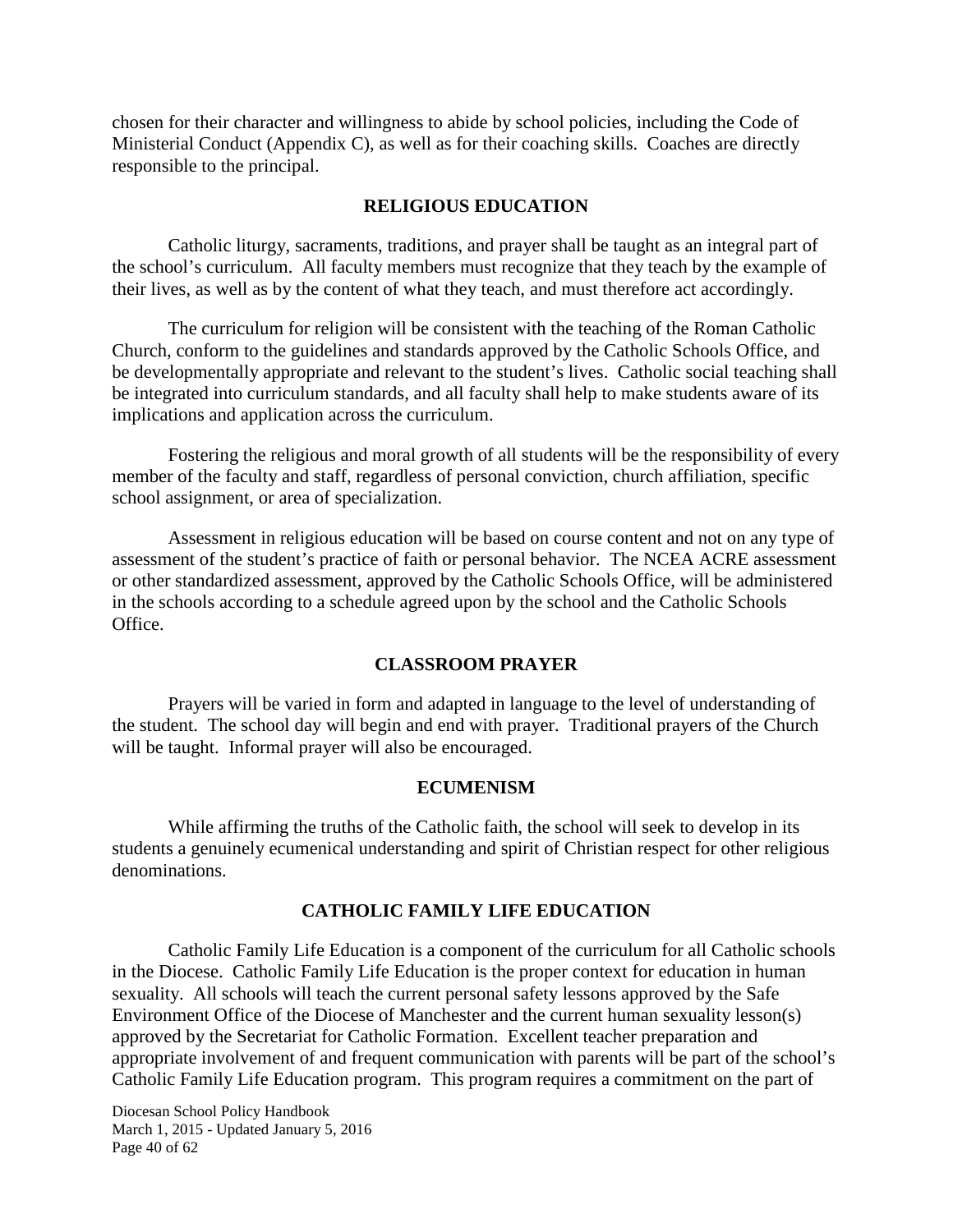the faculty to stress Catholic beliefs, values, and practices, and to demonstrate sensitivity to those students whose family may not reflect these beliefs and values.

## **LITURGICAL EXPERIENCES**

Planned liturgical experiences in accordance with approved diocesan liturgical norms will form an integral part of the school's religious education program. The pastor of a parish school, working with the local principal, has the responsibility of providing for student participation in liturgical celebrations. In a regional or secondary school, the principal will invite the local clergy to celebrate liturgy on a regular basis. The principal will provide for appropriate faculty, staff, and student involvement in planning liturgical celebrations and in instructional programs to enable students to understand, appreciate, and participate, to the fullest extent possible, in liturgical and sacramental opportunities. On the secondary school level, the principal, working with the chaplain and campus ministry, will provide liturgical celebrations for students, faculty, and staff. These celebrations will mark the beginning of the school year, the major liturgical feasts of the Church, and graduation. Students, faculty, and staff will be invited to assist in planning these celebrations. As fitting, parishioners and families may be invited to participate in school liturgies.

Students will be encouraged in the development of their faith and in adherence to religious practice. The school will support student observance of the Sunday and Holy Day responsibility to participate in Mass.

Reconciliation services and other opportunities will be planned to encourage students to receive the Sacrament of Reconciliation, especially during the Advent and Lenten seasons.

A member of the clergy or a member of a religious organization outside the Diocese of Manchester who is invited to speak or minister at the school must submit a letter of suitability from his bishop and/or from his/her religious superior in advance to the principal and to the Chancellor of the Diocese of Manchester in order to receive permission from the Bishop to speak and/or minister in the Diocese.

## **CHRISTIAN SERVICE PROGRAMS AND JUSTICE EDUCATION**

Service programs will be integrated into the Religious Education curriculum in all schools. These programs will be suitable to the age and development of the student. Students will be given the opportunity to learn about poverty in its many expressions as well as the needs of all of society's most vulnerable members. Education for justice on the local, national, and international levels will be provided.

## **ADMISSION TO SACRAMENTS**

Preparation for and admission to the sacraments is the responsibility of the parish where the student is registered. The pastor of a parish school will follow the norms of Canon Law and the policy of the Diocese in determining when the children of his parish will be admitted to the sacraments.

Diocesan School Policy Handbook March 1, 2015 - Updated January 5, 2016 Page 41 of 62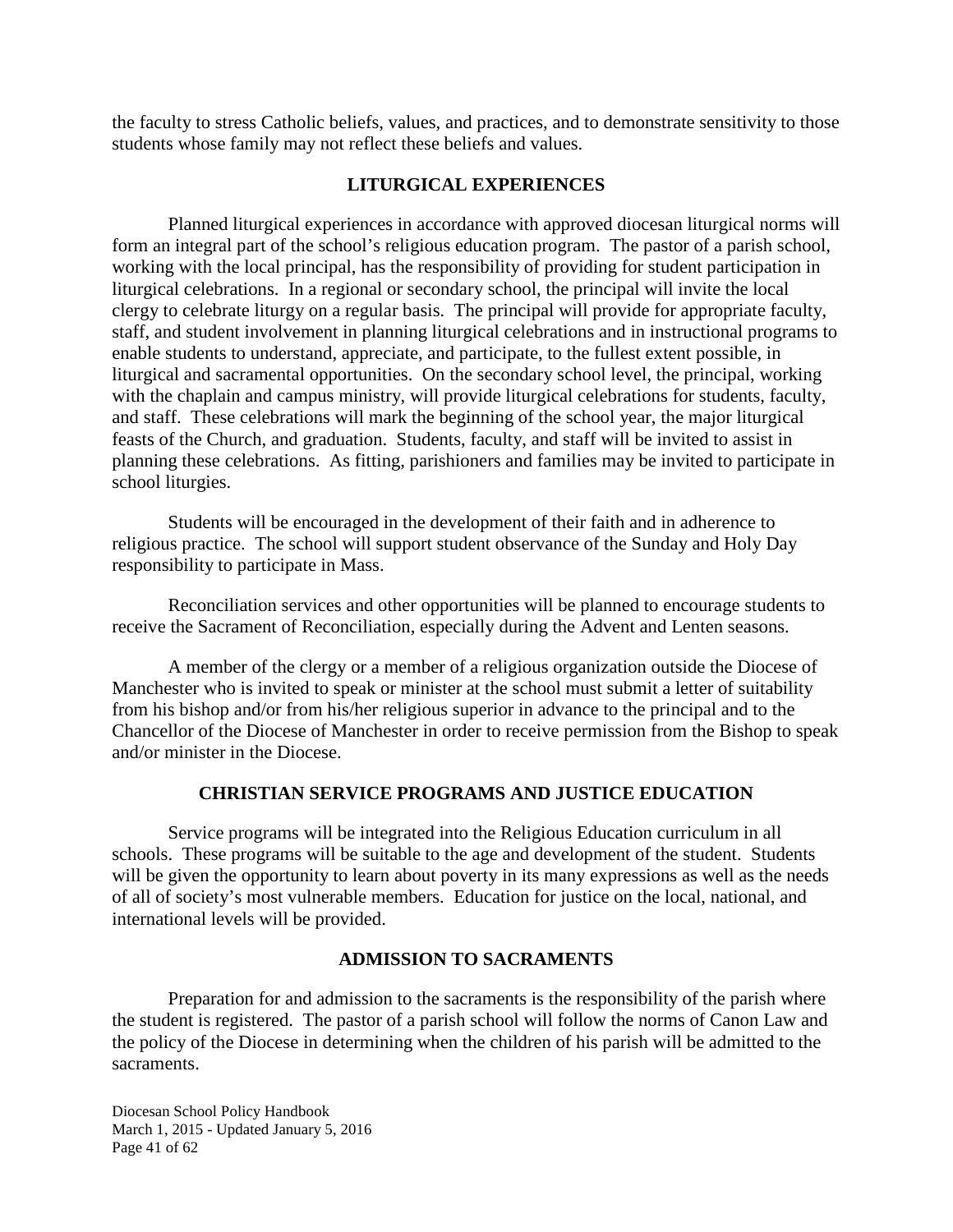## **NON-CATHOLIC STUDENTS**

Students from religious denominations other than Roman Catholicism will be considered integral members of the student body and will be expected and required to participate in all aspects of the school program. The school's purpose and requirements will be explained to the parents at the time of registration.

The students will be required to:

- 1. Attend and participate in the religious education class. Teachers will be sensitive to the students' ability to understand the content of the material and will be respectful of the student's personal religious convictions.
- 2. Be present for liturgical and other religious services. They will not be required to participate in such services, but are to be invited and encouraged to do so to the extent they are able. They are not permitted to receive the Holy Eucharist or the Sacrament of Reconciliation.
- 3. Participate in service projects sponsored by the school.

## **VOCATIONS: PRIESTHOOD, RELIGIOUS LIFE, AND DIACONATE**

Since the Catholic school participates in the mission of the Church and receives its identity from the Church, vocations to the priesthood, religious life, and the diaconate will be actively encouraged. Schools are encouraged to welcome priests of the Diocese of Manchester and vocation directors of religious congregations to speak to students and to hold annual Vocation Awareness programs.

## **CAMPUS MINISTRY PROGRAM**

A priority of each diocesan high school will be a quality campus ministry program with qualified personnel and adequate funding to support such a program. The campus ministry program shall work to cultivate the faith of the students by, among other things, encouraging participation in the sacramental and liturgical life of the Church, supporting other forms of worship and personal prayer, and providing opportunities for pilgrimages, retreats, and service.

## **CLASS SIZE FOR ELEMENTARY GRADES**

The school will structure elementary classes to benefit the learning process. Class size is to be determined by the principal keeping in mind the nature of the curriculum area, the age and abilities of the students, the method of instruction, and the physical structure of the room. Class size will normally not exceed twenty-five.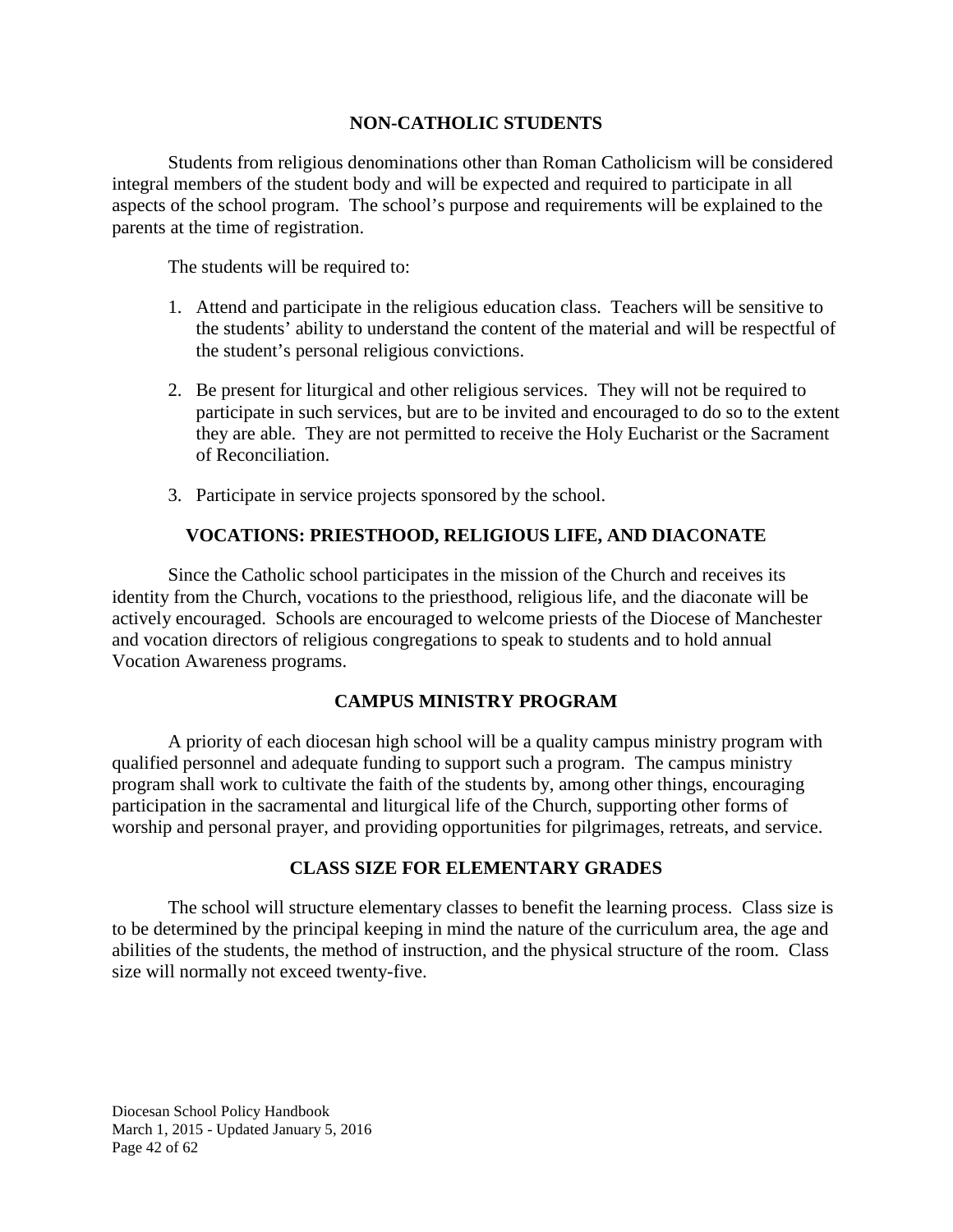#### **CONTESTS**

The principal and faculty will consider the appropriateness and educational value of academic and co-curricular contests before allowing student participation. The decision to participate in a particular contest lies with the principal.

## **FIELD TRIPS AND OUTINGS**

Each school shall have a policy pertaining to school and field trips.

Field trips, whether day trips or overnights, are to be of an educational nature and related directly to the curriculum. The principal in all instances must approve of the field trip. Trips that involve travel outside of the immediate area are to be consistent with the age level of the students and the expected educational value of the activity. The person in charge of a field trip is responsible to inform parents and guardians of the activities that may be involved in the trip. Parents or guardians will complete the current permission form of the Diocese of Manchester indicating approval for their child(ren) to participate in the field trip. The principal shall ensure that the school complies with all Diocese of Manchester safe environment requirements pertaining to field trips and outings, including any background screening and training requirements for chaperones. The principal shall also ensure that the school complies with all insurance and risk management standards, including driver selection standards, insurance requirements, and high-risk activity standards.

## **STUDENTS OVER THE AGE OF 18**

Students over the age of 18 are adults and have attained the age of majority in New Hampshire. Catholic secondary schools are to consider the interests of such students when creating local policies. For example, the school may require that both students over the age of 18 and their parents or guardians sign written consent and waiver documents the school may require for field trips and other activities.

#### **HOMEWORK**

Homework will be assigned to reinforce skills and understandings learned in the classroom, to develop independent work/study habits, encourage creativity, and foster a sense of self-discipline, personal responsibility, and independent thinking.

## **NATIONAL ANTHEM AND PLEDGE OF ALLEGIANCE**

Because we prepare our students for a democratic society, students will be taught the National Anthem and will pledge to the flag daily.

## **TEXTBOOKS AND OTHER EDUCATIONAL MATERIALS**

The review and selection of textbooks and other educational materials will involve the principal, the department chairperson, and the teachers who will be using the materials.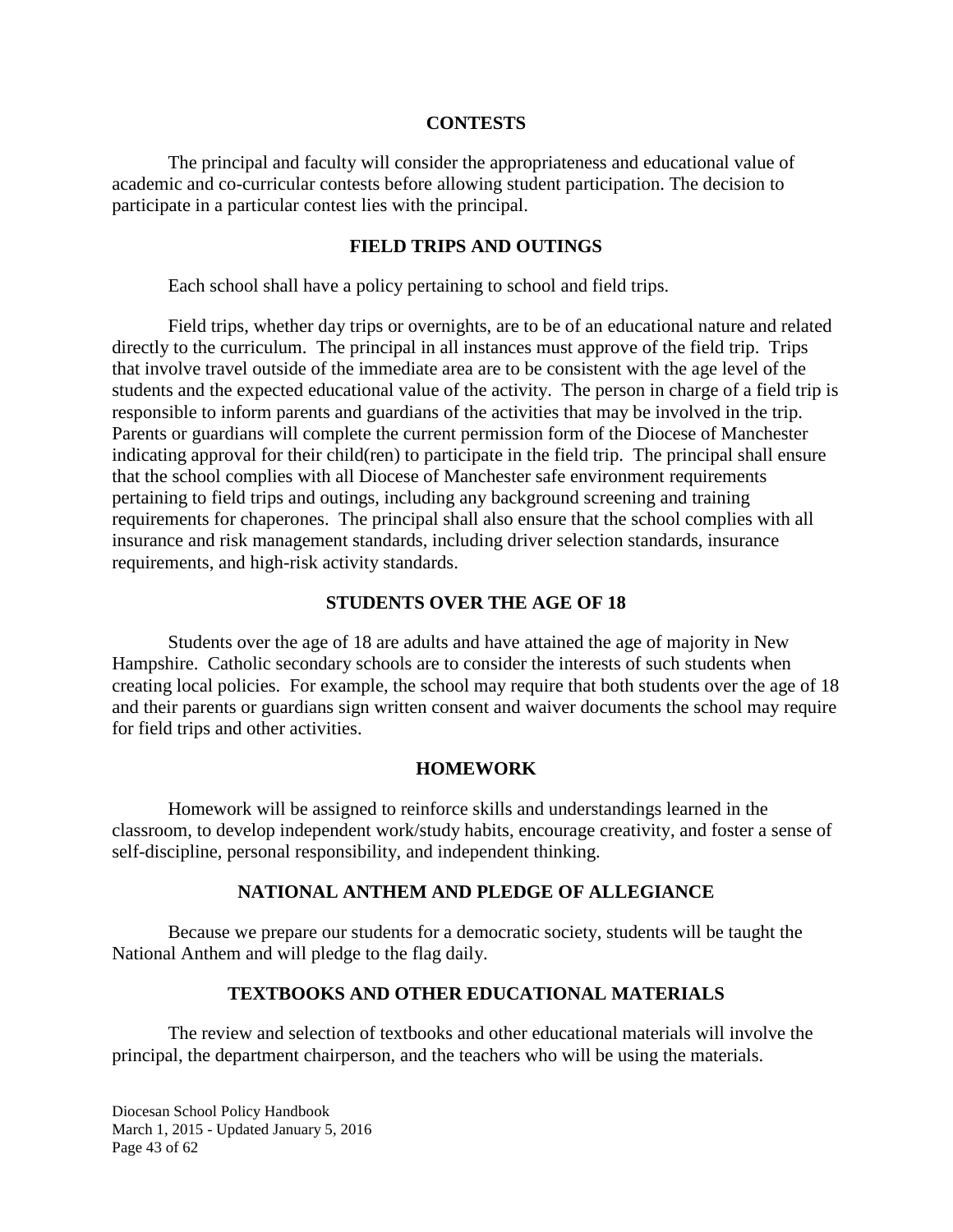This process will take into account the diocesan curriculum frameworks, the abilities and needs of the students, the financial resources of the school, and the cost to parents who purchase students' educational materials.

On the elementary level, the continuity of a particular textbook series from grade to grade will be preserved whenever possible. Judgments regarding the selection of appropriate materials will keep in mind Church teaching, the age level of the students, and the purpose for which the material is intended. The Catholic Schools Office may be used on a consultative basis in selecting textbooks and other educational material. The principal as instructional leader of the school reserves final authority in the choice of text books and other educational materials.

## **PROGRAMS FOR STUDENTS WITH SPECIAL NEEDS**

No otherwise qualified student with a disability will be excluded from the school if, with reasonable accommodation, without undue financial hardship to the school, and at the final judgment of the principal, the school can meet the child's educational needs. The principal shall make the final decision regarding placement of students or continuation of students. Schools shall consider seeking available assistance from state or local government agencies, if appropriate for the student. Care is to be given to the instruction of special needs students in terms of testing, placement, programs, and teaching both within the context of the support that the school is equipped to provide and through the assistance of the public school district as outlined in the student's Individual Service Plan (ISP).

**Catholic schools in the Diocese of Manchester make every effort to make themselves accessible to students and families who desire a Catholic education. For a student who a) has a physical or mental impairment which substantially limits one or more life activity, b) has a record of such an impairment, or c) is regarded as having such an impairment, the school will make reasonable accommodations as long as such accommodations do not fundamentally alter the nature of the schools' program or cause the school undue financial burdens.**

**In the event that a disabled student requires accommodations, the school shall develop a "student support plan" which outlines the nature of the reasonable accommodations that the school will provide. Student support plans shall be reviewed on an annual basis, normally at the beginning of each school year. The following components should be included in a student support plan:**

- **a) demographic data: student name, date of birth, grade, school, teacher, parents' names and contact information.**
- **b) team members: a list of all team members and their respective roles who contributed to the development of the student support plan.**
- **c) disability: a description of the student's disability along with a description of how it impedes the child's educational process.**
- **d) accommodations: an explanation of the services that will be provided, the frequency with which they will be provided, and the**

Diocesan School Policy Handbook March 1, 2015 - Updated January 5, 2016 Page 44 of 62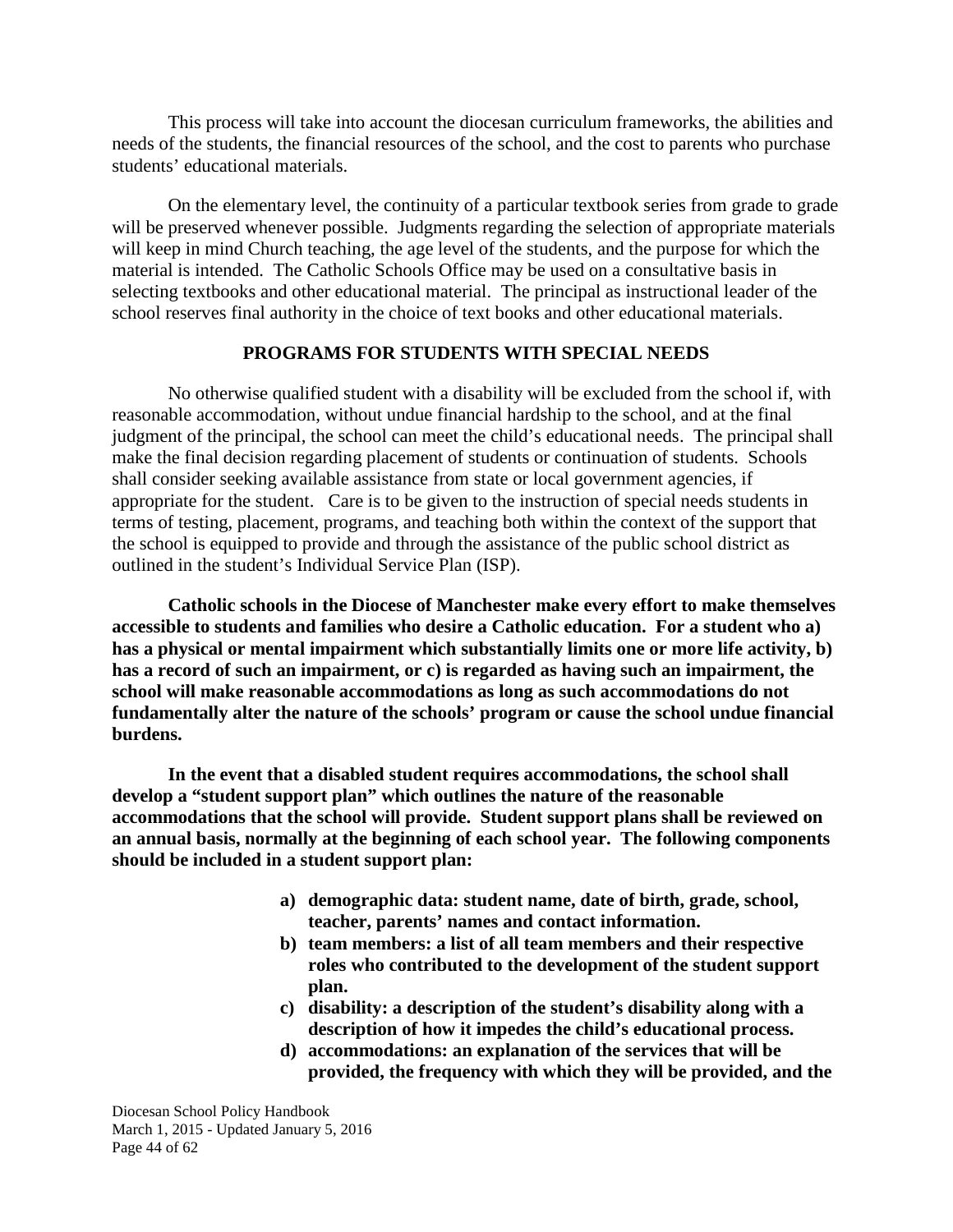## **individuals(s) responsible for implementing the accommodations. (1/16)**

## **PROGRAMS FOR GIFTED STUDENTS**

Teachers shall recognize and challenge gifted students. Schools are to consider seeking available assistance from state and local government agencies (such as online learning programs), if appropriate for the student.

## **INSTRUCTIONAL RESOURCES – MATERIALS AND EQUIPMENT**

Adequate and appropriate types of teaching and learning materials and equipment will be provided for all areas of the school program. The principal will establish a process for faculty to review materials and equipment required for instruction. Final decisions are the responsibility of the principal in each school.

## **INSTRUCTIONAL RESOURCES - EXTERNAL**

Administrators, department chairs, and faculty will make every effort to be aware of the professional, community, civic, and technological resources available to supplement and support instructional programs and to make use of such resources as appropriate.

The philosophy of Catholic education, the established curriculum, and the age level of the students will be considered when inviting professional, community, and civic personnel to schools as resource persons or guests.

#### **INSTRUCTIONAL AIDS**

The use of teaching aids, including computers, tablets, and audio-visual equipment, will be encouraged insofar as they contribute to learning and help the teacher attain teaching objectives and goals pertinent to the curriculum. Videos that are not the property of the school will be shown only with prior permission of the principal. The principal will establish rules and policies with respect to student access to the internet consistent with the diocesan Internet User Policy (Appendix H).

#### **INTERNET USER POLICY**

The schools provide and use a variety of forms of communication and information technologies. The use of electronic communications media is to be viewed as a tool to enhance productivity and further the mission and goals of the schools and the Roman Catholic Church. It is therefore imperative that school personnel conduct themselves in a responsible, ethical, and professional manner while using electronic communications media. All communication, in particular all communications originating at the Church or using Church-owned equipment, is

Diocesan School Policy Handbook March 1, 2015 - Updated January 5, 2016 Page 45 of 62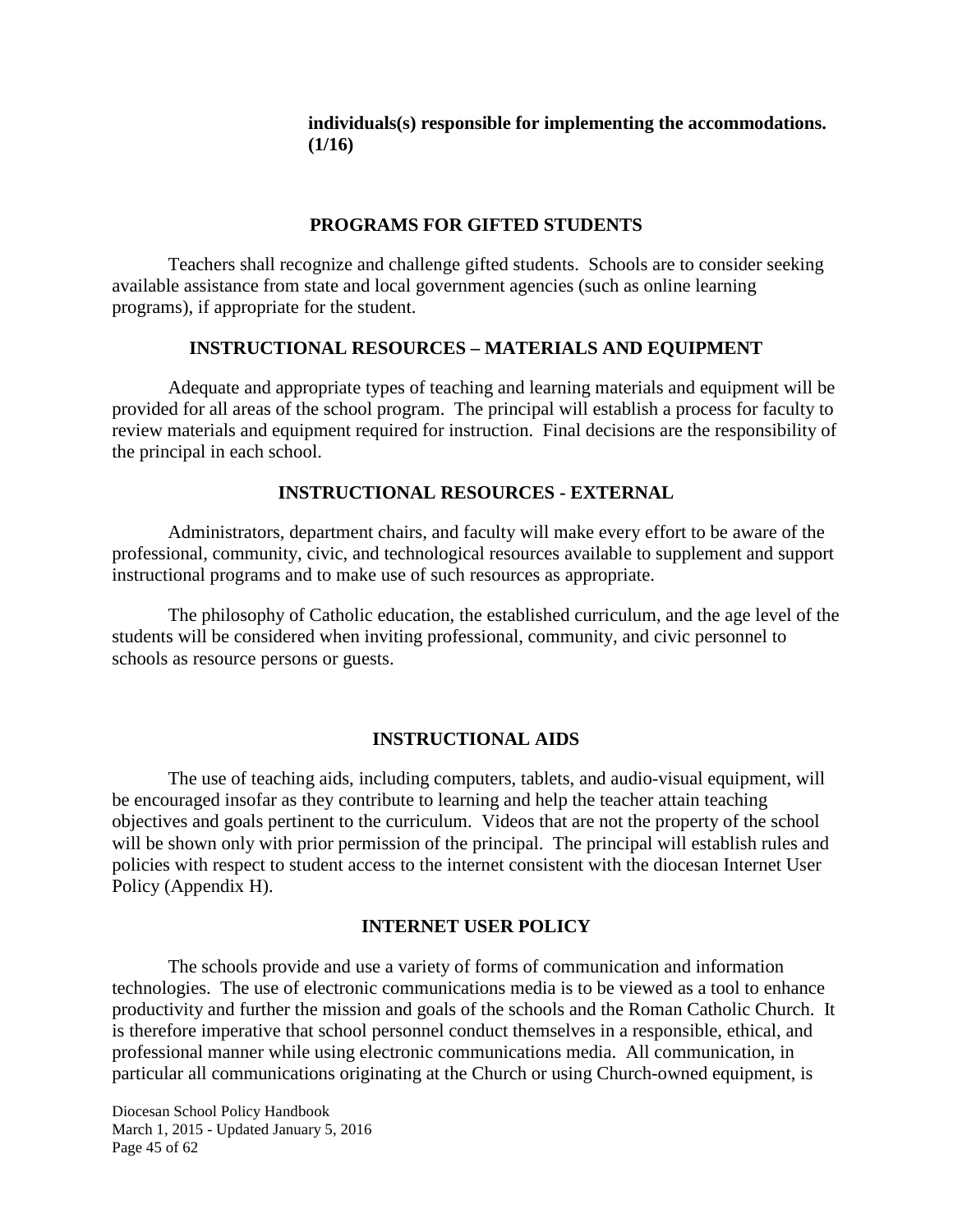subject to the boundaries established by our faith tradition, the Code of Ministerial Conduct (Appendix C), the Diocese of Manchester Electronic Communications Policy (Appendix H), as well as canon and civil law.

Electronic communications media (including, but not limited to, telephone, facsimile, voice mail, computers, tables, internet and internet access, and electronic mail) purchased or provided by the school is school property and subject to inspection. All information created in the course of school business or operations and/or produced or carried on school electronic communications media is likewise school property and subject to inspection. School personnel should have no expectation of privacy in the use of electronic communications media when using school equipment or when conducting school-related business. Electronic communications media and any information communicated, received, or stored using such media is the exclusive property of the school, and although the school does not regularly monitor electronic communications, they may be monitored, reviewed, retrieved, and stored at any time by school representatives.

School personnel must provide their supervisors and/or the network administrator with their passwords for all school-owned electronic communication media. School personnel may not share passwords for electronic communications media or secured websites owned or operated by the school with anyone other than their supervisors and/or the network administrator.

Students and staff are required to comply with federal copyright law. The law provides copyright protection to original works of authorship, with some exceptions, including the "fair use" doctrine, which permits the use of copyrighted materials for educational purposes under certain conditions. Students and staff must consult with the principal if they have any questions about whether they are permitted to download, copy, or upload copyrighted materials.

Students and staff are prohibited from using the school's computer network to solicit sales or conduct business or to set up web pages to advertise or sell a service.

## **ASSESSMENT/EVALUATION**

Assessment and evaluation of students takes place in a variety of ways at the different age levels. Its primary purpose is to assist and enable the learning process. The teacher assesses the mastery of skills and concepts using a variety of approaches including but not limited to teacher tests and materials, commercial tests, portfolios, projects, and performance assessments.

Elementary Level: On the elementary level, diocesan testing is done in specific grades to monitor individual progress and to evaluate curriculum and instruction within the school. When there is concern regarding the special needs of an individual student, referral is made to the local public school department for specialized testing.

Secondary Level: Tests are administered to students applying to high schools of the diocese to assist with appropriate placement. Tests of achievement and proficiency are administered on a scheduled basis to assess academic performance and to provide assistance for course/level scheduling.

Diocesan School Policy Handbook March 1, 2015 - Updated January 5, 2016 Page 46 of 62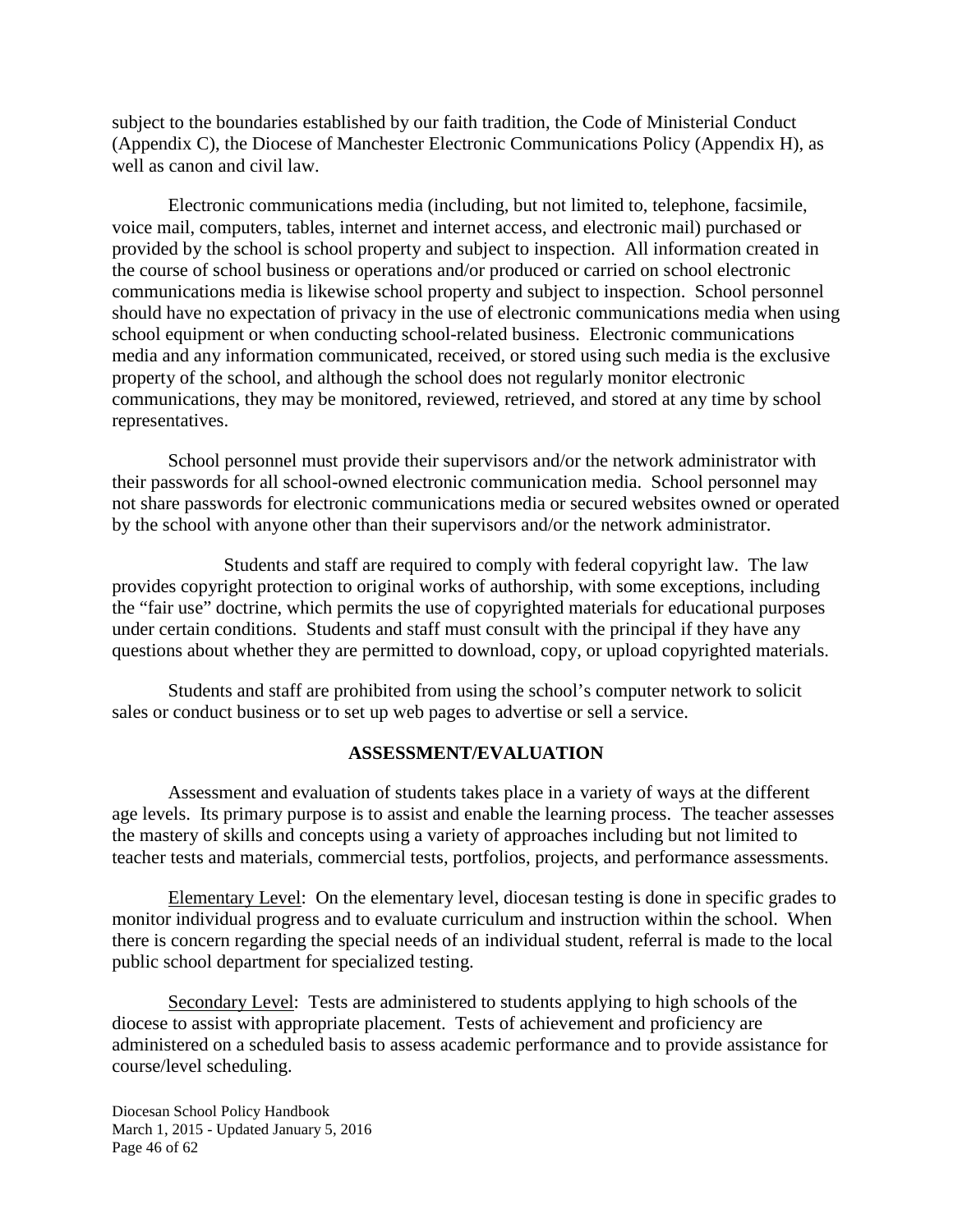#### **PROGRESS REPORTS**

The school is responsible to inform students and parents of each student's academic and social progress and the results of formal and informal assessment. Parent teacher conferences will normally be scheduled at the end of the first quarter marking period and followed up as needed. Interim progress reports are strongly encouraged to keep parents apprised of the ongoing situation regarding student progress.

## **SCHOOL LIBRARY AND MEDIA CENTER**

The library and media center will be organized as a resource center of instructional material for the entire educational program. The number and kind of library and reference books, periodicals, newspapers, pamphlets, information files, audio-visual materials, and other learning aids will be adequate for the number of pupils and the needs of instruction in all courses.

#### **ASSEMBLIES AND PUBLIC PROGRAMS**

Assemblies, public programs, and public performances by students have an important place in a well-rounded education. Assemblies will be carefully planned and purposeful. Preparation of student productions will not seriously detract from formal instructional time. The principal will determine the allocation of time for preparing student productions.

#### **HOLY DAYS OF OBLIGATION**

On Holy Days, school administrators will make provision for attendance at Mass, encourage the reception of the Eucharist, and emphasize the spiritual significance of the day.

All schools will be closed on Good Friday, but Good Friday will count in the calculation of instructional hours due to its importance in the spiritual identity of the school. All students will be encouraged to fast, reflect, and attend services on Good Friday.

#### **SCHOOL CALENDAR**

In establishing the academic calendar, schools must comply with all requirements established by the NH Department of Education with respect to instructional time in Administrative Rule 401.03.

#### **HIV/AIDS EDUCATION**

All school personnel are required to remain updated on HIV/AIDS and other sexually transmitted diseases, and to use current Catholic teaching to provide appropriate education for their students. The text for K-12 presently used by schools of the Diocese for this purpose is the National Catholic Education Association's *AIDS: A Catholic Educational Approach to HIV*. Each school is to update personnel on a regular basis concerning the most current information available regarding the use of universal precautions.

#### **HOME SCHOOLING**

Diocesan School Policy Handbook March 1, 2015 - Updated January 5, 2016 Page 47 of 62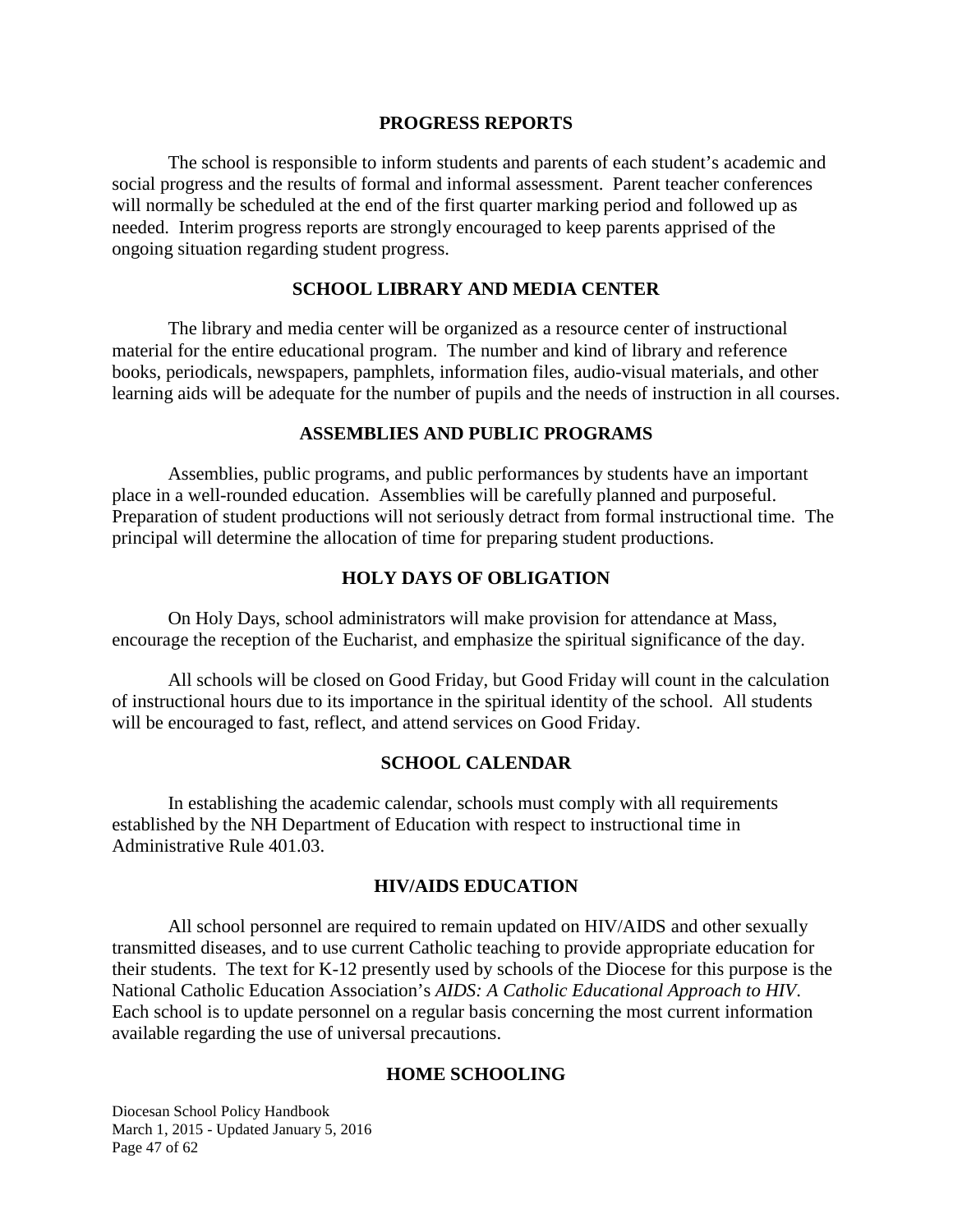Diocesan and parish schools will not administer state-mandated rules for home schooling. When a request or transfer occurs, parents and students will be referred to their local educational agency.

## **PUBLIC ISSUES AND POLITICAL ACTIVITY**

In the Catholic tradition, participation in political life is a moral obligation rooted in our baptismal commitment to follow Jesus Christ and bear Christian witness in all we do. However, for reasons that are both theological and legal, as a religious institution, the Church's involvement in public life does not extend to endorsing or opposing particular candidates or political parties. Section  $501(c)(3)$  of the Internal Revenue Code, which applies to the schools of the Diocese of Manchester, contains a prohibition, which has been interpreted as being absolute, against participation or intervention in a political campaign on behalf of or in opposition to any candidate as a condition of maintaining federal income tax exemption. Any amount of participation in a political campaign, no matter how slight, could put the tax exempt status of the Church in jeopardy.

Catholic schools may not endorse or oppose political candidates, including publishing or distributing materials that favor one candidate over another. Moreover, schools may not contribute to political candidates or parties, even in the form of in-kind expenditures, such as donations of school facilities, supplies, or employee time and may not permit particular candidates to speak to students or parents at the school. The Diocesan Office of Public Policy has established directives to assist the schools to distinguish activities that are permitted during election campaigns from activities that are prohibited. These directives are posted to the Diocese of Manchester website [\(http://www.catholicnh.org/public-issues/catholic](http://www.catholicnh.org/public-issues/catholic-citizenship/resources/directives/)[citizenship/resources/directives/\)](http://www.catholicnh.org/public-issues/catholic-citizenship/resources/directives/).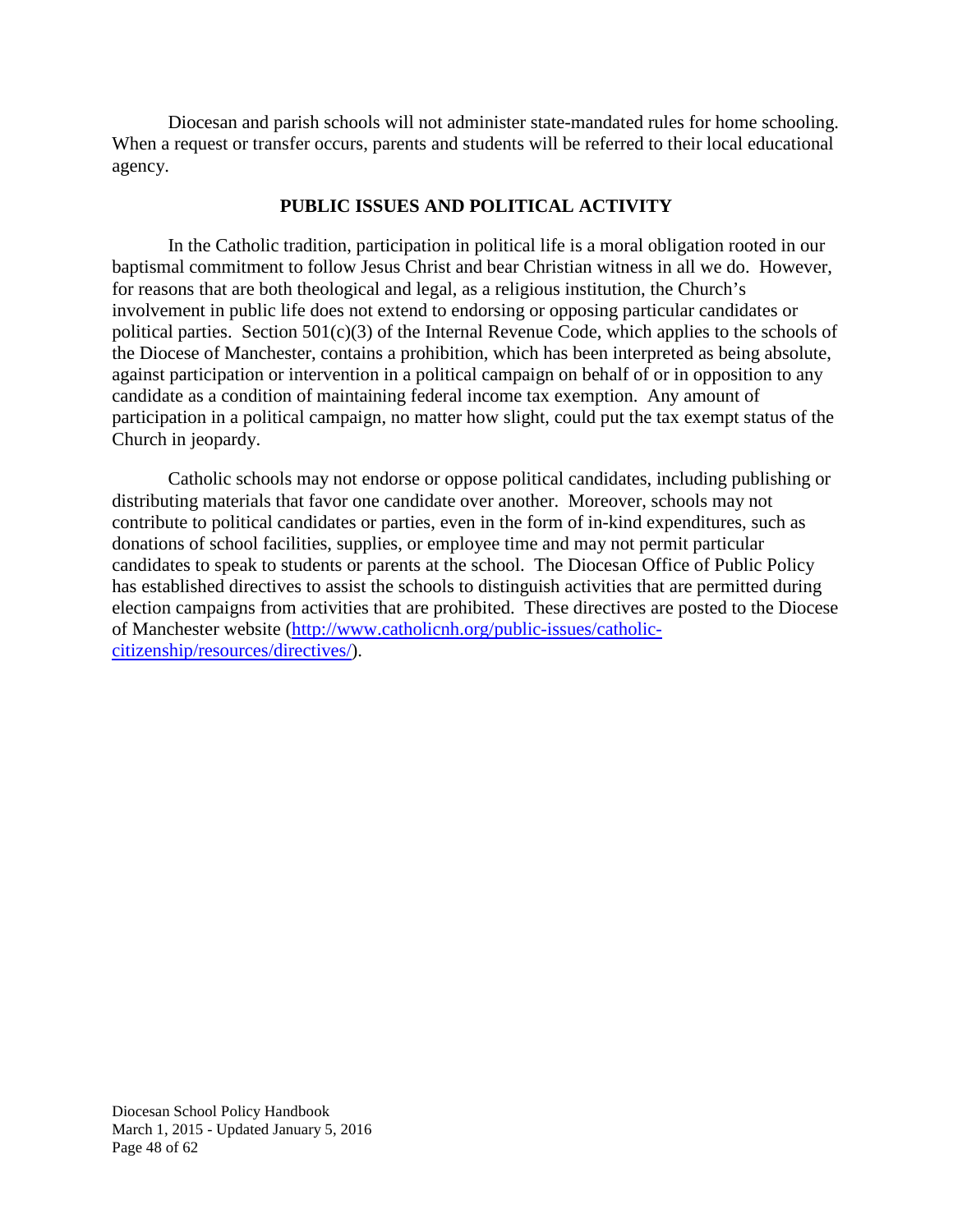# PERSONNEL ROLES AND RESPONSIBILITIES

## TABLE OF CONTENTS

## **PAGE**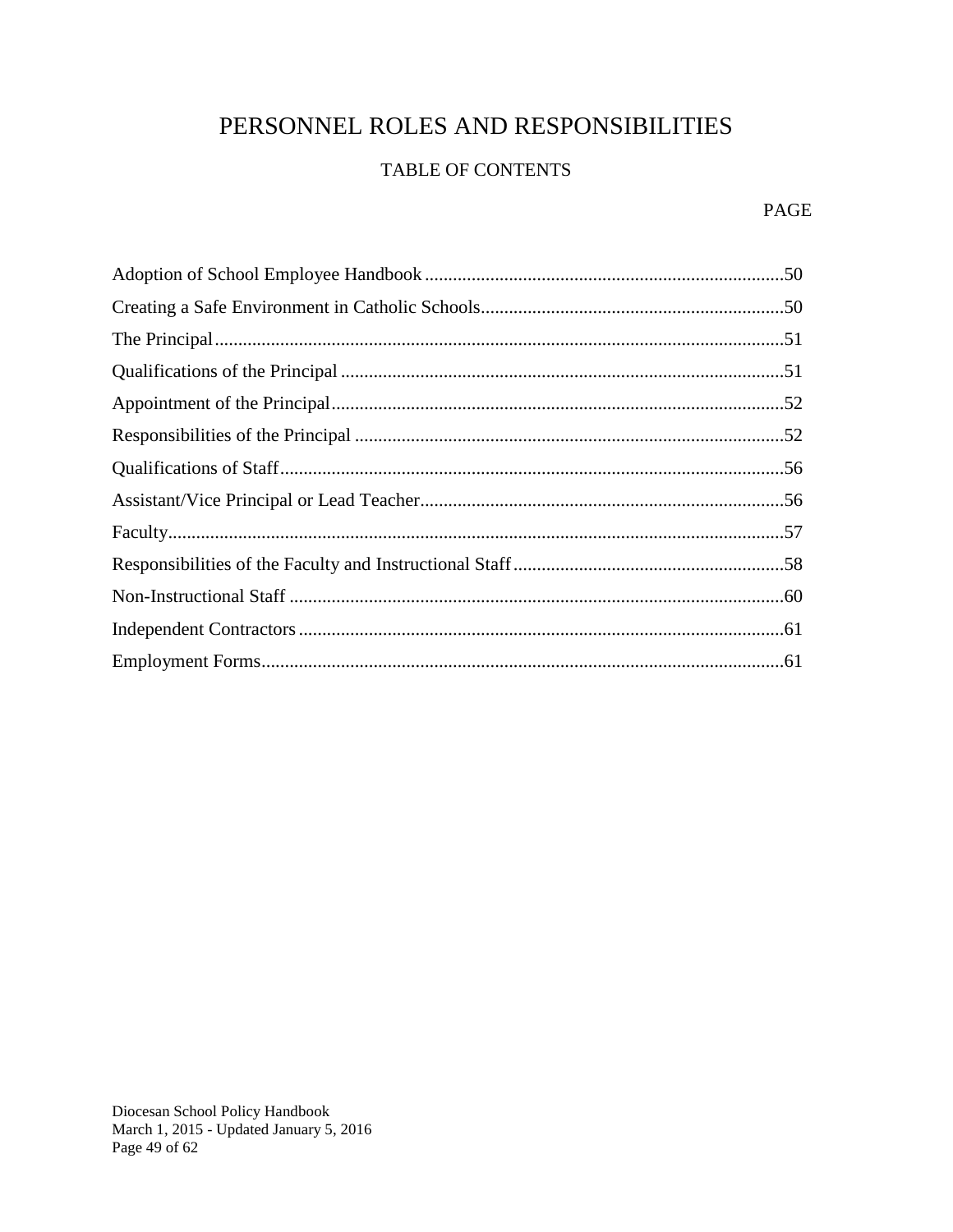## **ADOPTION OF SCHOOL EMPLOYEE HANDBOOK**

Each Catholic school will provide a manual to all employees using the Model School Employee Handbook (Appendix I). The purpose of the employee handbook is to advise employees of their benefits, provide them with important information required by law, and set standards of conduct for the school as a workplace. Any principal with questions about the Model School Employee Handbook or any employment issue is encouraged to contact the diocesan Director of Human Resources.

## **CREATING A SAFE ENVIRONMENT IN CATHOLIC SCHOOLS**

The school must be committed to keeping students safe in our schools and strive unceasingly to protect those entrusted to its care. The Diocese of Manchester has comprehensive policies and procedures in place to protect minors as well as adults. All school employees and volunteers will be required to review and acknowledge the main documents that outline these policies: *Promise to Protect, Pledge to Heal* Policy for the Protection of Children and Young People ("Policy") and *Serving Christ, Serving Others* Code of Ministerial Conduct ("Code") ( Appendix C). The Code clarifies the general ethical principles expected of Church personnel in order to ensure integrity in ministry and sets forth the process for handling violations of these principals. The Code includes general standards for ethical and moral behavior, including preventing sexual harassment, standards for working with minors, and standards for spiritual and pastoral counseling relationships. The Policy focuses more specifically on preventing, investigating, and remedying sexual abuse of minors and requires that Church personnel comply with state law and enhanced reporting with respect to suspected sexual abuse of minors. All school employees and all volunteers who will work with minors will be required to undergo background screening and complete sexual abuse awareness training. Schools will provide personal safety training to children and will display a poster and/or other materials with information about how to report suspected abuse.

Every principal will appoint a Safe Environment Coordinator to ensure that the Policy is fully implemented. The Safe Environment Coordinator:

- Coordinates training and background checks for employees and volunteers.
- Distributes child safety materials and information about diocesan child safety policies.
- Tracks completion of safe environment requirements for those who will work with minors.
- Assists in responding to inquiries and concerns.
- Submits compliance information to the Office for Ministerial Conduct.

The responsibility to protect all students rests with every school employee and volunteer. The Safe Environment Office is available to answer questions and/or provide resources to meet this commitment.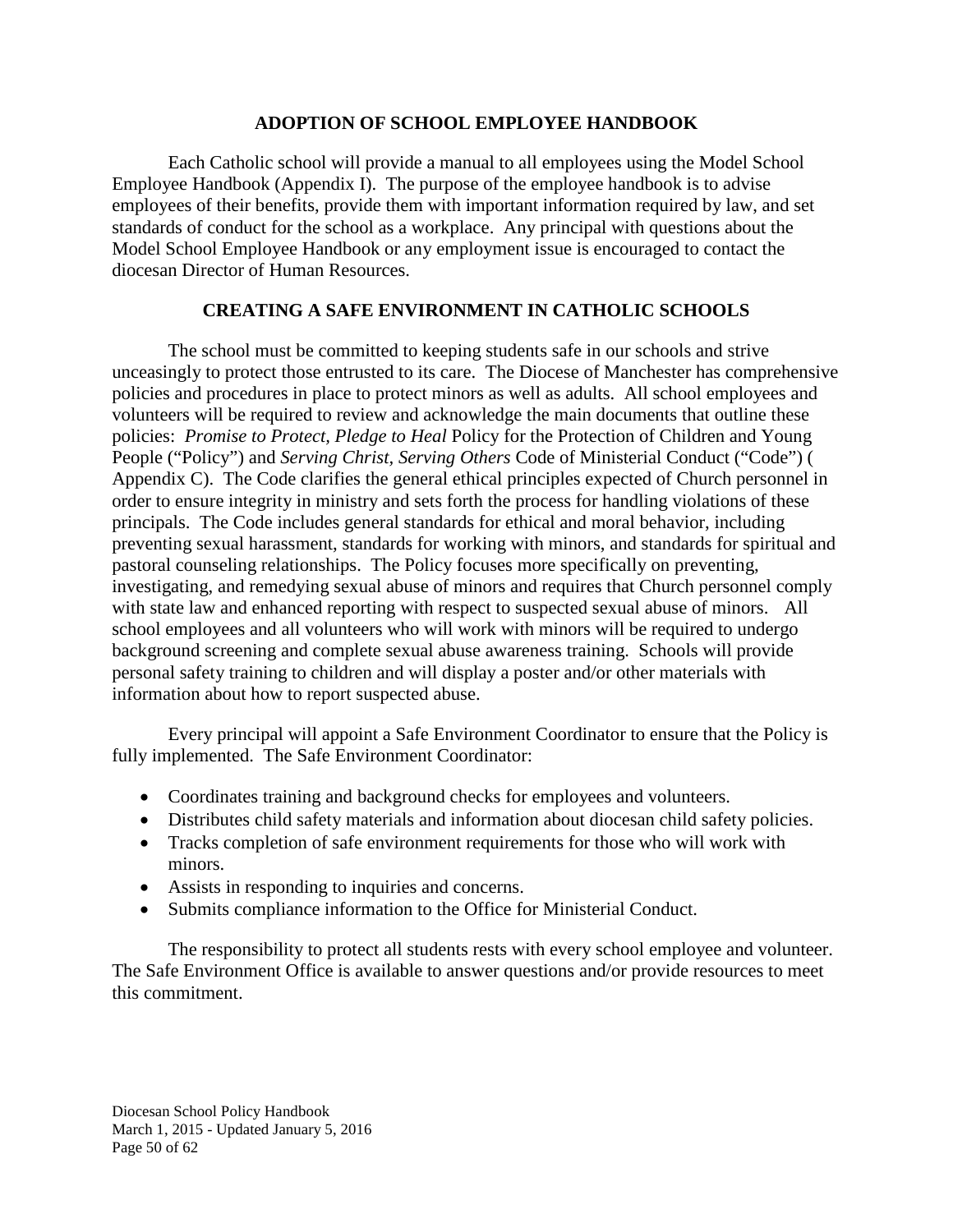## **THE PRINCIPAL**

The principal is the spiritual leader, educational leader, and steward of school resources. The principal is responsible for promoting the mission of Catholic school education. The principal maintains and enhances the Catholic identity of the school and regularly reminds the school's various constituencies that the school is different from other schools because of its Catholic identity.

As spiritual leader, the principal will develop a yearly program to enhance the religious life of the students, faculty, and staff.

As educational leader, the principal is directly responsible to pursue excellence in instruction and curriculum development.

As steward of school resources, the principal is responsible for developing, managing, and reporting of the budget according to the guidelines established by the Superintendent. In addition, the principal is primarily responsible for the use and maintenance of all school facilities and equipment. In a parish school, the principal will work in conjunction with the pastor in this area of responsibility.

The principal is obligated to ensure that the school complies with all applicable Diocese of Manchester policies, including, but not limited to, the policies contained in this Handbook, the Diocesan School Finance Manual, the Code of Ministerial Conduct and Policy for the Protection of Children and Young People, and the risk management/insurance standards and policies.

## **QUALIFICATIONS OF PRINCIPAL**

Principals must be practicing Catholics. A letter of support from the pastor of the parish where the applicant is a parishioner is required. A member of a religious community will present a letter of support from his/her major superior. Principals must be able to articulate an understanding of Catholic school education and agree to promote Catholic belief and practice by a lifestyle consistent with Catholic school teaching.

Principals normally must have a master's degree, preferably in school administration, and must be certified as a school principal in New Hampshire or be working toward certification as a school principal. References must be on file and must include previous employers, the pastor of his or her parish, and any pertinent educational records.

Principals must also obtain Basic Catechist Certification from the Diocese of Manchester. The Basic Catechist Certification components require successful completion of the core course based on the *United States Catholic Catechism for Adults*, participation in a skills formation day, and participation in a retreat day. Some of the components may be completed online. Any exceptions to this requirement must be approved by the Superintendent.

Principals will attend orientation activities and all other programs for principals hosted by the Catholic Schools Office.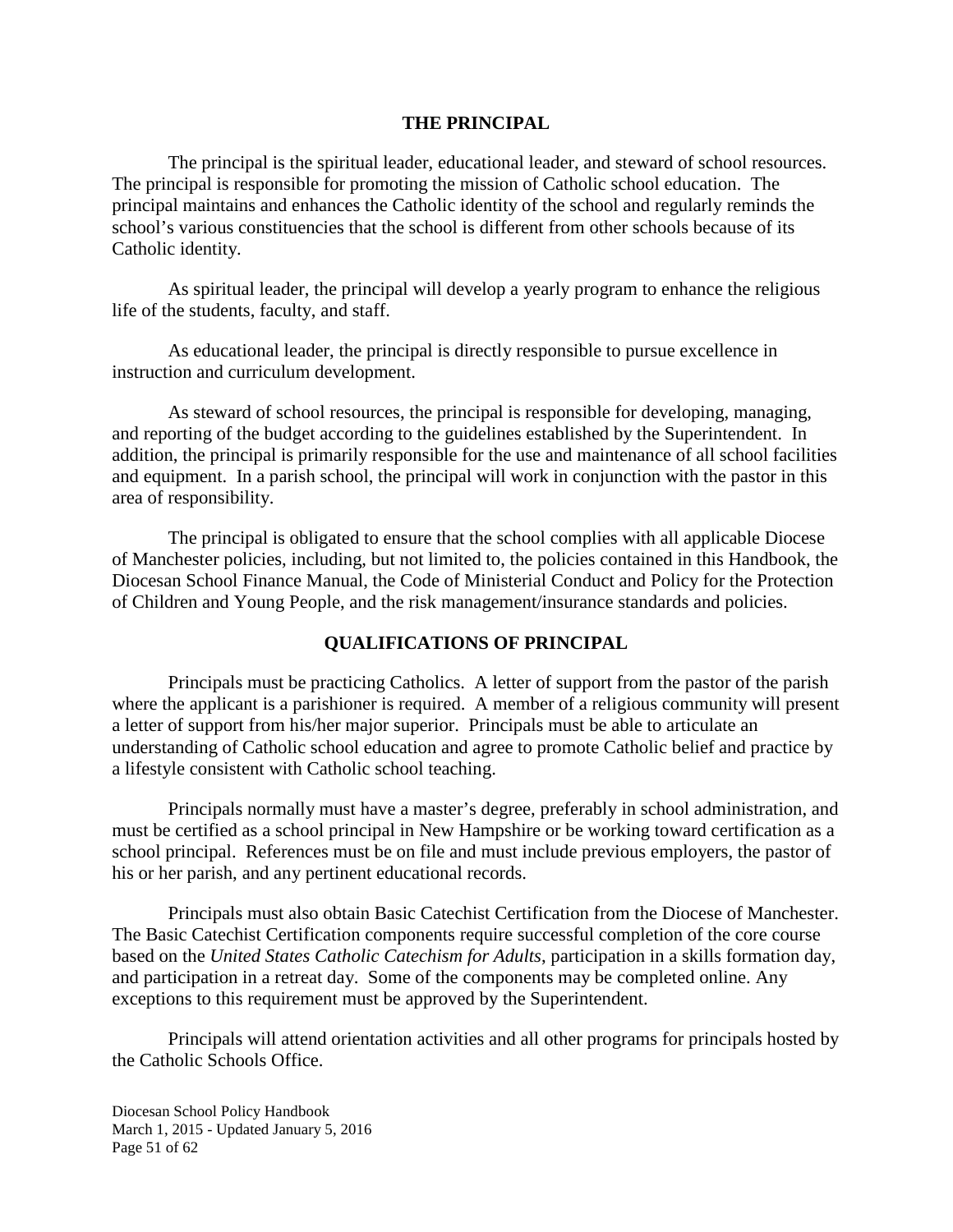The Catholic Schools Office encourages principals to schedule regular regional meetings with their colleagues.

## **APPOINTMENT OF PRINCIPAL**

The pastor appoints the principal of a parish school after the Superintendent approves the candidate as qualified to serve as a Catholic school principal in the Diocese of Manchester. The Superintendent appoints the principals of regional and diocesan schools.

In the event that a principal position must be filled on a temporary or interim basis in a parish school, the Superintendent shall appoint a temporary replacement after consultation with the pastor. The Superintendent is responsible for making temporary principal appointments in regional and diocesan schools. Individuals may be selected to serve as principal on a temporary basis based on their personal and professional administrative qualifications.

## **RESPONSIBILITIES OF THE PRINCIPAL**

Relationship with Clergy: The principal will actively invite and welcome participation of the local clergy in the life of the school. The principal will maintain regular communications with the local clergy. In parish schools, the principal and pastor, because of their special relationship, will meet regularly according to the schedule agreed upon at the beginning of each new school year. The principal will initiate this process. In regional schools where there is a host pastor, the principal will meet with the host pastor on a regular basis and otherwise maintain a working relationship with the host pastor.

School Advisory Board: The principal will attend all meetings of the school's advisory board (pp. 8-9) as an *ex officio* member. The principal in conjunction with the chair of the Board will prepare the agenda for the meeting and will serve as a resource to the Board. The principal will ensure that the constitution and by-laws are in keeping with diocesan policy and are updated as needed. The principal will take seriously the recommendations and counsel of the Board.

Parent Organizations: Principals are encouraged to form parent organizations to support the school and encourage parent involvement in the life of the school (see p. 8). Members of these organizations will be oriented to the philosophy of Catholic school education and the mission of the local school. Under the guidance of the principal, these organizations may establish guidelines for organizational purposes. In all aspects, parent organizations are directly responsible to the principal of the school. These organizations must comply with the policies of the Diocese of Manchester School Finance Manual.

Diocesan School Policy Handbook March 1, 2015 - Updated January 5, 2016 Page 52 of 62 Hiring, Supervision, Evaluation, and Discipline of Personnel: The principal is responsible for the hiring, supervision, evaluation, and discipline of personnel. In a parish school, the principal is to act in consultation with the pastor in these matters. In hiring faculty and staff, the principal is to ensure that the qualifications for the position can be well met by the person being hired (p. 53). Because of conflict of interest issues, no immediate family member of the Principal may be hired unless, in the context of usual hiring practices, that person can be shown to be otherwise qualified for the position and the hiring has been approved by the Superintendent. Supervision and evaluation of faculty and staff must be done on a continuous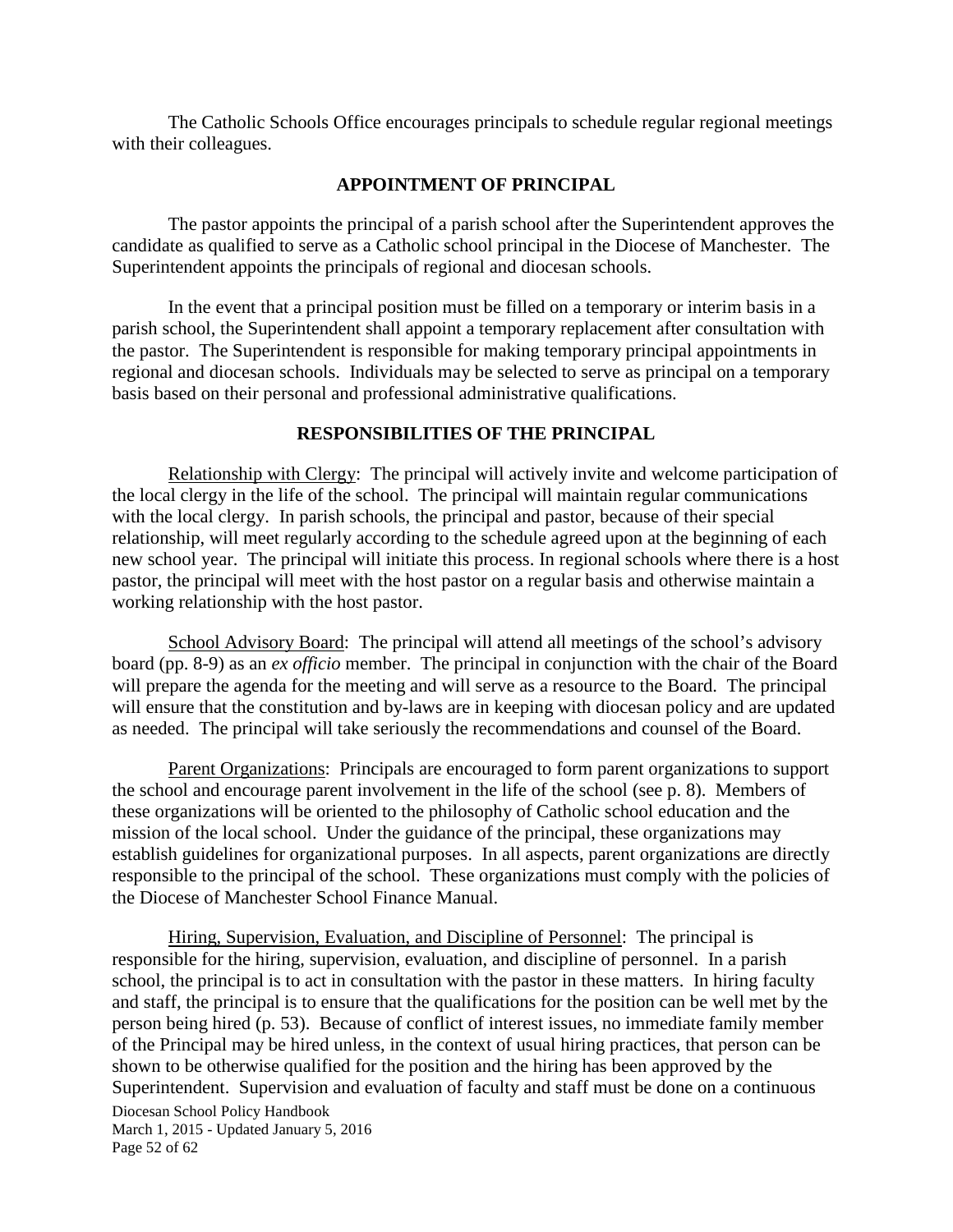basis throughout the school year. The principal will use a method of supervision and evaluation that is consistent with the mission of the school and according to professional expectations and ministry descriptions for all faculty and staff. The principal will provide faculty and staff with the appropriate diocesan and local policy books and regularly review the contents with the faculty and staff. The principal is strongly encouraged to consult with the Superintendent or Director of Human Resources for the Diocese of Manchester when disciplining staff. The principal must consult with the pastor of a parish school or the Superintendent in a regional or diocesan school before terminating the employment or not renewing the contract of school personnel.

## **Sabbaticals: Decisions regarding teachers taking sabbaticals are made at the discretion of the principal of the school. (1/16)**

Transportation: The principal will ensure that all school-owned vehicles are licensed according to state and federal regulations. The principal shall comply with all other applicable diocesan policies regarding transportation, including the policies and standards developed by the diocesan office that oversees risk management and insurance matters.

Liturgical Celebrations and Campus Ministry: The principal is responsible for ensuring that the school offers a program of regular liturgical celebrations, prayer services, and ageappropriate Christian service opportunities. In the diocesan high schools, the principal is assisted by the Campus Minister in ensuring liturgical celebrations, prayer opportunities, retreat experiences, and Christian service for students and, to the extent appropriate, for faculty and staff.

Public Spokesperson: The principal is the primary spokesperson for the school. All inquiries of a public nature must be referred to the principal or, at the principal's discretion, to the Superintendent or the Diocese of Manchester Director of Communications. The principal shall consult with the Superintendent before communicating with the public about any issues of a controversial nature.

Relationship with Public School Districts: The principal will maintain communication with the local public school district(s) and avail his/her school of those programs and activities offered by the public school district(s) that are consistent with the mission and values of Catholic school education.

Institutional Advancement: The principal is responsible for establishing a plan for institutional advancement and development. This plan will normally be a five-year plan that includes ongoing review and revision. The Catholic Schools Office and the Office of Development are available to assist the principal in designing an appropriate local plan.

Safety (Physical Plant): The principal is responsible for the proper maintenance of a safe environment for students, faculty, and staff. Safety issues brought to the attention of the principal must be addressed in a responsible and expeditious manner. In addition, in accordance with RSA 281-A:64, the principal shall ensure that if the school has 15 or more employees, a written safety program is prepared and implemented, and a Joint Loss Management Committee is established and meets on a regular basis.

Diocesan School Policy Handbook March 1, 2015 - Updated January 5, 2016 Page 53 of 62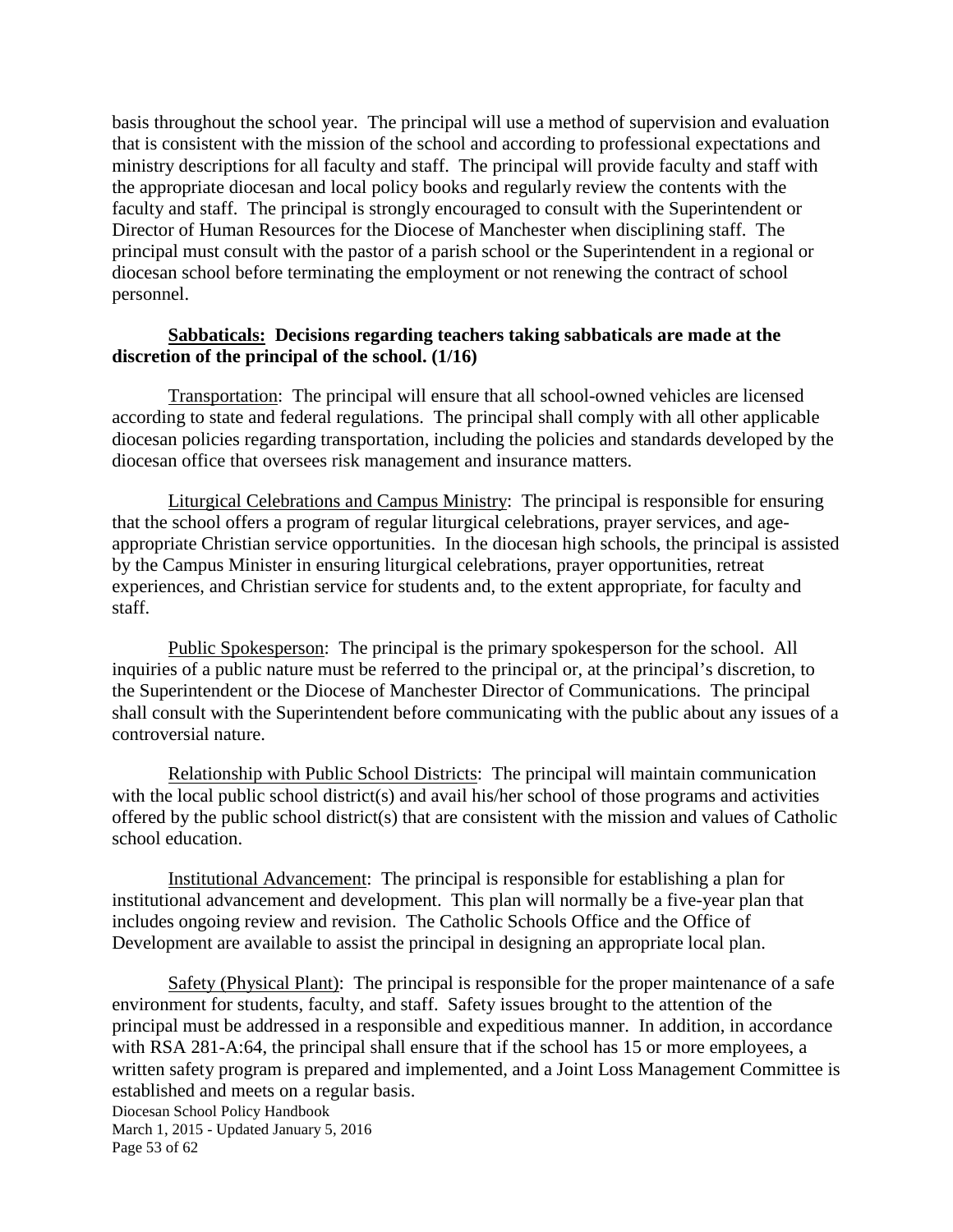Student Discipline: The principal, working with the faculty of the school, will establish, publish, and implement student discipline policies that are fair and consistent with the mission of the school. The principal makes all final decisions on student suspensions and expulsions. In a parish school, the principal will inform and consult with the pastor about a decision to expel a student. Before expelling a student, the principal shall consult with the Superintendent.

Responsibilities to the Diocese: In all public instances, the principal must exhibit loyalty to the Catholic Church and the Diocese of Manchester. The principal must attend all meetings called by the Superintendent and Catholic Schools Office, including meetings held by other diocesan officials for principals. Attendance for the entire meeting is expected unless, in a rare instance, an exception has been approved in advance by the Superintendent.

The principal must be fully knowledgeable of the *Diocesan Policy Handbook for Catholic Schools*, local school policy books, the Diocesan School Finance Manual, the *Serving Christ, Serving Others* Code of Ministerial Conduct and *Promise to Protect, Pledge to Heal* Policy, the diocesan risk management and insurance standards and policies, and such other diocesan policies and regulations as are made known to him/her. The principal must complete all reports requested and respond to all inquiries initiated by the Catholic Schools Office and other diocesan departments in the manner and according to the due date indicated. The principal must maintain regular communication with the staff of the Catholic Schools Office.

Attendance and Student Records: The principal is responsible for maintaining all school records and for securing them in fireproof cabinets. School records are to be maintained in accordance with the Diocesan Record Retention policy (Appendix F). When a student transfers to another school, the principal is responsible for transferring students the appropriate records in a timely manner.

Professional Development: The principal will maintain an institutional membership for the school in the National Catholic Educational Association. In addition, the principal will, to the degree appropriate, belong to those professional organizations that will assist in his/her professional growth in the ministry of Catholic school leadership. In addition, the principal must follow the requirements for professional development as found in the *Professional Development Master Plan.*

New Faculty Orientation: The principal will provide an orientation program for all new faculty and staff before the beginning of the new school year. This orientation will include, but will not be limited to, a review of the school's mission and all applicable diocesan and school policies. The principal will provide a review of the school's mission and applicable diocesan and school policies for all returning faculty before the start of the new school year.

Attire: The principal shall establish a dress code for the school that requires that administrators, faculty, and staff dress and maintain an appearance that is in keeping with Catholic Church and professional standards. The principal must convey expectations for dress and attire to the faculty and staff each year and must monitor compliance with this policy in a constructive, professional manner.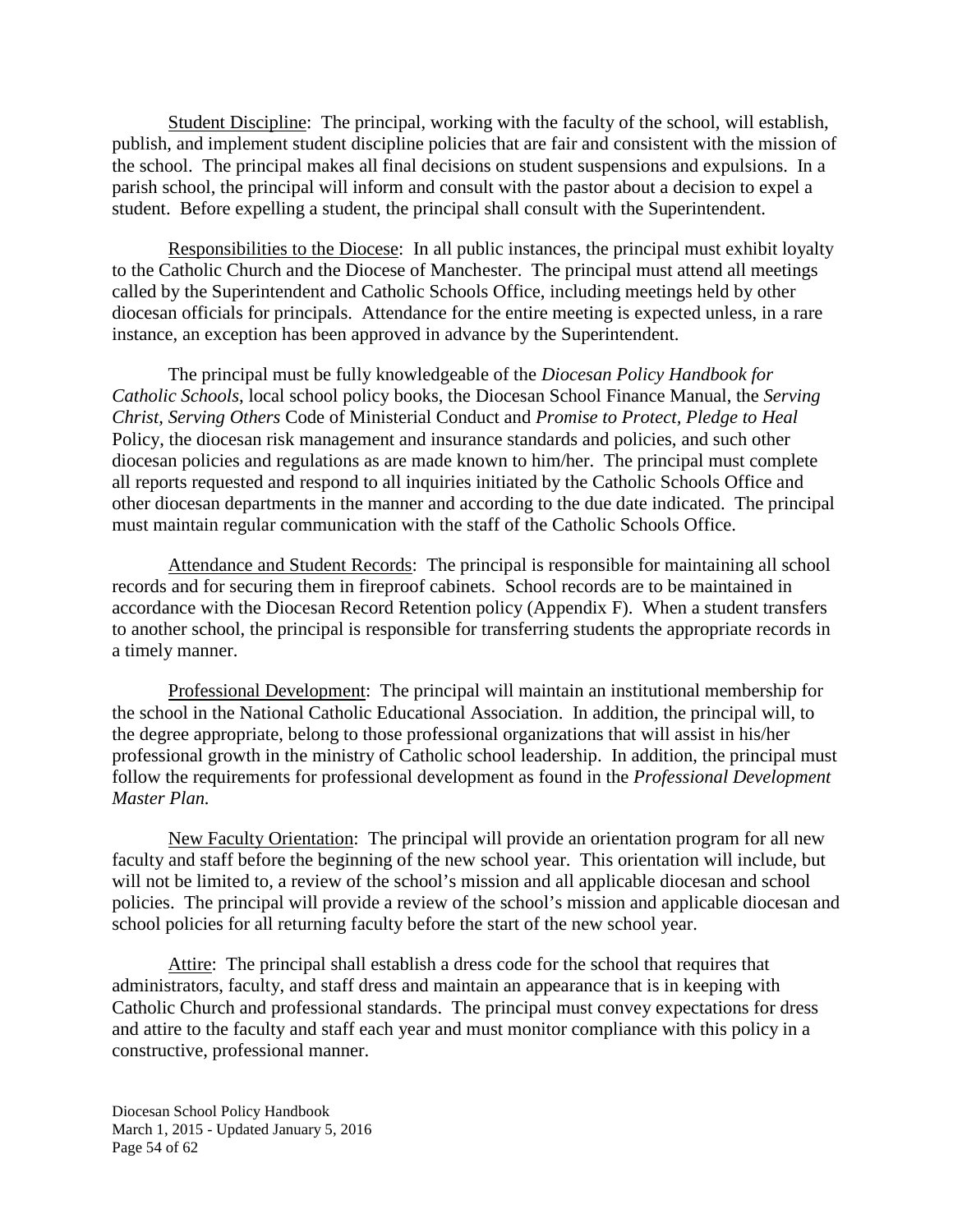School Activities/Athletics: The principal is responsible for the school activity and athletic programs. All activity and athletic programs must in all instances reflect the philosophy of Catholic school education and the mission of the school. School personnel and volunteers involved in activity and athletic programs must follow all applicable diocesan and school policies, including, but not limited to, the Code of Ministerial Conduct (Appendix C). The safety and wellbeing of each student participant must reflect the highest standards of fairness, respect and inclusiveness rather than elitism. Because activities and athletics are extracurricular, they may not interfere with instruction except in the rarest instances and with the express approval of the principal. The principal is responsible for all school personnel and volunteers involved in school activities and athletics. Diocesan high schools are members of the New Hampshire Interscholastic Athletic Association (NHIAA), and the principal is responsible for ensuring compliance with NHIAA rules and procedures.

Field Trips: The principal is responsible for and must approve any trip sponsored by the school involving students (see p. 41). In approving field trips, the principal shall consider the age appropriateness of the trip as well as student safety and wellbeing, the educational value of the trip, and adequate supervision.

Faith Development: Principals shall participate in activities by which they can deepen their knowledge of Catholic belief and practice, and grow in the ability to integrate in their ministry the fourfold dimensions of Catholic education: message, community, worship, and service. They must also encourage other school administrators to do the same. Principals and other school administrators who require time off from work to participate in such activities must seek prior approval from the appropriate supervisor (Superintendent or principal).

Faculty Meetings: The principal will schedule faculty meetings during the school year on a regular basis.

Participation in Regular School Functions: Principals and other administrators are required to attend and/or participate in all regular school functions whether they occur before, after, or during the school day. Examples of regular school functions in which principals and other administrators must participate or be present or available include, but are not limited to, faculty, grade level, departmental, and curriculum meetings; IEP meetings (when appropriate); parent-teacher conference nights; Baccalaureate Mass and graduation. Principals and other administrators are encouraged to attend or participate in all school-related activities, including, for example, academic contests and athletic events.

Student Assessment: The principal will be responsible for implementing and monitoring an assessment system that is consistent with the school curriculum and the policies contained in this Handbook.

Before and After School Programs: The principal is responsible for all aspects of Before and After School Programs. The Principal will inform all persons involved of their responsibilities and of pertinent diocesan and local school policies and ensure that these persons are in compliance with those policies.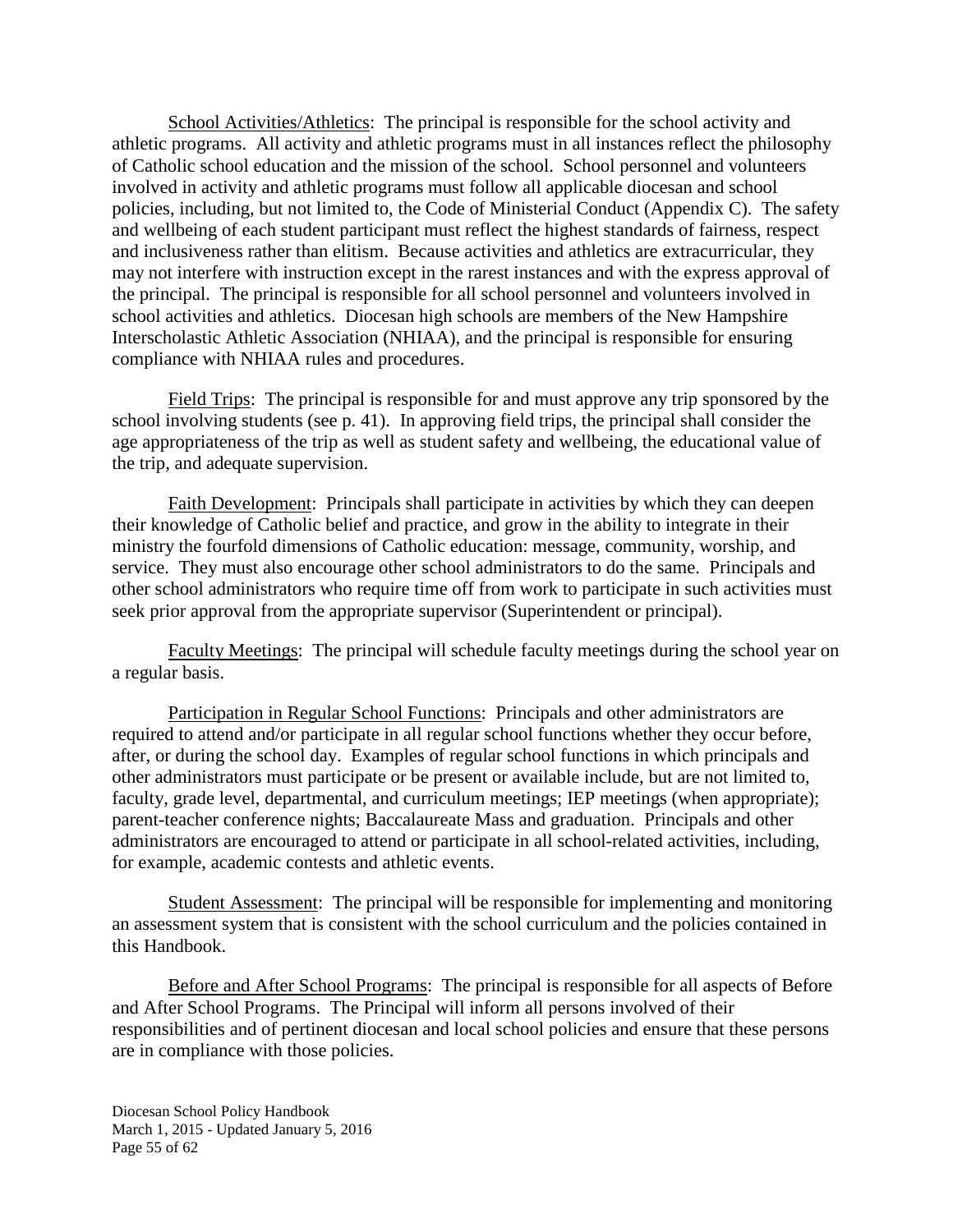Volunteers: At the sole discretion of the principal, volunteers may be invited to assist in areas of school life. In no instance will a volunteer take the place of certified teacher or be allowed to assist in a classroom without the presence of a certified teacher. Volunteers will not correct student work or be directly involved in any other aspect of student academic evaluation. Volunteers will not have access to any school or student records. Volunteers are responsible to the principal who is to ensure that they are in compliance with diocesan policies such as the Code of Ministerial Conduct (Appendix C). No volunteer is to bring his/her own infant(s) and or toddler(s) to any school function when that volunteer is monitoring school children.

Use of School Building by Outside Organizations: The principal shall ensure compliance with all diocesan policies with respect to the use of the school by organizations that are not sponsored by the parish, another diocesan school, or diocesan institution. Generally, church facilities may be used only by non-profit organizations whose philosophies and purposes are known to be compatible with the teachings of the Roman Catholic Church. The outside organizations are required to produce a certificate of insurance and sign an agreement with respect to the use of the facilities. Forms may be found on the diocesan website [\(www.catholicnh.org\)](http://www.catholicnh.org/) on the insurance and risk management page.

The Principal's Absence: Principals are to be in the school building when classes are in session. When the principal needs to be out of the building, the assistant principal is responsible for the school. If the school does not have an assistant principal, the principal must designate a faculty member as lead teacher to be responsible for the school in his/her absence. The name of that faculty member must be made known to all school personnel and must be forwarded to the Catholic Schools Office in September for each school year. Absences in excess of one day are to be reported to the Catholic Schools Office when they occur.

## **QUALIFICATIONS OF STAFF**

## **ASSISTANT/VICE PRINCIPAL OR LEAD TEACHER**

Assistant Principal(s): The principal may hire an assistant principal(s) with the prior approval of the Superintendent. The principal will offer the assistant principal a standard form Faculty Contract that includes the assistant principal's responsibilities. Ordinarily, assistant principals must be practicing Catholics. Assistant principals must be able to articulate an understanding of Catholic school education and agree to promote Catholic belief and practice by a lifestyle consistent with Catholic school teaching. An Assistant Principal must possess an advanced degree in education or administration and must have a minimum of three years of experience as a successful educator/administrator in a Catholic school.

If the school does not have an assistant principal, the principal is to designate a faculty member as the "lead teacher" who is responsible for the school when the principal is absent. The lead teacher is to be a senior faculty member who is knowledgeable about the school and school policies and can act in a judicious manner should a situation arise that would require the intervention of the principal.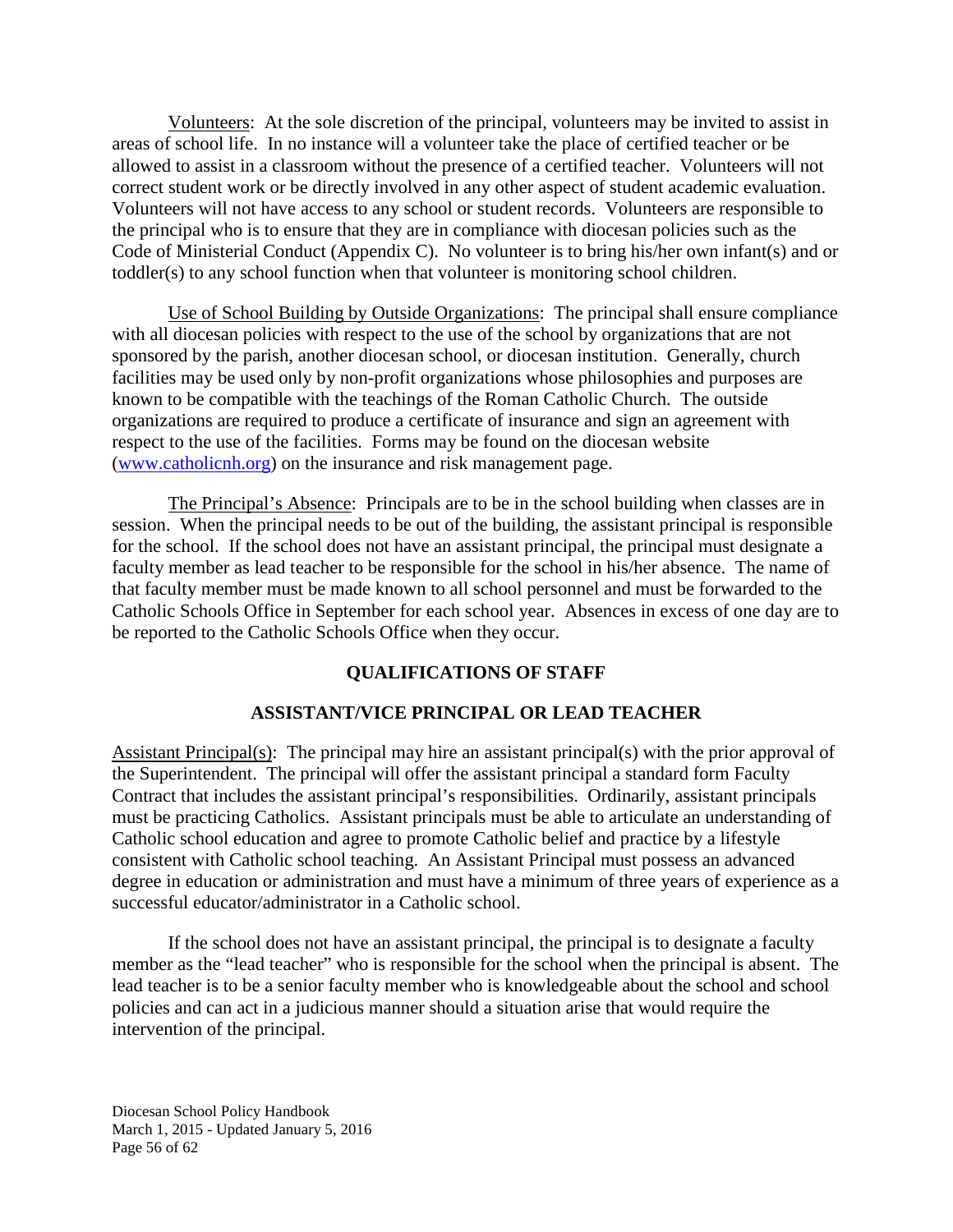## **FACULTY**

Faculty: The principal is responsible for hiring teachers and staff (p. 49). The principal must observe the policies and requirements for hiring teachers and staff as established by the Catholic Schools Office.

## **Definition of Teacher: For policies related to the certification of Catholic school educators in the Diocese of Manchester, a** *teacher* **is defined as any school employee who supervises students in an instructional capacity. (1/16)**

1. Regular Faculty Members: Regular faculty members are to be offered standard form Faculty Contracts that include their responsibilities. All faculty members are required to submit proof that they are certified as teachers by the New Hampshire Department of Education or are in the process of obtaining their certification. All faculty members must also successfully complete the provisions of the *Professional Development Master Plan*. Faculty members must comply with all applicable diocesan and school policies, including, but not limited to, the background screening and training requirements, the Code of Ministerial Conduct and the Policy for the Protection of Children and Young People (Appendix C).

2. Teachers of Religion: All teachers of religion in grades preK-12 in Catholic schools must obtain Basic Catechist Certification from the Diocese of Manchester. The Basic Catechist Certification components require successful completion of the core course based on the *United States Catholic Catechism for Adults*, participation in a skills formation day, and participation in a retreat day. Some of the components may be completed online. Any exceptions to this requirement must be approved by the Superintendent. In addition to certification, generally, religious education teachers at the secondary level must have a bachelor's degree in religious education, theology, or religion from a Catholic college offering an approved program and must have completed at least some basic coursework in education.

- 3. Librarians: Full-time librarians in the schools of the Diocese of Manchester who conduct student evaluations must be certified as one or more of the following: (1) as a media generalist (State of NH); (2) in the process of obtaining certification as media generalist through alternative 3 or 4 of the State of New Hampshire Department of Education certification process; or (3) as a teacher (state or diocesan). These librarians must maintain certification by following professional development procedures in the Professional Development Master Plan. All librarians must comply with all applicable diocesan and school policies, including, but not limited to, the background screening and training requirements, the Code of Ministerial Conduct, and the Policy for the Protection of Children and Young People (Appendix C).
- 4. Substitute Teachers: Substitute teachers are employed on a daily or temporary basis to fill temporary vacancies of uncertain duration. Substitutes are paid on a per-diem basis and are not eligible for employee benefits, except as required by law. Substitutes must comply with all applicable diocesan and school policies, including, but not limited to, the background screening and training requirements, the Code of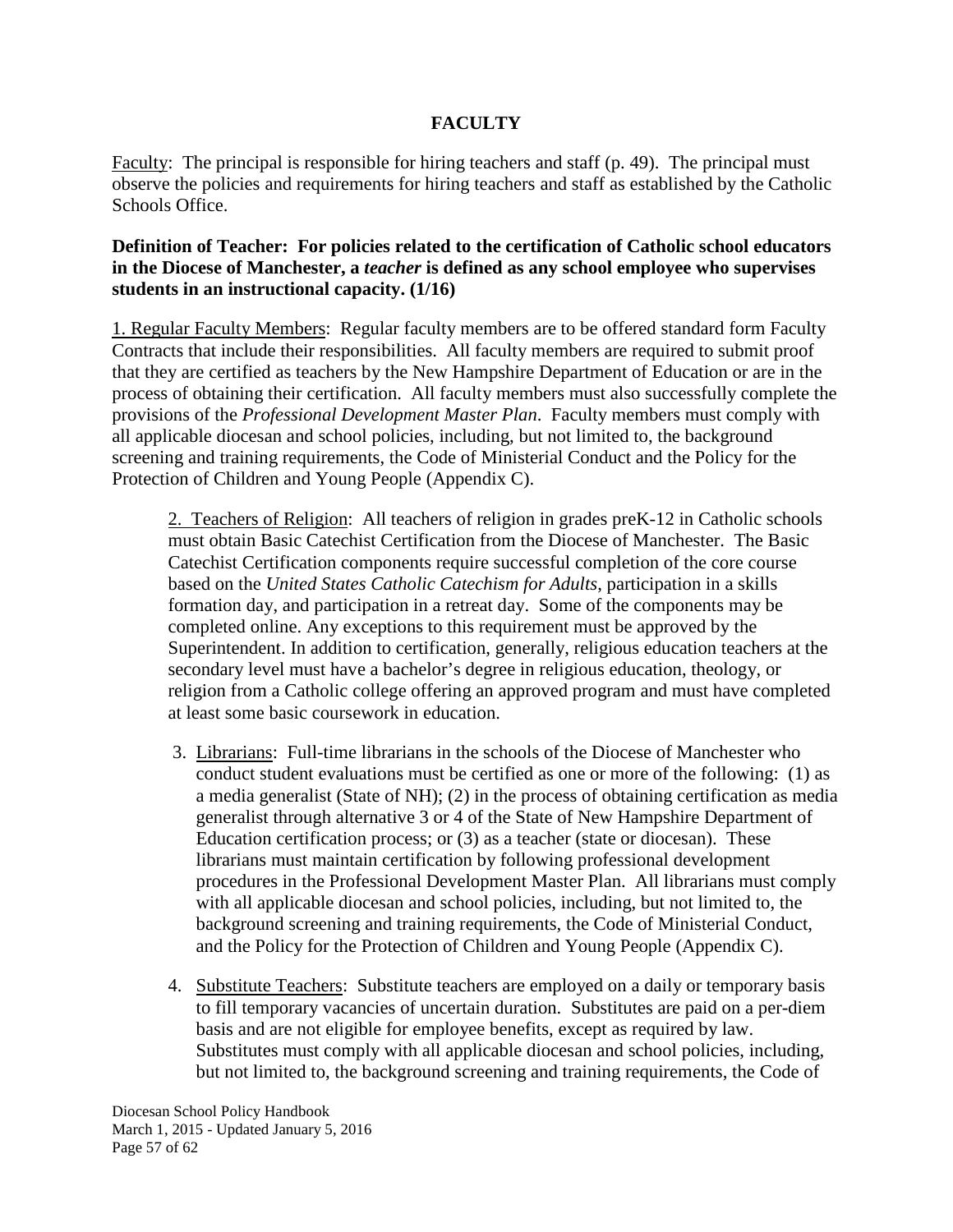Ministerial Conduct, and the Policy for the Protection of Children and Young People (Appendix C).

5. Pre-school Teachers: Preschool teachers must possess either a New Hampshire Department of Education certificate with an early childhood education endorsement (1866) or an elementary education endorsement, or a Level 6 Early Childhood Teacher Credential issued by the New Hampshire Child Development Bureau of the Department of Health and Human Services.

Waiver of Certification Requirements: **In exceptional cases only, teachers who do not hold a valid NH certification may be hired by a principal in a Catholic school, providing such teachers:**

- **1. follow the ordinary application procedure and provide all required information.**
- **2. are approved by the Superintendent.**
- **3. begin the process for acquiring NH state certification upon being hired in a school.**

**In such cases, the principal shall develop a supervision plan for the teacher which involves ongoing classroom observation, professional development, and supportive supervision. That plan shall be filed with the Catholic Schools Office at the beginning of the teacher's first year of employment, and the principal shall provide documentation to the Catholic Schools Office that the plan was followed upon completion of the teacher's first year of employment.**

**Waivers for certification requirements are provided for one year. Continued employment beyond the first year will be contingent upon the teacher making progress toward certification, which will be appraised annually (by April 1) of each school year by the Catholic Schools Office. (1/16)**

## **RESPONSIBILITIES OF FACULTY AND INSTRUCTIONAL STAFF**

The teacher in a Catholic school is a moral presence, a representative of the school's mission to teach the Catholic values found in Scripture and tradition. Faculty members must support the mission of Catholic school education, the philosophy and objectives of the local school, the policies of the Diocese, and the beliefs and practices of the Catholic Church. The teacher is responsible for fostering academic and spiritual development and providing opportunities for every learner to succeed. The teacher is responsible to the principal for the implementation of assigned curriculum and for the instruction and encouragement of students according to their needs and abilities. The schools, in turn, provide a faith-filled environment that fosters productive cooperation among administrators, teachers, staff, students, parents, parishes, and community.

Each teacher who accepts a position in a Catholic school commits to recognizing the unique character of Catholic education and to supporting its mission. Teaching in the Catholic schools of the Diocese of Manchester implies the following specific responsibilities: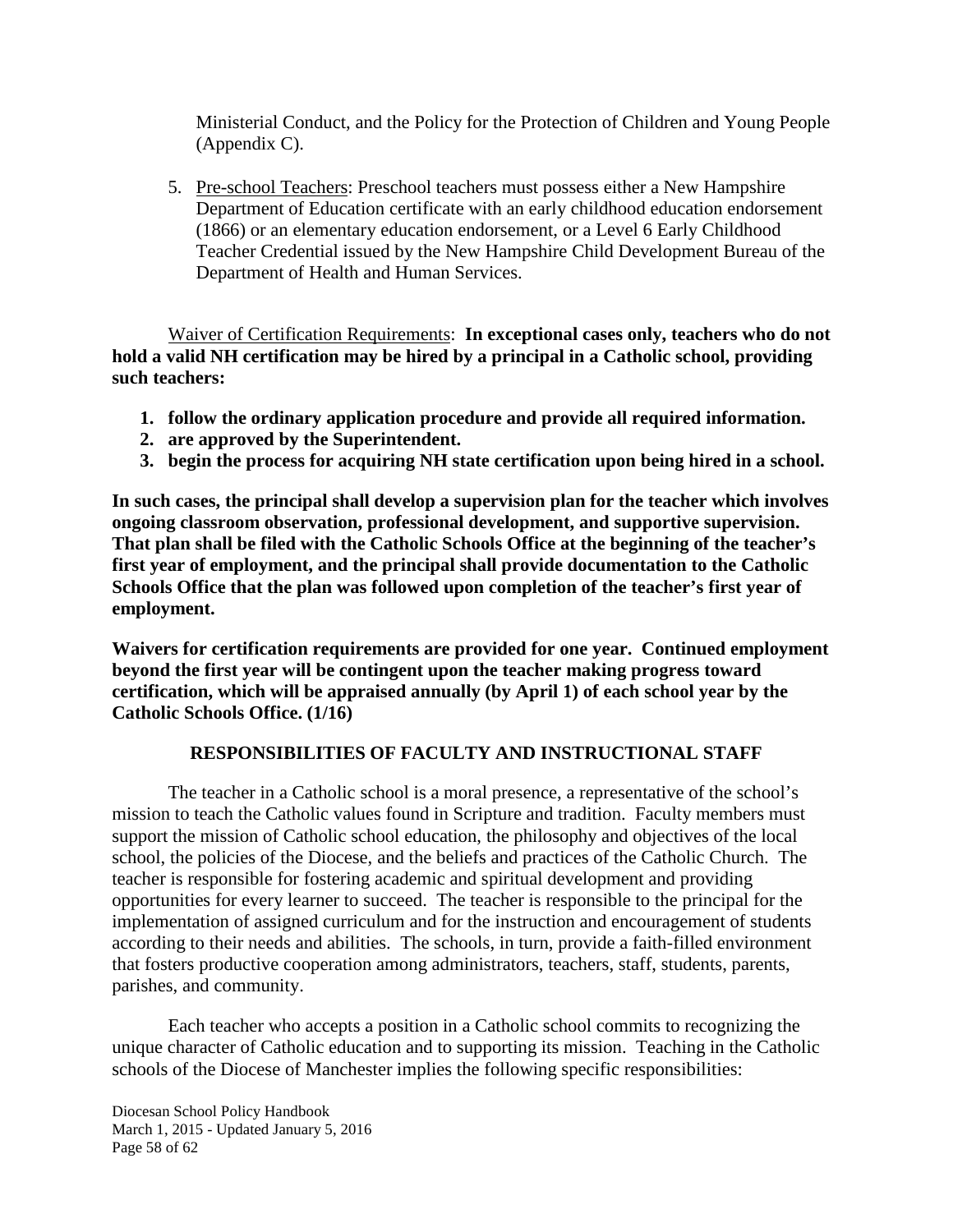Professional Growth: All teachers are expected to avail themselves of opportunities for professional growth.

Faith Development: All faculty members will participate in activities by which they can deepen their knowledge of Catholic belief and practice, and grow in the ability to integrate in their teaching the fourfold dimensions of Catholic education: message, community, worship, and service. Faculty members who require time off from work to participate in such activities must seek prior approval from the principal.

Grading/Student Evaluations: Faculty members must adhere to the uniform grading system developed by the school. When reporting on student progress, faculty members must provide objective and quantifiable information directly related to the student's academic performance and or behavior. Personal judgments and opinions not supported by objective data may not be used. Written student evaluations will reflect the highest professional standards in content and format.

Instructional Planning: Faculty members must develop instructional plans according to the method approved by the principal. Instructional plans must be made available to the principal upon request and according to the policy established by the principal. Instructional plans must include sufficient detail to allow a substitute to carry on the teaching/learning process in the absence of the regular teacher.

Supervision of Students: All members of the faculty and staff will be responsible for student supervision. No student may be left unsupervised at any time, place, or circumstance, including classrooms, activity areas, athletic sites, playgrounds, and areas where students arrive from home or leave to return home.

Leaving School Premises: Faculty and staff may not leave school premises during the school day without the expressed permission of the principal or the principal's designee. Permission given in one instance does not extend beyond that instance.

School Visitors/Guest Speakers/Clergy: Faculty members must have approval from the principal for all invited visitors, including guest speakers at least five school days in advance of the proposed visit. Approval is at the sole discretion of the principal. A member of the clergy or a member of a religious organization outside the Diocese of Manchester who is invited to speak or minister at the school must submit a letter of suitability from his bishop and/or from his/her religious superior in advance to the principal and to the Chancellor of the Diocese of Manchester in order to receive permission from the Bishop to speak and/or minister in the Diocese.

Student Extra Help, Tutoring, and Remuneration: Faculty members may not accept compensation of any kind for tutoring their current students.

Parent-Teacher Conferences: Faculty members are required to observe parent/teacher conference directives and expectations according to school policy.

Faculty Meetings: Faculty members are required to attend all faculty meetings scheduled by the principal.

Diocesan School Policy Handbook March 1, 2015 - Updated January 5, 2016 Page 59 of 62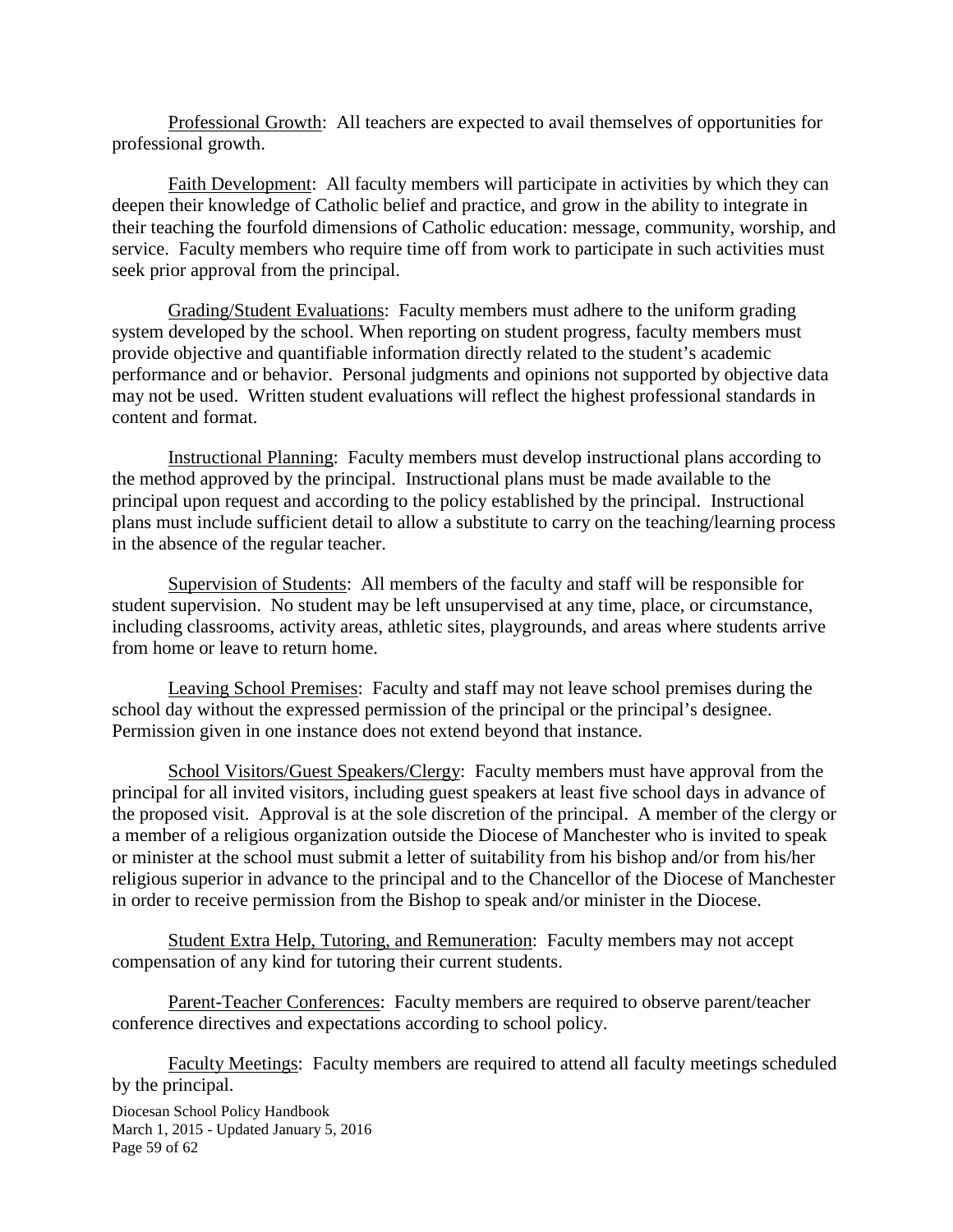Faculty Member Participation in Regular School Functions: Faculty members are required to participate before, during, and after the scheduled school day in all regular school functions including, but not limited to: faculty, grade level, departmental, and curriculum meetings; IEP meetings to the extent agreed upon with the principal; parent-teacher conferences; Baccalaureate Mass and graduation. Faculty members are encouraged to attend, participate, and/or become involved in school-related activities and athletic events.

Communication with Parents/Legal Guardians: Faculty members must follow the procedures for communication with parents that are established by the principal. This communication will be professional and timely in order to be of maximum benefit to the student and the student's parents or guardians.

Faculty Supervision and Assessment: Faculty will cooperate in a collegial manner with the principal who is responsible for the supervision and assessment of each faculty member's performance. The principal will determine the method of supervision and assessment to be used. An assessment is not a contract or a commitment to provide a compensation adjustment, a bonus, continued employment, or an offer of a new contract. Assessments are only one of several factors that the school uses in connection with contract and retention decisions.

Handling Money: Faculty members who collect funds for a school-sponsored activity will turn in those funds to the business office at their earliest opportunity and not later than the end of the day on which the funds are collected.

## **NON-INSTRUCTIONAL STAFF**

All school staff members participate in the educational ministry of the school within the mission of the Catholic Church. School staff members are expected to conduct themselves in a manner consistent with the religious, moral, academic, and social expectations of the Church. Staff must follow all applicable diocesan and school policies, including, but not limited to, the background screening and training requirements, the Code of Ministerial Conduct, and the Policy for the Protection of Children and Young People (Appendix C).

- 1. Secretaries: The principal will determine the extent of need for secretarial staff and will, within budget guidelines, employ sufficient secretarial staff. The principal will determine the compensation given to secretarial staff.
- 2. Custodians: Each school will employ a custodian or custodial service to maintain the cleanliness of the school as well as the health and safety of its occupants. Custodians fall under the supervision of the principal and, in a parish school, of the principal and the pastor. The custodian must give special attention to the observance of health, fire, and safety regulations.
- 3. Cafeteria Workers: Cafeteria workers employed by the school will be directed and supervised by the principal. Where schools contract with a food service company, the principal will identify the on-site company representative responsible for the food service program. The principal will bring to the attention of this person any concern pertaining to the food service program.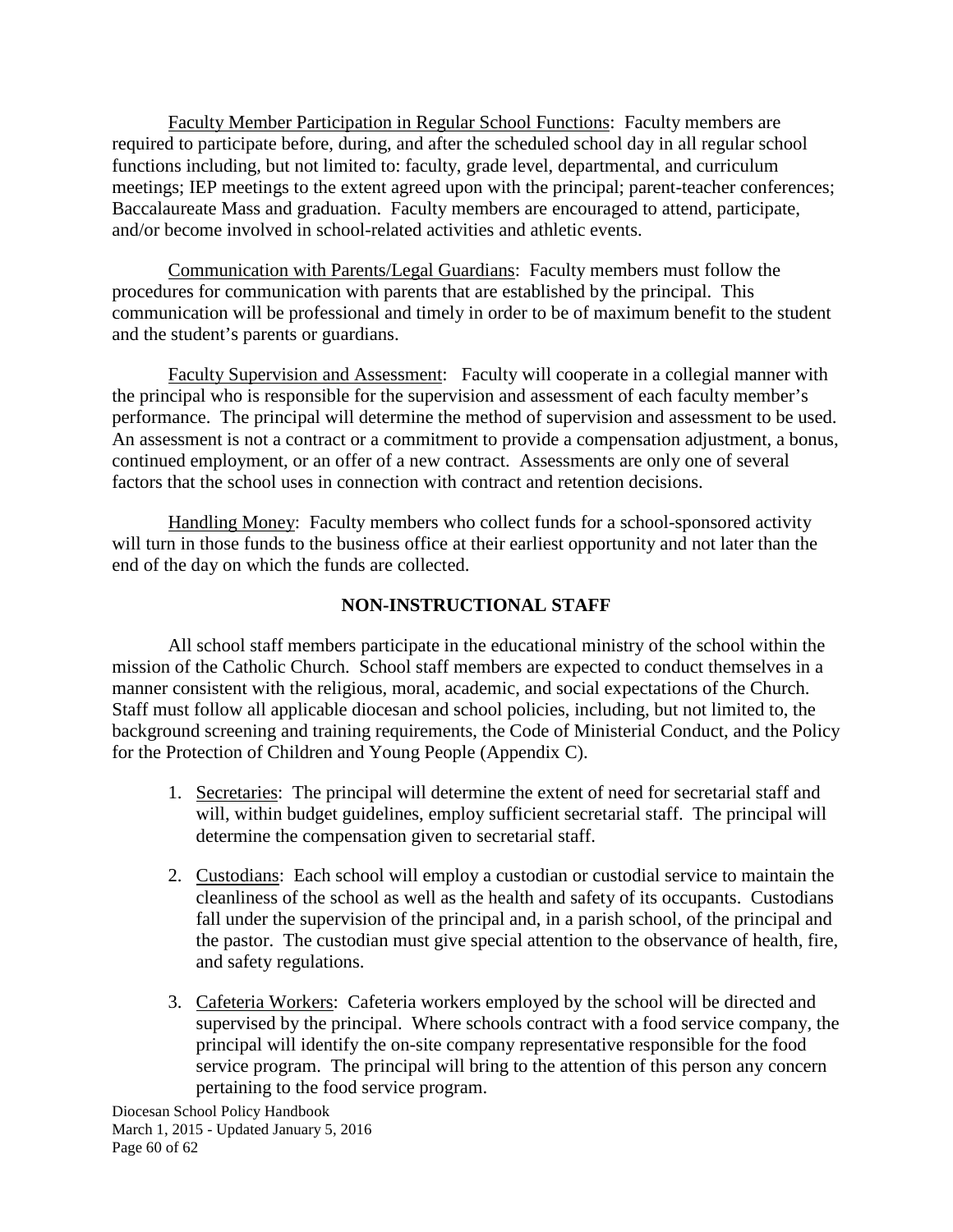4. Bus Drivers: The school will employ or contact with only New Hampshire licensed bus drivers. Bus drivers must immediately report any safety issue to the school principal or the principal's designee. Bus drivers will follow the route prescribed by the school and maintain a daily log of all stops and mileage. The principal must make this policy and all other pertinent diocesan and school policies available to all bus drivers at the time that they are hired.

## **INDEPENDENT CONTRACTORS**

Some schools may utilize independent contractors who serve as cafeteria workers, maintenance personnel, or instructors. Those schools must enter into an agreement with the independent contractor that complies with the risk management and insurance standards as well as the safe environment policies of the Diocese of Manchester.

## **EMPLOYMENT FORMS**

The principal shall use the personnel forms (e.g. faculty contract, application form, offer letter) approved by the Superintendent. The principal is not permitted to revise the personnel forms without the approval of the Superintendent.

The principal shall not enter into a contract with a faculty member or administrator until it has been definitely established that the applicant can meet the standards for certification in the diocese or is actively pursuing such certification.

The principal shall consult with the Superintendent before entering into any faculty contract with members of religious orders.